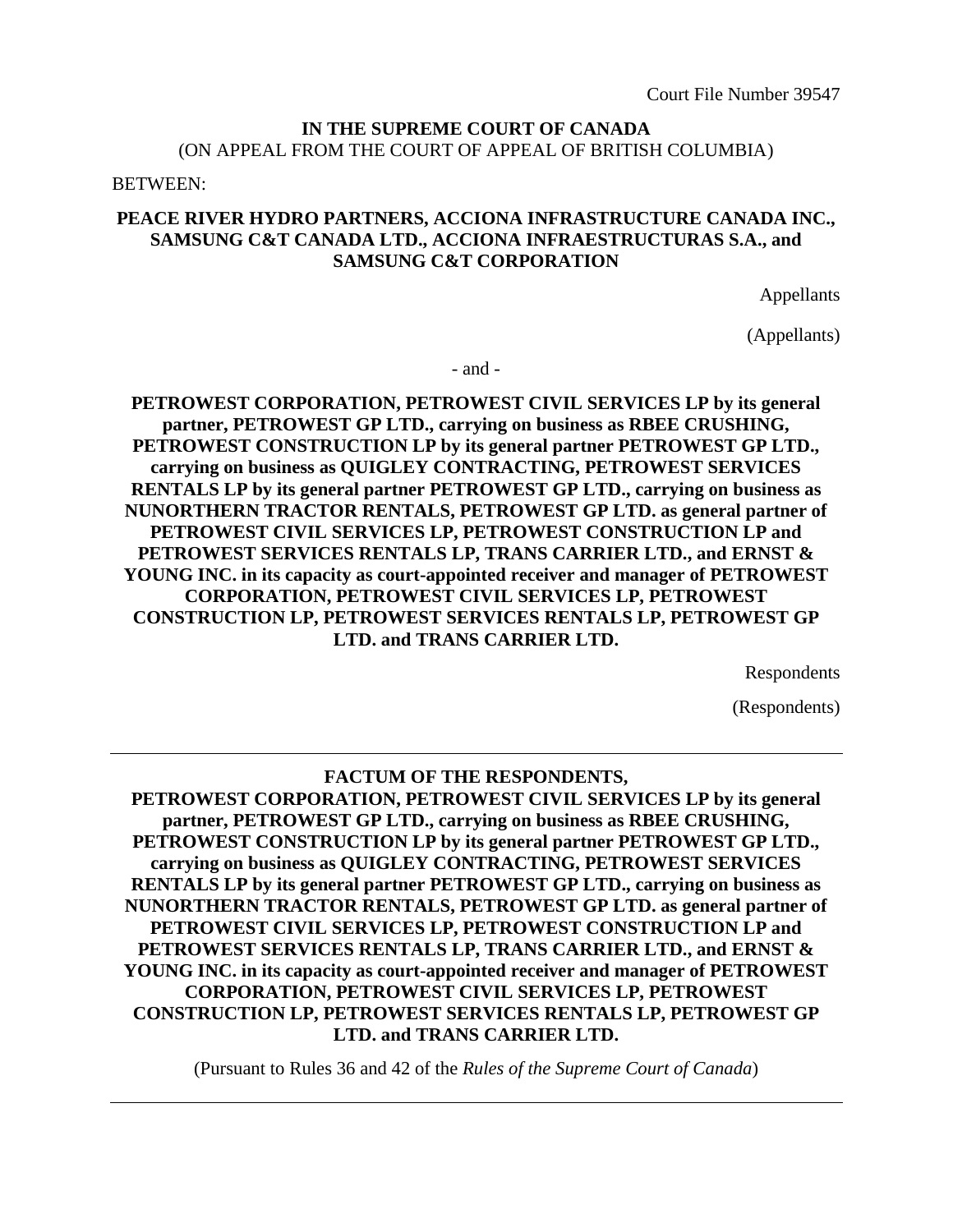#### **BENNETT JONES LLP**

4500 Bankers Hall East  $855 - 2$  Street SW Calgary, AB T2P 4K7

## **Kelsey Meyer | Ciara Mackey | Stephanie Clark | Paul Romaniuk**

- Tel: 403.298.3323 **|** 403.298.3005 403.298.3087 **|** 403.298.3062 Fax: 403.265.7219
- Email: [meyerk@bennettjones.com](mailto:meyerk@bennettjones.com) **|** [mackeyc@bennettjones.com](mailto:mackeyc@bennettjones.com) **|** [clarks@bennettjones.com](mailto:clarks@bennettjones.com) **|** [romaniukp@bennettjones.com](mailto:romaniukp@bennettjones.com)

**Counsel for the Respondents, Petrowest Corporation, et al**

### ORIGINAL TO: **Registrar** Supreme Court of Canada 301 Wellington Street Ottawa, ON K1A 0J1

COPY TO: **BURNET, DUCKWORTH & PALMER LLP** 2400, 525 – 8th Avenue SW Calgary, AB T2P 1G1

### **David de Groot | Rob Martz Joanne Luu | Alison Scott** Tel: 403.260.0167

Fax: 403.260.0332 Email: [ddegroot@bdplaw.com](mailto:ddegroot@bdplaw.com) rmartz@bdplaw.com jluu@bdplaw.com [ascott@bdplaw.com](mailto:ascott@bdplaw.com)

## **Counsel for the Appellants, Peace River Hydro Partners, et al**

#### **BORDEN LADNER GERVAIS LLP**

World Exchange Plaza 1300 - 100 Queen Street Ottawa, ON K1P 1J9

#### **Nadia Effendi | Dylan Gibbs**

Tel: 613.787.3562 | 613.787.3593 Fax: 613.230.8842 Email: [neffendi@blg.com](mailto:neffendi@blg.com) | [dgibbs@blg.com](mailto:dgibbs@blg.com)

**Agent for the Respondents, Petrowest Corporation, et al**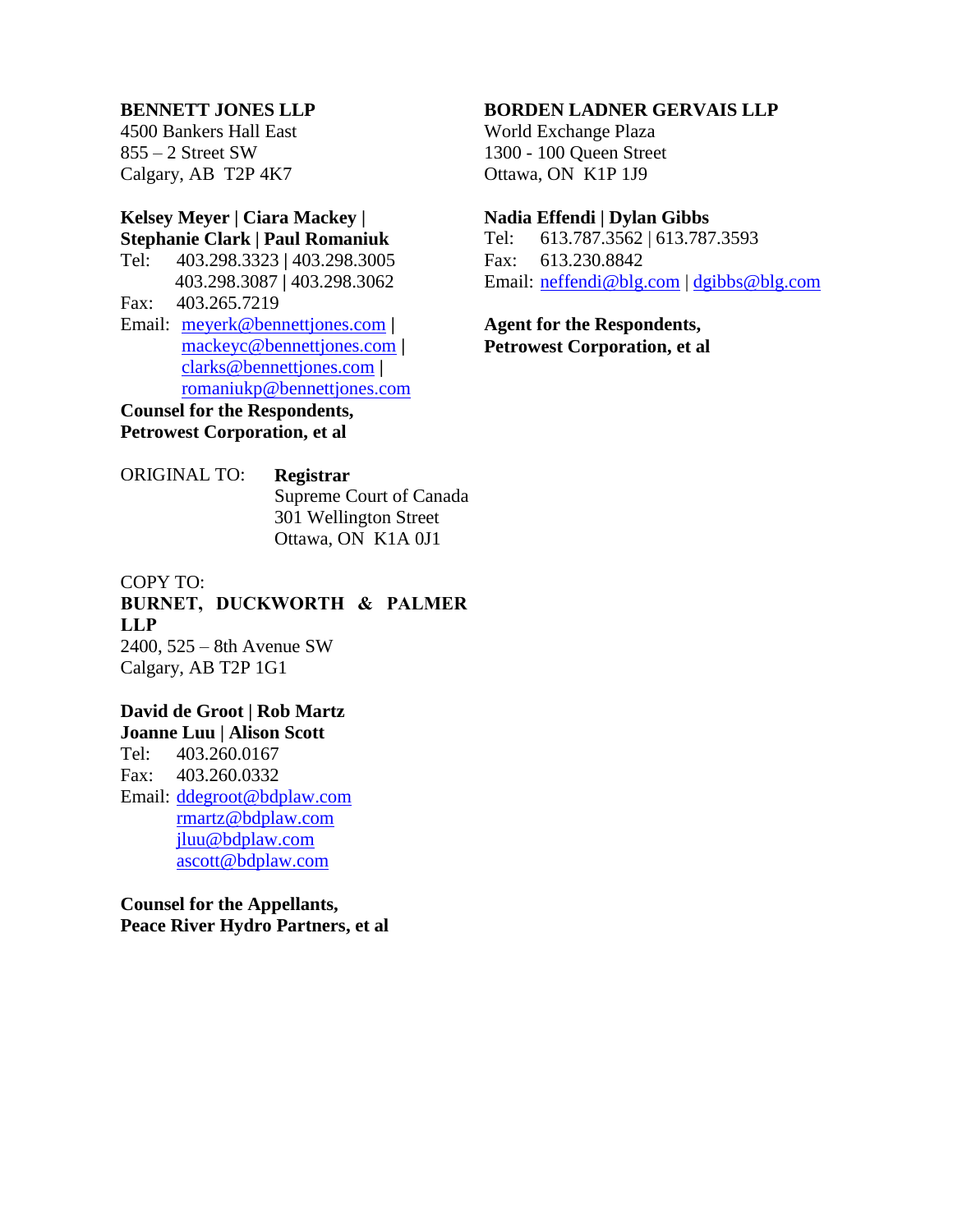## **TABLE OF CONTENTS**

|           |                                                                                                         | Page |
|-----------|---------------------------------------------------------------------------------------------------------|------|
| I.        |                                                                                                         |      |
| A.        |                                                                                                         |      |
| <b>B.</b> |                                                                                                         |      |
|           | $\mathfrak{1}.$                                                                                         |      |
|           | 2.                                                                                                      |      |
|           | 3.                                                                                                      |      |
|           | 4.                                                                                                      |      |
|           | 5.                                                                                                      |      |
| П.        | RESPONDENTS' POSITION ON APPELLANTS' QUESTIONS  9                                                       |      |
| III.      |                                                                                                         |      |
| A.        |                                                                                                         |      |
| <b>B.</b> | THE PETROWEST RESPONDENTS ARE IN RECEIVERSHIP, AND THEREFORE NOT BOUND BY                               |      |
|           |                                                                                                         |      |
|           | $\mathcal{I}$ .                                                                                         |      |
|           | The Bankruptcy of the Petrowest Affiliates is Irrelevant Because No Assets Have<br>2.                   |      |
|           |                                                                                                         |      |
|           | A Receiver is Not Bound by the Contract of a Debtor unless it Adopts or Performs it 14<br>3.            |      |
|           | $\overline{4}$ .<br>The Receiver Has Not Adopted or Performed the Agreements by Seeking Recovery  15    |      |
| C.        | SINCE THE ARBITRATION ACT DOES NOT APPLY TO THE RECEIVER, THERE IS NO NEED TO                           |      |
|           | 1.                                                                                                      |      |
|           | Reliance on the Doctrine of Separability or Implicit Disclaimer is Unnecessary 21<br>2.                 |      |
| D.        | FURTHER, OR IN THE ALTERNATIVE, THIS COURT HAS JURISDICTION TO FIND THE                                 |      |
|           | ARBITRATION CLAUSES TO BE INOPERATIVE OR INCAPABLE OF BEING PERFORMED  24                               |      |
|           | 1.                                                                                                      |      |
|           | Statutory Jurisdiction in Receivership: Sections 183(1) and 243 of the BIA  25<br>2.                    |      |
|           | $\mathfrak{Z}$ .                                                                                        |      |
|           | Courts Have Broad Jurisdiction in Insolvency to Disrupt Private Contracts and Avoid<br>$\overline{4}$ . |      |
|           |                                                                                                         |      |
|           | 5.                                                                                                      |      |
|           | (a)                                                                                                     |      |
|           | There is No Conflict with Provincial Legislation, and Therefore No Need to<br>(b)                       |      |
|           |                                                                                                         |      |
| Е.        | IN ANY EVENT, FULLY DISPOSITIVE OF THE APPEAL IS THE FACT THAT THE APPELLANTS                           |      |
|           |                                                                                                         |      |
| IV.       |                                                                                                         |      |
| V.        |                                                                                                         |      |
| VI.       |                                                                                                         |      |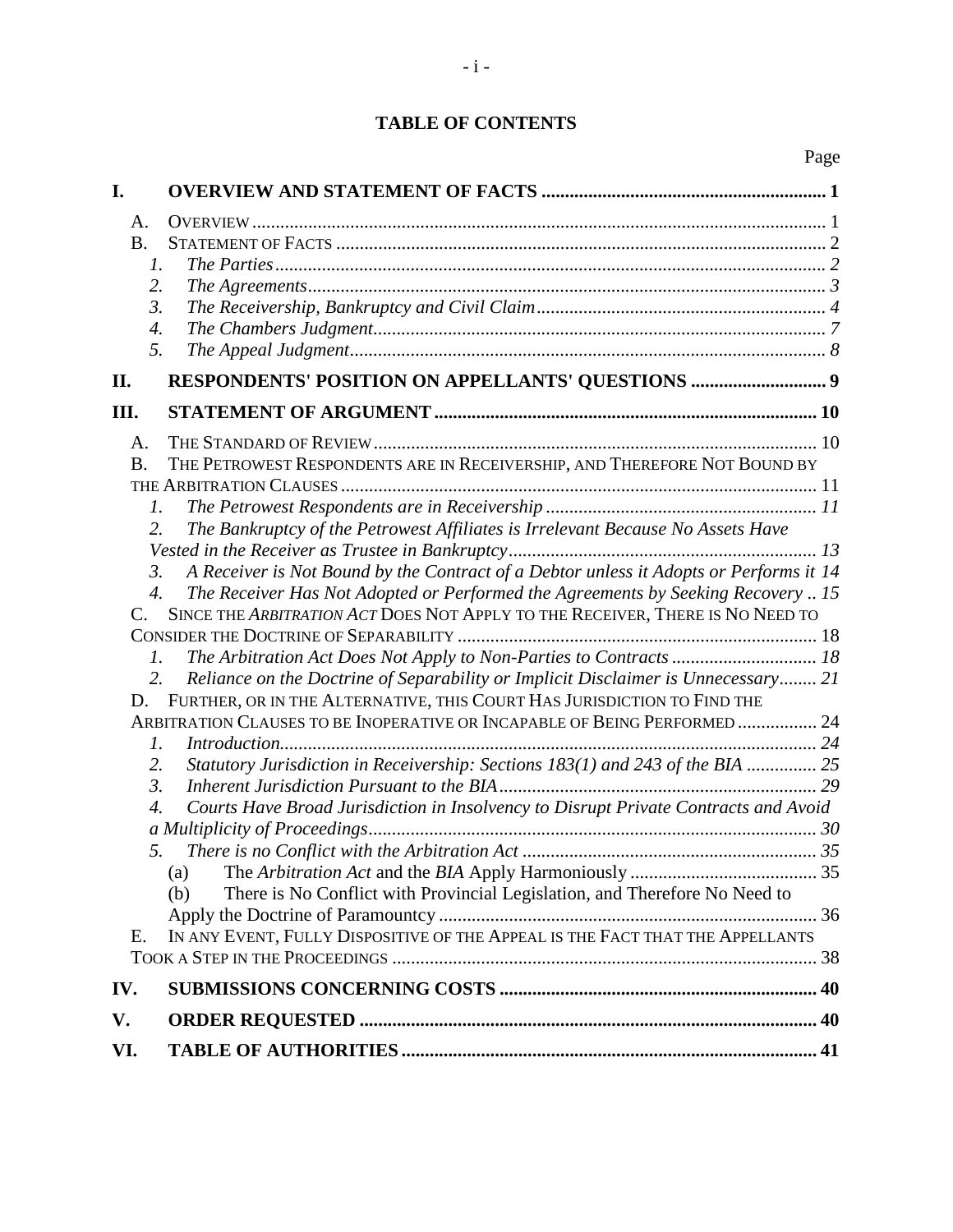#### <span id="page-3-0"></span>**I. OVERVIEW AND STATEMENT OF FACTS**

### <span id="page-3-1"></span>**A. Overview**

1. The core question on this appeal is whether a court-appointed receiver should be required to participate in and fund multiple arbitrations out of the proceeds of the estates of insolvent debtors, at the expense of creditors, when the same disputes can be resolved in a single court action without prejudice to any of the defendants, who have already undertaken to defend.

<span id="page-3-2"></span>2. A court-ordered receivership is intended to preserve and realize on an insolvent person's assets for the benefit of its creditors. The receiver is an officer of the court, expected to realize on the debtor's assets and distribute the proceeds to the security holders and other creditors in accordance with their claims, 1 by ensuring the proper administration of the estate of the insolvent person and dealing with assets in a commercially reasonable manner. The policy behind receiverships favours a single control model, to maximize returns for the benefit of all creditors.<sup>2</sup>

<span id="page-3-3"></span>3. Allowing the respondents' claim against the appellants to proceed in one court action avoids an inefficient and inequitable result, and is supported by the facts, law and policy in this case.

4. As a matter of law, a receiver is not a party to a debtor's agreement to arbitrate, unless the receiver has adopted or performed and is thus bound by the underlying agreement. Suing to recover outstanding receivables owed under an agreement does not bind a receiver to perform the agreement. It is wrong to state, as the appellants do, that the receiver has stepped into the shoes of the other respondents in respect of this action. The receiver is not the agent of those respondents and s 15 of the *Arbitration Act<sup>3</sup>* at issue is simply not engaged.

<span id="page-3-4"></span>5. For the same reason, there is no need to examine the doctrine of separability or consider any implied disclaimer by the receiver. Further, the doctrine of separability *can* be applied to permit a receiver to disclaim an arbitration agreement.

6. Even if s 15 of the *Arbitration Act* is engaged, this case engages the court's statutory or

<sup>&</sup>lt;sup>1</sup> Frank Bennett, *Bennett on Receiverships*, 4<sup>th</sup> ed (Toronto: Thomson Reuters Canada Limited, 2021) at 6 [Bennett] [Respondents' Book of Authorities ("**RBOA**"), Tab 7].

<sup>2</sup> *Sam Lévy & Associés Inc v Azco Mining Inc*, [2001 SCC 92](https://canlii.ca/t/51w9#par67) at para 67 (*sub nom Eagle River International Ltd, Re*) [*Eagle River*].

<sup>3</sup> [RSBC 1996, c. 55, as amended](https://www.bclaws.gov.bc.ca/civix/document/id/consol21/consol21/00_96055_01#section15) [*Arbitration Act*].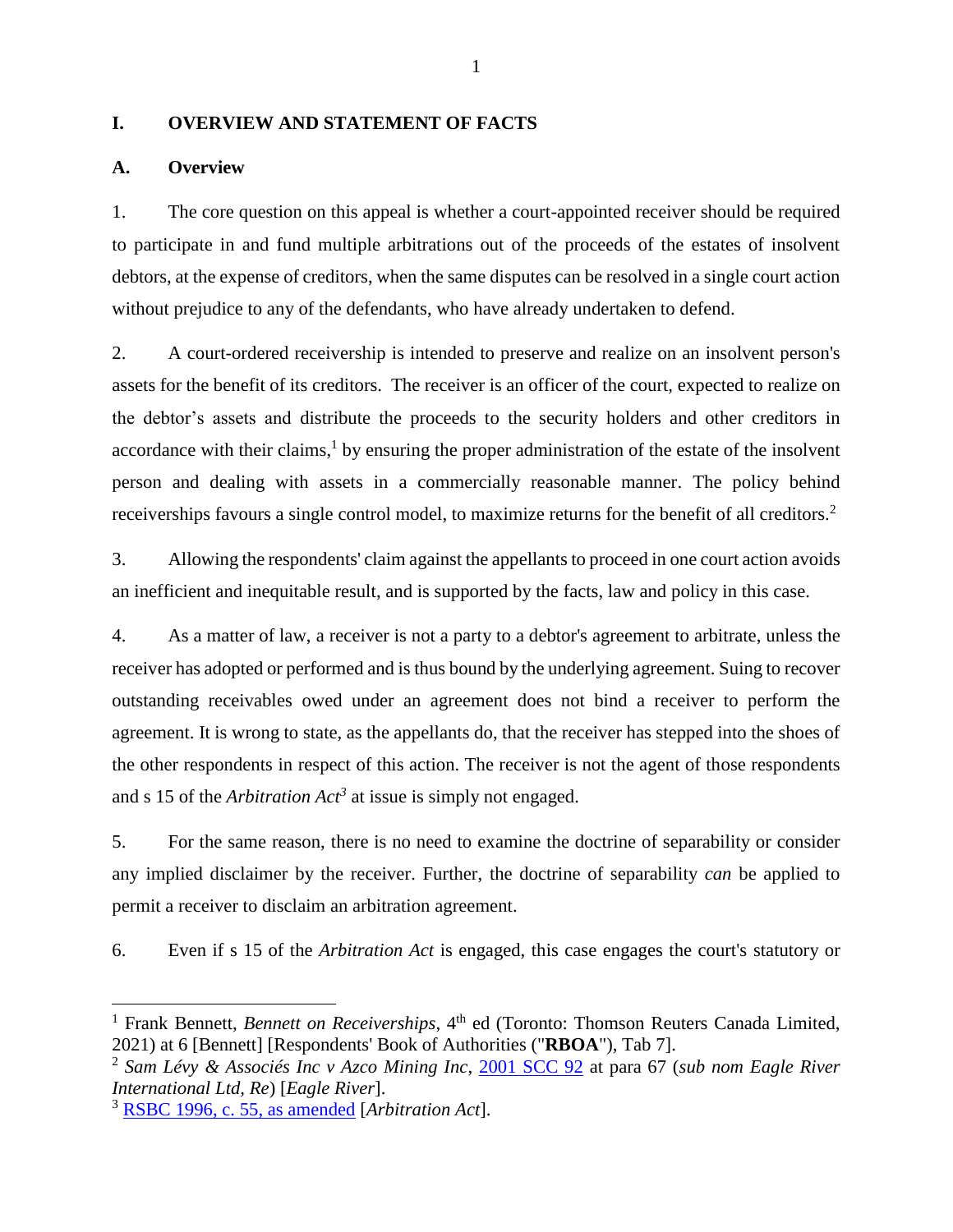<span id="page-4-3"></span>inherent jurisdiction under the *Bankruptcy and Insolvency Act*<sup>4</sup> to refuse a stay of proceedings in favour of arbitration. Permitting a stay of proceedings would require the receiver to engage in multiple arbitrations and litigation, with different rules applying between different sets of counterparties. Facts and argument would be repeated in different forums, before different decision makers, creating piecemeal decisions and a serious risk of conflicting outcomes, all at the expense of creditors and contrary to the fundamental purposes of receivership and the *BIA*.

7. In any event, and fully dispositive of the appeal, the appellants have already taken a step in these proceedings by undertaking to defend and agreeing to proceed in this litigation.

8. The decisions below, which allowed the court action to proceed, were sound in the result and ought not be interfered with.

#### <span id="page-4-0"></span>**B. Statement of Facts**

9. The appellants' statement of facts contains errors and omissions in relation to the insolvency of Petrowest Corporation ("Petrowest") and its affiliates<sup>5</sup> (the "Petrowest Affiliates", and, together with Petrowest, the "**Petrowest Respondents**") and the facts, all of which are critical to this Court's consideration of this appeal. The respondents restate the facts here.

#### <span id="page-4-2"></span>**1. The Parties**

<span id="page-4-1"></span>10. The respondent, Petrowest, is the parent corporation of each of the Petrowest Affiliates.<sup>6</sup>

11. The respondent, Ernst & Young Inc. ("**EY**" or the "**Receiver**"), is the court-appointed

<sup>4</sup> [RSC 1985, c B-3](https://laws-lois.justice.gc.ca/eng/acts/b-3/FullText.html) [*BIA*].

<sup>&</sup>lt;sup>5</sup> Petrowest Civil Services LP by its general partner, Petrowest GP Ltd., carrying on business as RBee Crushing, Petrowest Construction LP by its general partner, Petrowest GP Ltd., carrying on business as Quigley Contracting, Petrowest Services Rentals LP by its general partner Petrowest GP Ltd., carrying on business as NuNorthern Tractor Rentals, Petrowest GP Ltd. as general partner of Petrowest Civil Services LP, Petrowest Construction LP, and Petrowest Services Rentals LP, and Trans Carrier Ltd. are collectively referred to herein as the "**Petrowest Affiliates**".

<sup>6</sup> *Petrowest Corporation v Peace River Hydro Partners*, 2019 BCSC 2221 at para 3 [*BCSC Reasons*] [Appellants' Record ("**AR**"), Vol I, Tab 2 at 10].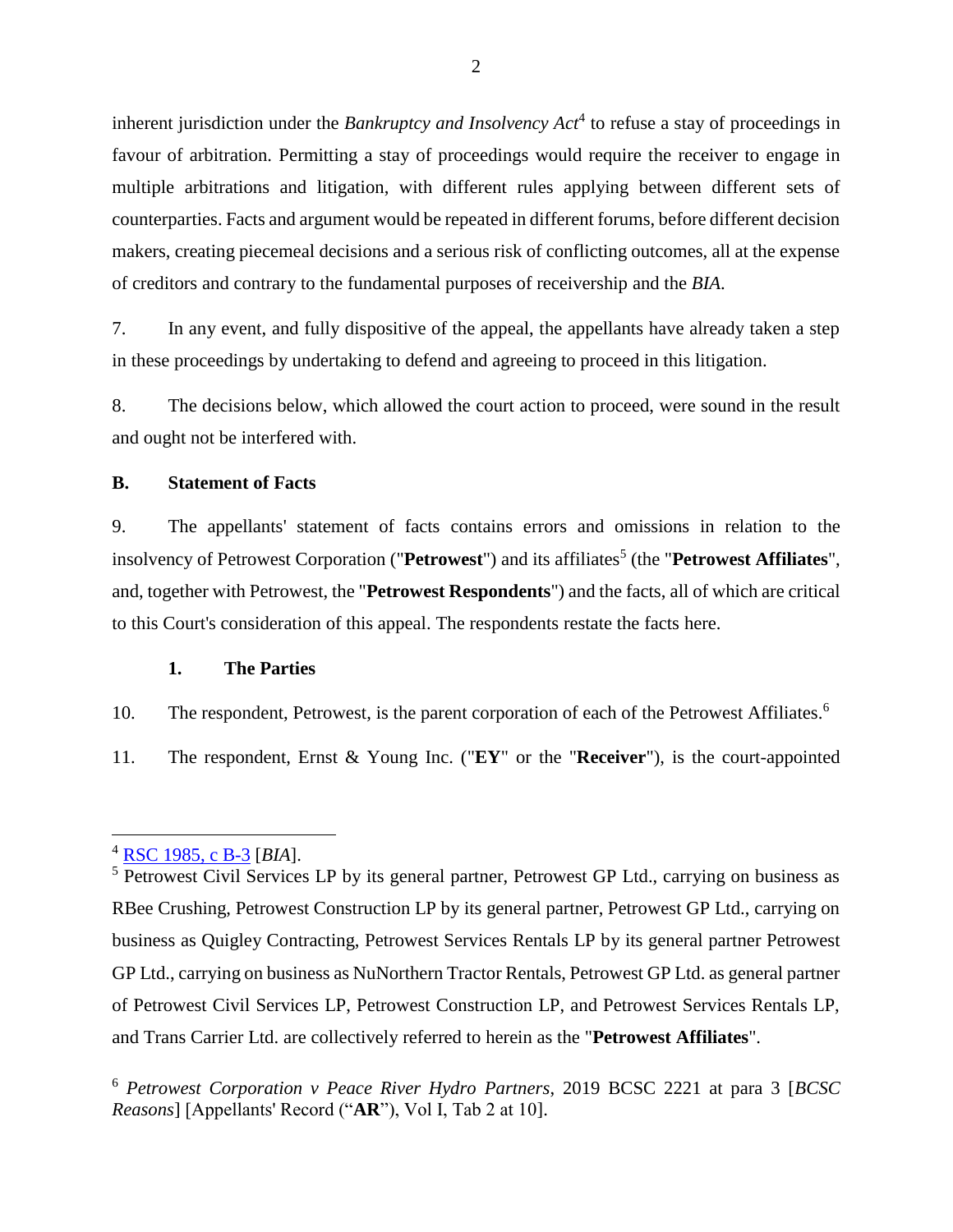receiver and manager of the assets of Petrowest and the Petrowest Affiliates.<sup>7</sup> EY is also the trustee in bankruptcy of the Petrowest Affiliates. Petrowest is not bankrupt.<sup>8</sup>

<span id="page-5-1"></span>12. Petrowest, together with the appellants, Acciona Infrastructure Canada Inc. ("**Acciona Canada**") and Samsung C&T Canada Ltd. ("**Samsung Canada**"), were the partners in the appellant partnership, Peace River Hydro Partners ("**PRHP**").<sup>9</sup>

13. The appellant, Acciona Infraestructuras S.A. ("**Acciona S.A.**"), is the parent corporation of Acciona Canada; the appellant, Samsung C&T Corporation, is the parent corporation of Samsung Canada.<sup>10</sup>

### **2. The Agreements**

<span id="page-5-0"></span>14. On or about December 17, 2015, Petrowest, Acciona Canada and Samsung Canada entered into a general partnership agreement to form PRHP (the "**GP Agreement**").<sup>11</sup>

15. On the same date, Petrowest, Acciona S.A. and Samsung C&T Corporation entered into a guarantee and cross-indemnity agreement (the "**GCI Agreement**").<sup>12</sup>

16. Thereafter, PRHP contracted with the British Columbia Hydro and Power Authority for work related to the Site C Clean Energy Project in northeastern British Columbia (the "**Project**").<sup>13</sup>

17. PRHP entered into a subcontract with the respondent, Petrowest Civil Services LP, in connection with the Project (the "**Subcontract**").<sup>14</sup>

18. Various purchase orders were also issued by PRHP for work by the Petrowest Affiliates on the Project. Some of the purchase orders incorporated PRHP's general terms and conditions (the "**PRHP Terms and Conditions**"); others did not.<sup>15</sup>

<sup>7</sup> *BCSC Reasons*, *ibid* at para 1 [AR, Vol I, Tab 2 at 10].

<sup>8</sup> Affidavit of Cassie Riglin, sworn May 23, 2019 ("**Riglin Affidavit**"), at para 9, Exhibit "C" [AR, Vol XI, Tab 11 at 2889, 2922].

<sup>9</sup> *BCSC Reasons*, *supra* note [6](#page-4-2) at para 3 [AR, Vol I, Tab 2 at 10].

<sup>&</sup>lt;sup>10</sup> Riglin Affidavit at paras  $16-17$  [AR, Vol XI, Tab 11 at 2890].

<sup>11</sup> *BCSC Reasons*, *supra* note [6](#page-4-2) at paras 3-4, 6 [AR, Vol I, Tab 2 at 10-11].

<sup>12</sup> *BCSC Reasons*, *ibid* at paras 3-4 [AR, Vol I, Tab 2 at 10-11].

<sup>13</sup> *BCSC Reasons*, *ibid* at para 1 [AR, Vol I, Tab 2 at 10].

<sup>&</sup>lt;sup>14</sup> Riglin Affidavit at para 29 [AR, Vol XI, Tab 11 at 2894].

<sup>&</sup>lt;sup>15</sup> *BCSC Reasons*, *supra* note [6](#page-4-2) at paras 4 and 55 [AR, Vol I, Tab 2 at 10-11 and 22]; Affidavit of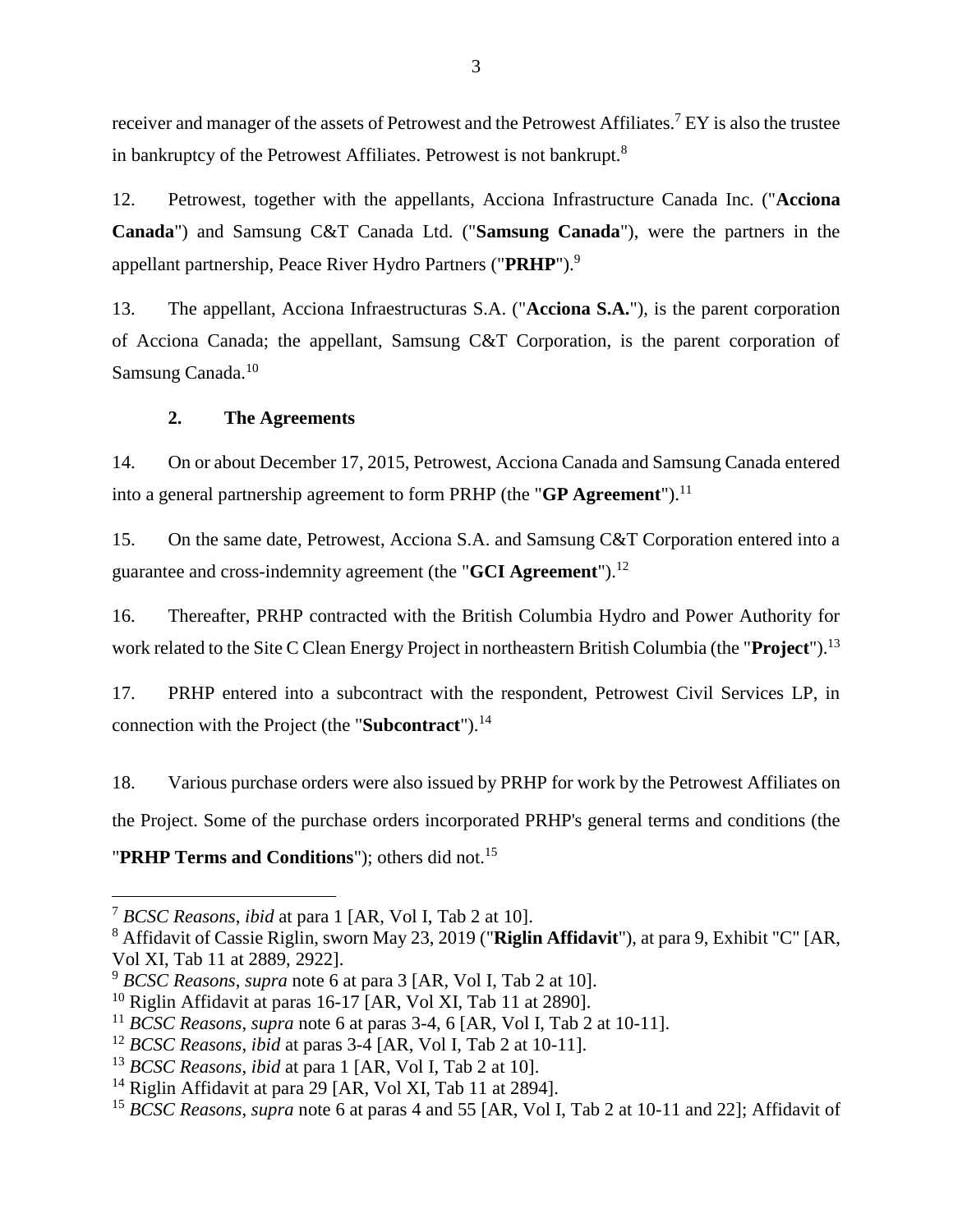19. The GP Agreement, the GCI Agreement, the Subcontract, and the PRHP Terms and Conditions (collectively, the "**Agreements**") each contained dispute resolution clauses carrying with them the potential for arbitration, albeit with different sets of arbitration rules (the "**Arbitration Clauses**").

20. On or about August 10, 2017, Acciona Canada purported to terminate Petrowest as a partner in PRHP, ultimately taking the position that "… all of the rights, title, benefits and interests of Petrowest in and to PRHP and under and pursuant to the [GP Agreement] shall terminate …." On September 11, 2017, PRHP wrote to the Receiver and reiterated its position that Petrowest had been terminated as a partner in PRHP on August 10, 2017.<sup>16</sup>

## **3. The Receivership, Bankruptcy and Civil Claim**

<span id="page-6-0"></span>21. On August 15, 2017, the Court of Queen's Bench of Alberta (the "**Alberta Court**") granted an order pursuant to s 243(1) of the *BIA*, appointing the Receiver over the assets, property and undertakings of Petrowest and the Petrowest Affiliates (the "**Receivership Order**").<sup>17</sup>

22. On April 3, 2018, EY assigned the Petrowest Affiliates into bankruptcy. As already stated, Petrowest was never assigned or petitioned into bankruptcy, and is not bankrupt.<sup>18</sup>

<span id="page-6-1"></span>23. On August 29, 2018, the Receiver commenced this action in the Supreme Court of British Columbia (the "**BC Court**"). The Receiver seeks to recover invoiced amounts owed to Petrowest and the Petrowest Affiliates pursuant to the Agreements.<sup>19</sup> Because of the number of agreements and parties involved, the action involves at least fifteen distinct claims by various parties.<sup>20</sup>

Suzanne Boe, sworn December 7, 2018 ("**Boe Affidavit**") at paras 13, 21, Exhibits "1A"–"29B", Exhibits 112A"–"231B" [AR, Vol III-X, Tab 9 at 96, 100, 115-405, 1255-2693].

<sup>16</sup> Second Affidavit of Cassie Riglin, affirmed September 20, 2019 ("**Second Riglin Affidavit**") at paras 3-4, Exhibits "A" & "B" [Appeal Record of the Respondents "**RR**", Vol I, Tab 2 at 19, 21, 26]; Affidavit of Terrence Halliday, sworn December 10, 2018 ("**Halliday Affidavit**"), Exhibit "E" (GP Agreement, s 23.4.3(c)(B)) [AR, Vol XI, Tab 10 at 2763-2764].

<sup>17</sup> *BCSC Reasons*, *supra* note [6](#page-4-2) at paras 1, 7 [AR, Vol I, Tab 2 at 10, 11]; Riglin Affidavit at para 2, Exhibit "A" [AR, Vol XI, Tab 11 at 2889, 2899].

<sup>&</sup>lt;sup>18</sup> Riglin Affidavit at para 9, Exhibits "B" & "C" [AR, Vol XI, Tab 11 at 2889, 2917 & 2922].

<sup>19</sup> *BCSC Reasons*, *supra* note [6](#page-4-2) at para 8 [AR, Vol I, Tab 2 at 11].

<sup>&</sup>lt;sup>20</sup> Notice of Civil Claim entered August 29, 2018 [Notice of Claim] [RR, Vol I, Tab 1 at 1-9].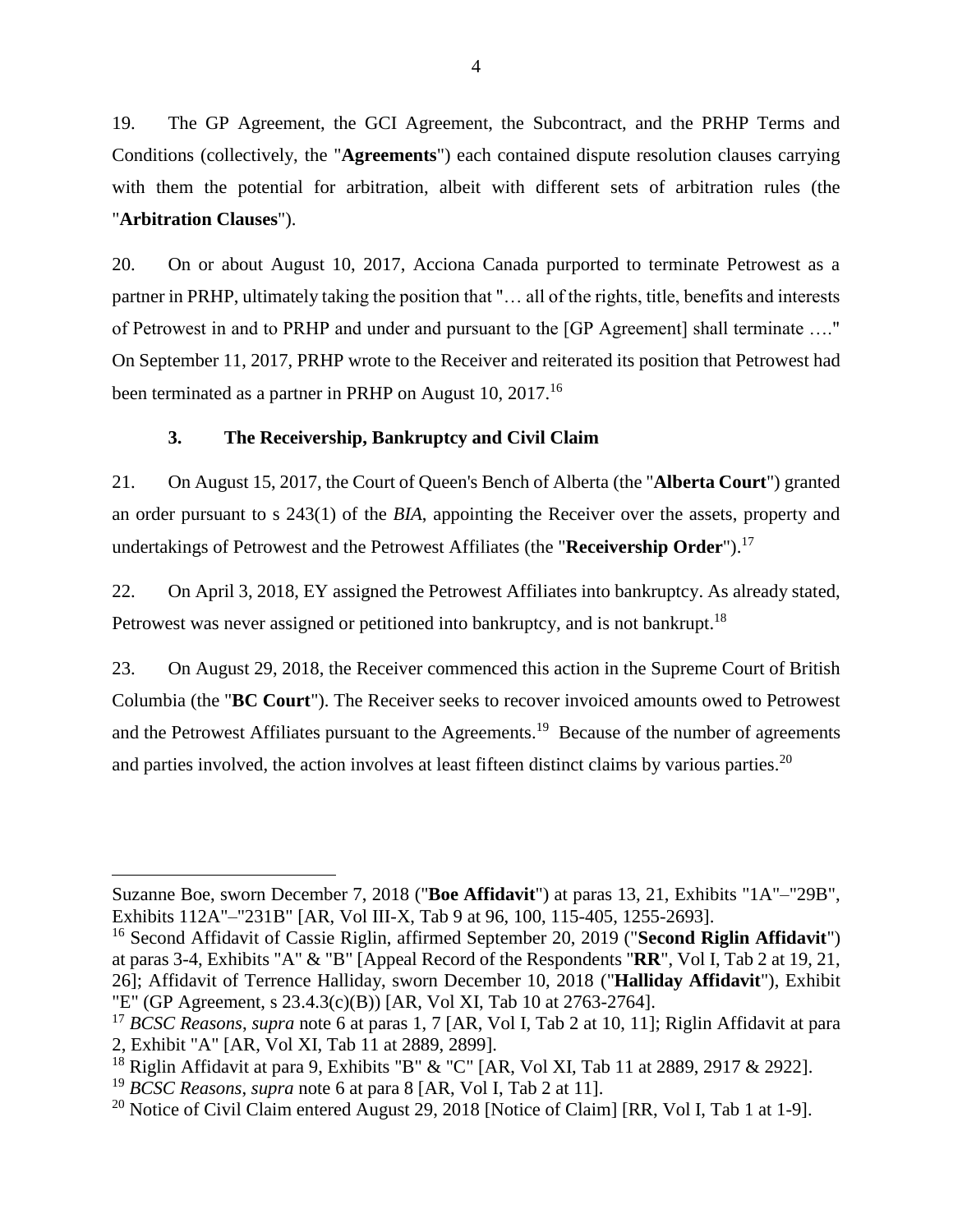24. On August 30, 2018, the respondents served the appellants with the notice of civil claim.<sup>21</sup>

25. On September 11, 2018, counsel for the appellants confirmed that they accepted service on behalf of PRHP as of August 31, 2018. They also advised that they were seeking instructions as to whether they were being retained by the other appellants. Counsel requested that the appellants not be noted in default while steps were taken to clarify the scope and terms of their retainer.<sup>22</sup>

26. On September 12, 2018, the respondents, via their counsel, agreed not to note the appellants in default, provided that the appellants' counsel confirmed which parties they had been retained to accept service on behalf of by September 28, 2018.<sup>23</sup>

27. In a letter dated September 28, 2018, counsel for the appellants advised:

We have been retained by all the defendants in the above noted action **and we undertake to file a defence in due course**. We propose October 31 as a date.<sup>24</sup>

28. Respondents' counsel agreed to the due date for a defence of October 31, 2018.<sup>25</sup>

29. On October 31, 2018, the appellants' counsel advised that the defence would be provided "very shortly", but requested a further extension to November 7, 2018 "as a precaution to finalize filing materials".<sup>26</sup>

30. On November 1, 2018, the respondents agreed to the proposed extension.<sup>27</sup>

31. The appellants did not meet their extended deadline of November 7, 2018 to defend the action. Instead, on that date, their counsel wrote to counsel for the respondents to request a stay of proceedings in favour of arbitration. No application materials were served at that time.<sup>28</sup>

32. On November 8, 2018, the respondents' counsel advised that the appellants were in default of their obligation to defend the action by November 7, 2018, and stated that the respondents did

<sup>&</sup>lt;sup>21</sup> Riglin Affidavit at para 25, Exhibit "G" [AR, Vol XI, Tab 11 at 2893-2894, 2939].

<sup>&</sup>lt;sup>22</sup> Riglin Affidavit at para 25, Exhibit "H" [AR, Vol XI, Tab 11 at 2893-2894, 2942].

<sup>&</sup>lt;sup>23</sup> Riglin Affidavit at para 25, Exhibit "I" [AR, Vol XI, Tab 11 at 2893-2894, 2945].

<sup>24</sup> *BCSC Reasons*, *supra* note [6](#page-4-2) at para 20 [AR, Vol I, Tab 2 at 14]; Riglin Affidavit at para 25, Exhibit "J" [AR, Vol XI, Tab 11 at 2893-2894, 2948] [*emphasis added*].

<sup>&</sup>lt;sup>25</sup> Riglin Affidavit at para 25, Exhibit "K" [AR, Vol XI, Tab 11 at 2893-2894, 2951].

<sup>&</sup>lt;sup>26</sup> Riglin Affidavit at para 25, Exhibit "L" [AR, Vol XI, Tab 11 at 2893-2894, 2954].

<sup>&</sup>lt;sup>27</sup> Riglin Affidavit at para 25, Exhibit "M" [AR, Vol XI, Tab 11 at 2893-2894, 2957].

<sup>&</sup>lt;sup>28</sup> Riglin Affidavit at para 25, Exhibit "N" [AR, Vol XI, Tab 11 at 2893-2894, 2960].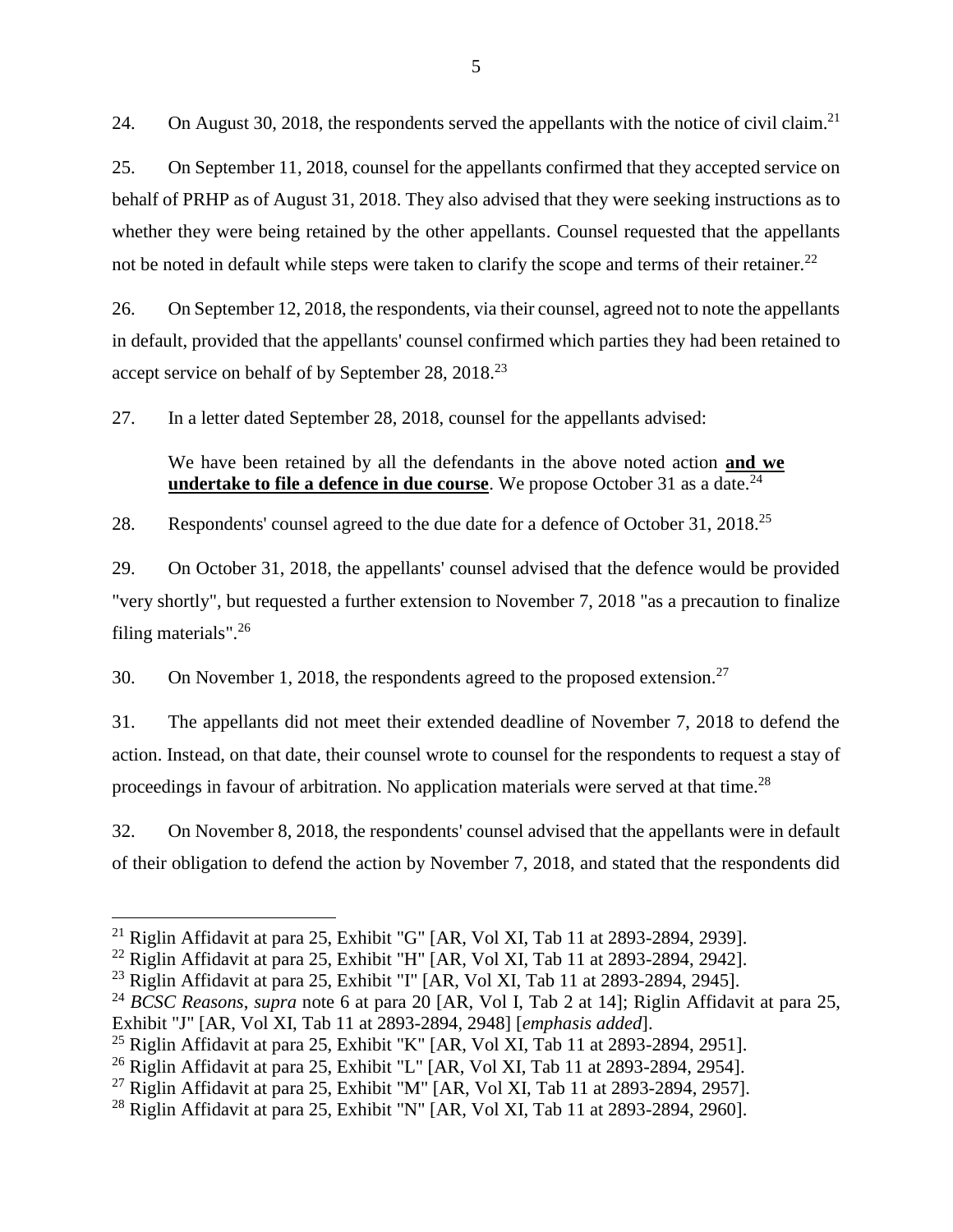not agree to a stay of proceedings.<sup>29</sup>

33. On December 7, 2018, counsel for the appellants transmitted to counsel for the respondents an unfiled application for a stay of proceedings and unsworn supporting affidavits.<sup>30</sup>

34. On May 17, 2019, the appellants filed an application for a stay of proceedings (the "**Stay Application**"), relying on s 15 of the since-repealed *Arbitration Act*. <sup>31</sup> The appellants did not apply to lift the stay of proceedings in the receivership, nor did they take steps to initiate arbitration.<sup>32</sup>

35. The chambers judge at the BC Court heard the Stay Application on October 2, 2019.

36. The appellants contended that the Receiver could not recover amounts owed under the Agreements while also asserting that it was not bound by the Arbitration Clauses.<sup>33</sup>

37. The respondents submitted that pursuant to the Receivership Order, the Receiver was authorized to sue to recover amounts owed by the appellants, but that the Receiver was not a party to nor bound by the terms of the Agreements.<sup>34</sup>

38. The respondents further contended that the BC Court had the jurisdiction under the *BIA* to disrupt private agreements, including the Arbitration Clauses, and ought to allow the action to proceed given the complexities and expense of otherwise undertaking at least four potential arbitral proceedings, at the expense of the creditors of Petrowest and the Petrowest Affiliates.<sup>35</sup>

39. Alternatively, the respondents contended that (a) the Arbitration Clauses were inoperative and incapable of being performed, and (b) based on their counsel's undertaking to file a defence, the appellants had taken a step in the proceedings that precluded them from subsequently bringing an application to stay the action.<sup>36</sup>

<sup>&</sup>lt;sup>29</sup> Riglin Affidavit at para 25, Exhibit "O" [AR, Vol XI, Tab 11 at 2893-2894, 2964].

<sup>30</sup> Riglin Affidavit at para 25, Exhibit "P" [AR, Vol XI, Tab 11 at 2893-2894, 2967].

 $31$  Notice of Application entered on May 17, 2019 [AR, Vol II, Tab 7 at 69].

 $32$  Riglin Affidavit, Exhibit "A" at paras 8-9 [AR, Vol XI, Tab 11 at 2905-2906].

<sup>33</sup> *BCSC Reasons*, *supra* note [6](#page-4-2) at para 10 [AR, Vol I, Tab 2 at 12].

<sup>34</sup> *BCSC Reasons*, *ibid* at para 10 [AR, Vol I, Tab 2 at 12].

<sup>35</sup> *BCSC Reasons*, *ibid* at para 10 [AR, Vol I, Tab 2 at 12].

<sup>36</sup> *BCSC Reasons*, *ibid* at paras 20, 31 [AR, Vol I, Tab 2 at 14, 16].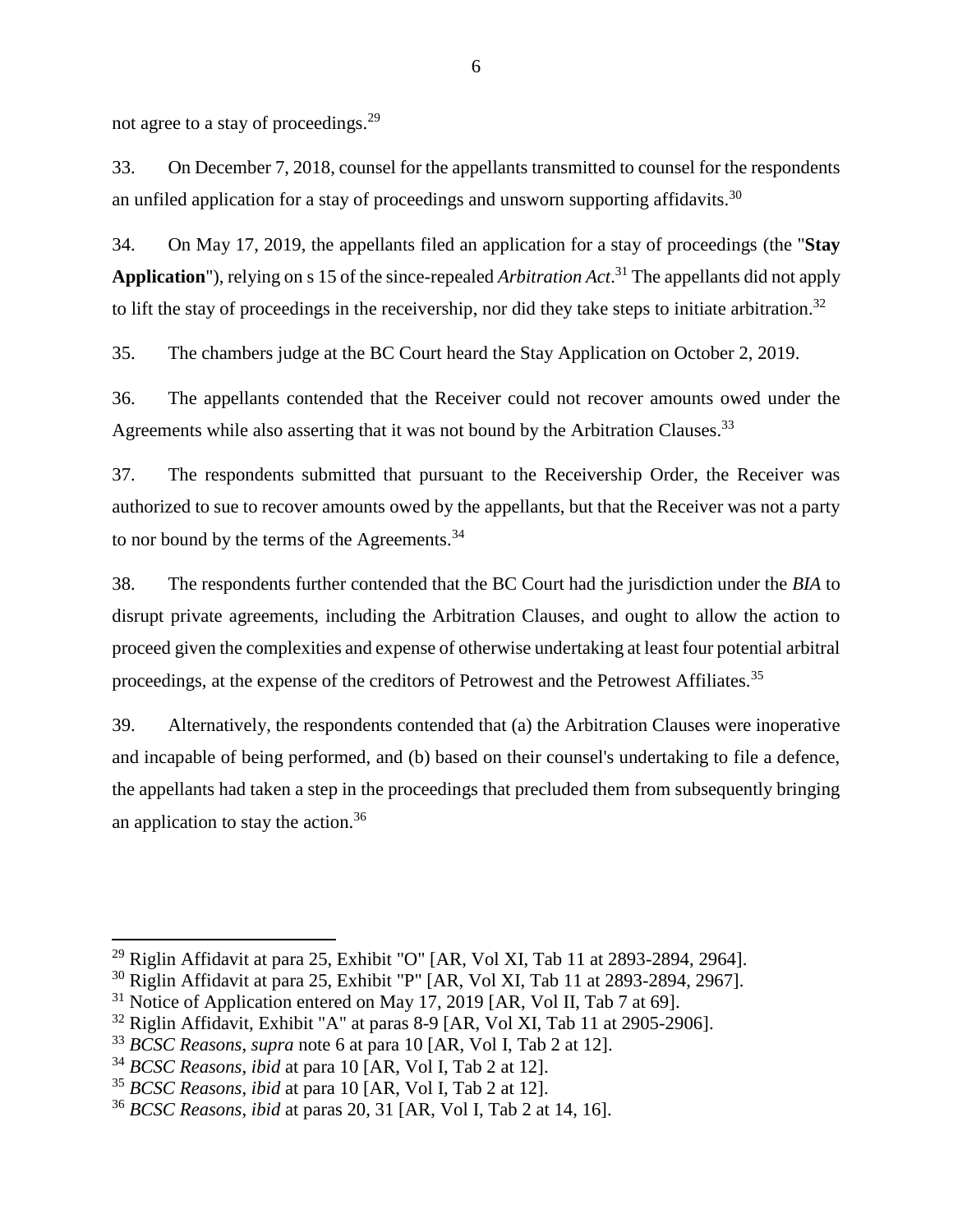#### **4. The Chambers Judgment**

<span id="page-9-0"></span>40. On December 20, 2019, the chambers judge issued written reasons for judgment, dismissing the Stay Application.<sup>37</sup>

41. The chambers judge assumed that none of the Arbitration Clauses were void, inoperative or incapable of performance under s 15 of the *Arbitration Act*, despite that issue having been raised by the respondents.<sup>38</sup>

42. The chambers judge also found that with the exception of the Arbitration Clause in the PRHP Terms and Conditions, the Arbitration Clauses each contained mandatory provisions.<sup>39</sup>

43. In the context of other arguments raised, the chambers judge found that all the respondents, including Petrowest, are in bankruptcy,  $40$  and as a consequence thereof, the Receiver is a party to the Agreements.<sup>41</sup> The chambers judge also found that the appellants had not taken a step in the action prior to making the Stay Application.<sup>42</sup>

44. However, the chambers judge ultimately concluded that the court has the jurisdiction to decline a stay, $43$  and that this jurisdiction should be exercised in favour of the respondents given:

- (a) the agreement of the parties that overriding the Arbitration Clauses would promote the efficient and inexpensive resolution of the claims; $44$
- (b) the significant cost and delay inherent in the multiple arbitrations that would occur in this case, as compared to judicial determination, which would be unfair to creditors and contrary to the objectives of the BIA:<sup>45</sup> and

<sup>37</sup> *BCSC Reasons*, *ibid* [AR, Vol I, Tab 2 at 9].

<sup>38</sup> *BCSC Reasons*, *ibid* at paras 31-34 [AR, Vol I, Tab 2 at 16-17].

<sup>39</sup> *BCSC Reasons*, *ibid* at paras 32-33 [AR, Vol I, Tab 2 at 17].

<sup>40</sup> *BCSC Reasons*, *ibid* at para 16 [AR, Vol I, Tab 2 at 13].

<sup>41</sup> *BCSC Reasons*, *ibid* at para 17-19 [AR, Vol I, Tab 2 at 13-14].

<sup>42</sup> *BCSC Reasons*, *ibid* at paras 20-27 [AR, Vol I, Tab 2 at 14-15].

<sup>43</sup> *BCSC Reasons*, *ibid* at paras 35-42 [AR, Vol I, Tab 2 at 17-19].

<sup>44</sup> *BCSC Reasons*, *ibid* at para 56 [AR, Vol I, Tab 2 at 22].

<sup>45</sup> *BCSC Reasons*, *ibid* at para 60 [AR, Vol I, Tab 2 at 23].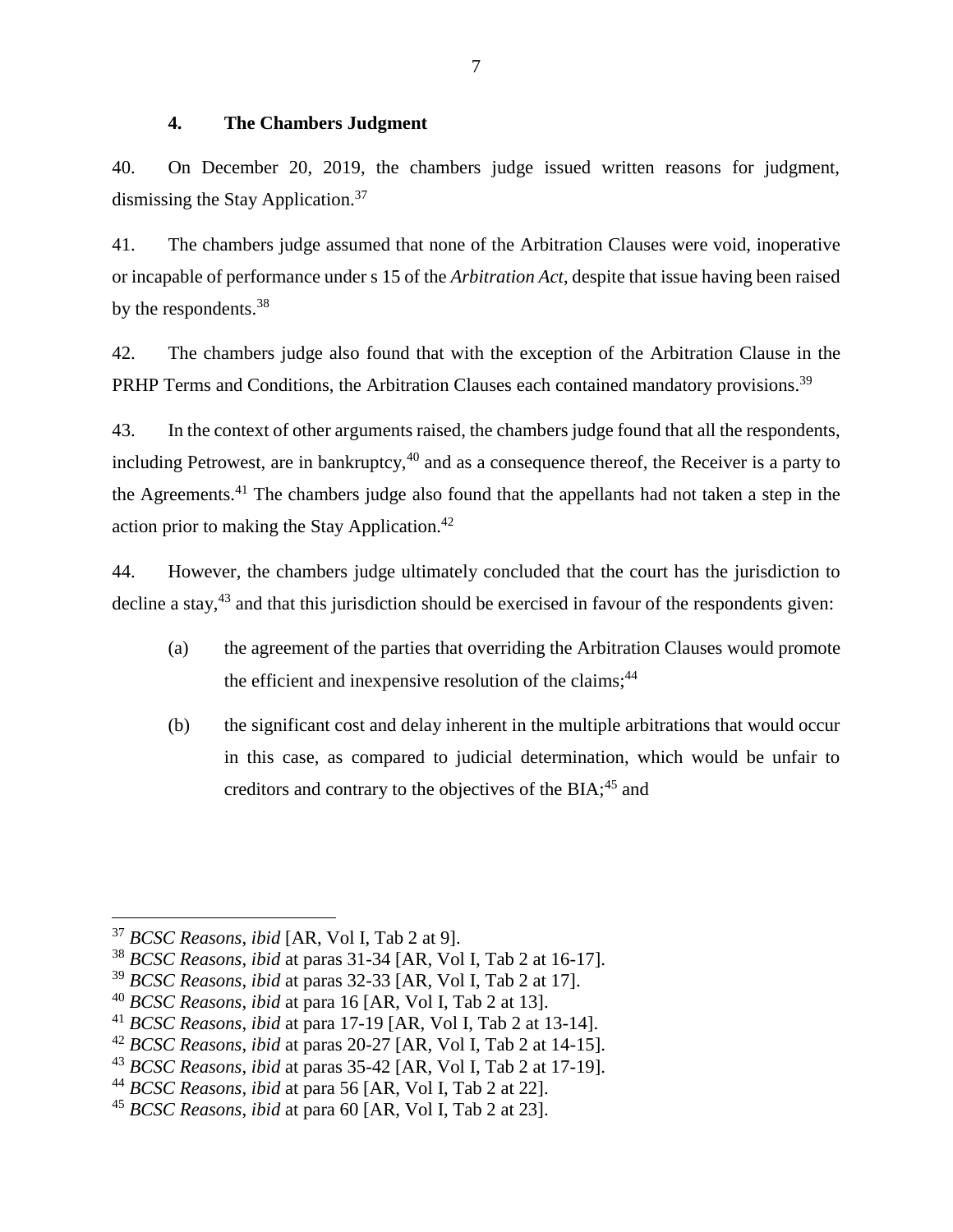(c) the absence of any evidence of prejudice to the appellants by allowing the action to proceed. 46

45. In reaching those conclusions, the chambers judge expressed her agreement with the proposition that s 183 of the *BIA* confers power on a court to control its own processes in order to promote the objects of the *BIA*, which include the fair, practical, efficient and relatively inexpensive mechanism for asset recovery and distribution of the estate. $47$ 

46. The chambers judge held as follows:

This case involves a significant amount of money in which the bankrupts' creditors have an interest. The difference in the cost and time involved of prosecuting the claim in court as compared to multiple arbitration proceedings is substantial. The bankruptcy order was made in April 2018. It will not be possible to distribute the proceeds of the bankrupts' estates until these disputes are resolved. **I agree that the inherent jurisdiction of the court should be used sparingly. However, the significant cost and delay inherent in the multiple proceedings that would occur in this case as compared to judicial determination is unfair to the creditors and contrary to the objects of the** *BIA*. The absence of any prejudice to the defendants is an important distinguishing factor.  $48$ 

## **5. The Appeal Judgment**

<span id="page-10-0"></span>47. On January 15, 2020, the appellants filed a notice of appeal to the Court of Appeal of British Columbia (the "**Court of Appeal**"). The appeal was heard on July 23, 2020.

48. On October 28, 2020, the Court of Appeal wrote to counsel to request written submissions on the doctrine of separability, and the question, "Can the receiver disclaim the arbitration agreements while suing on the main agreements?" The parties responded with written submissions.

49. On November 30, 2020, Grauer JA of the Court of Appeal issued written reasons for judgment, concurred in by Bennett JA and Dickson JA, dismissing the appeal.

50. The Court of Appeal reached the same result as the chambers judge, although for different reasons. The Court of Appeal concluded that s 15 of the *Arbitration Act* did not leave room for the

<sup>46</sup> *BCSC Reasons*, *ibid* at para 58 [AR, Vol I, Tab 2 at 23].

<sup>47</sup> *BCSC Reasons*, *ibid* at paras 35-41 [AR, Vol I, Tab 2 at 17-18].

<sup>48</sup> *BCSC Reasons*, *ibid* at para 60 [AR, Vol I, Tab 2 at 23] [*emphasis added*].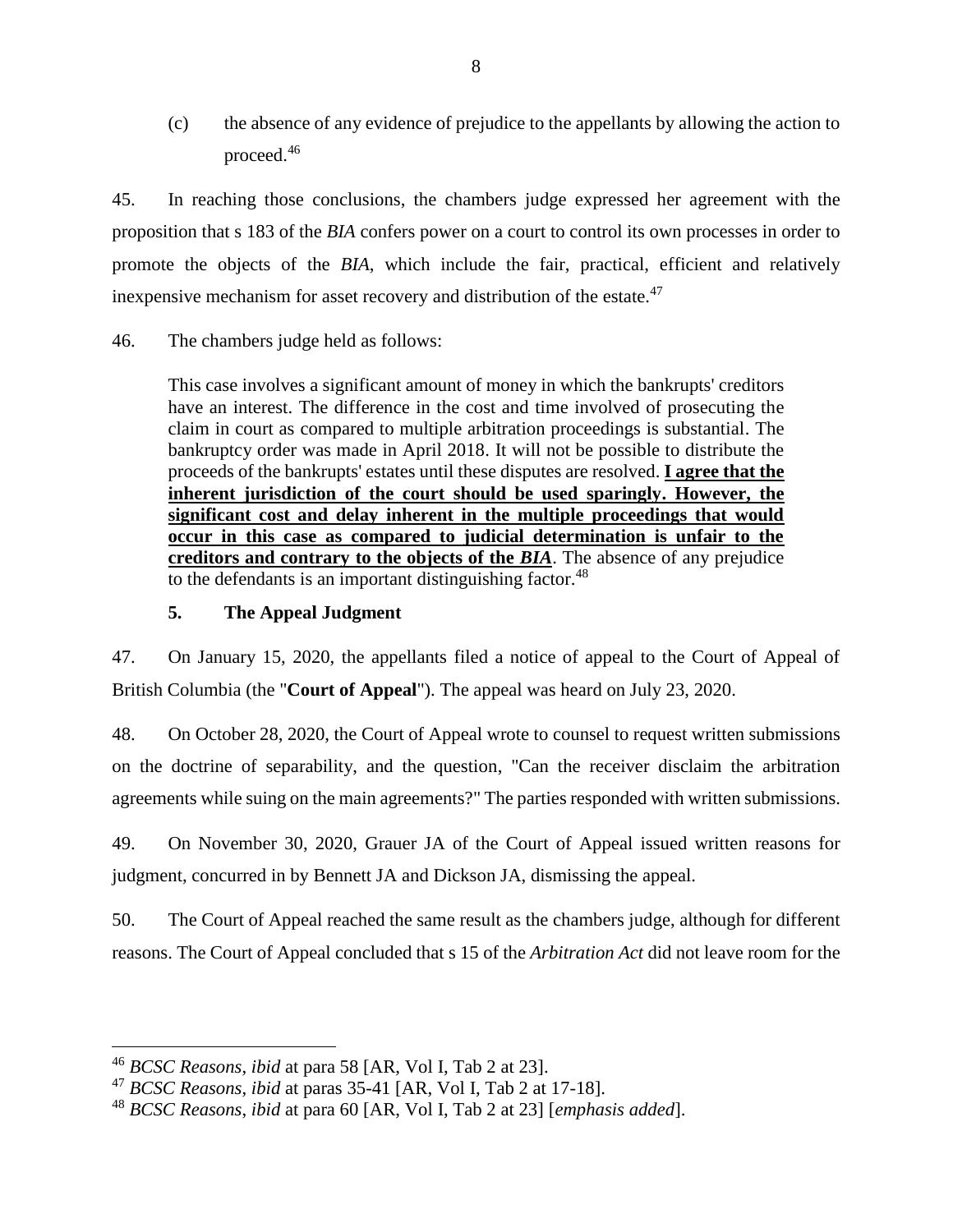<span id="page-11-1"></span>exercise of inherent jurisdiction.<sup>49</sup> Moreover, the Court of Appeal disagreed with the chambers judge on the issue of statutory discretion, reasoning that if the *BIA* granted discretion to avoid arbitration proceedings, it would create a conflict between federal and provincial legislation, requiring a paramountcy analysis.<sup>50</sup>

51. The Court of Appeal nevertheless concluded that a court-appointed receiver is not a "party" to a debtor's arbitration agreements for the purpose of s 15 of the *Arbitration Act,* <sup>51</sup> noting that a receiver acts as an officer of the court, not as an agent of the debtor.<sup>52</sup>

<span id="page-11-3"></span>52. Further, the Court of Appeal held that the Receiver could disclaim the Arbitration Clauses based on the doctrine of separability, and that s 15 is not engaged when a receiver has been appointed and disclaims the arbitration agreements.<sup>53</sup> Relying on *Uber*,<sup>54</sup> the Court of Appeal confirmed that arbitration agreements are autonomous and juridically independent contracts.<sup>55</sup> As a result, in the Court of Appeal's view, an arbitration agreement may be terminated or deemed invalid irrespective of the validity or efficacy of the main contract to which the arbitration agreement relates.<sup>56</sup> The Court of Appeal held that the Receiver had the power to avoid arbitration agreements as a result of its particular powers and position.<sup>57</sup> However, a receiver must exercise proper discretion as an officer of the court whenever it exercises the power to avoid agreements.<sup>58</sup>

<span id="page-11-2"></span>53. The Court of Appeal's reliance on the doctrine of separability flows from its assumption, without reasons, that the Receiver adopted the Agreements for the purpose of suing on them.<sup>59</sup>

### <span id="page-11-0"></span>**II. RESPONDENTS' POSITION ON APPELLANTS' QUESTIONS**

54. The respondents submit that the appeal should be dismissed, with costs. Contrary to the

<sup>49</sup> *Petrowest Corporation v Peace River Hydro*, 2020 BCCA 339 at paras 16-18 [*BCCA Reasons*] [AR, Vol I, Tab 4 at 34-35].

<sup>50</sup> *BCCA Reasons*, *ibid* at paras 20-22 [AR, Vol I, Tab 4 at 35-36].

<sup>51</sup> *BCCA Reasons*, *ibid* at para 45 [AR, Vol I, Tab 4 at 40].

<sup>52</sup> *BCCA Reasons*, *ibid* at para 44 [AR, Vol I, Tab 4 at 40].

<sup>53</sup> *BCCA Reasons*, *ibid* at para 29 [AR, Vol I, Tab 4 at 37].

<sup>54</sup> *Uber Technologies Inc v Heller*, [2020 SCC 16](https://canlii.ca/t/j8dvf#par221) at para 221 [*Uber*].

<sup>55</sup> *BCCA Reasons*, *supra* note [49](#page-11-1) at para 51 [AR, Vol I, Tab 4 at 41].

<sup>56</sup> *BCCA Reasons*, *ibid* at paras 50-55 [AR, Vol I, Tab 4 at 41-42].

<sup>57</sup> *BCCA Reasons*, *ibid* at para 55 [AR, Vol I, Tab 4 at 42].

<sup>58</sup> *BCCA Reasons*, *ibid* at para 38 [AR, Vol I, Tab 4 at 39], citing Frank Bennett, *Bennett on Receiverships*, 3rd ed (Toronto: Carswell, 2011) at 17 [Bennett #2] [RBOA, Tab 6].

<sup>59</sup> *BCCA Reasons*, *ibid* at paras 39 and 55 [AR, Vol I, Tab 4 at 39, 42].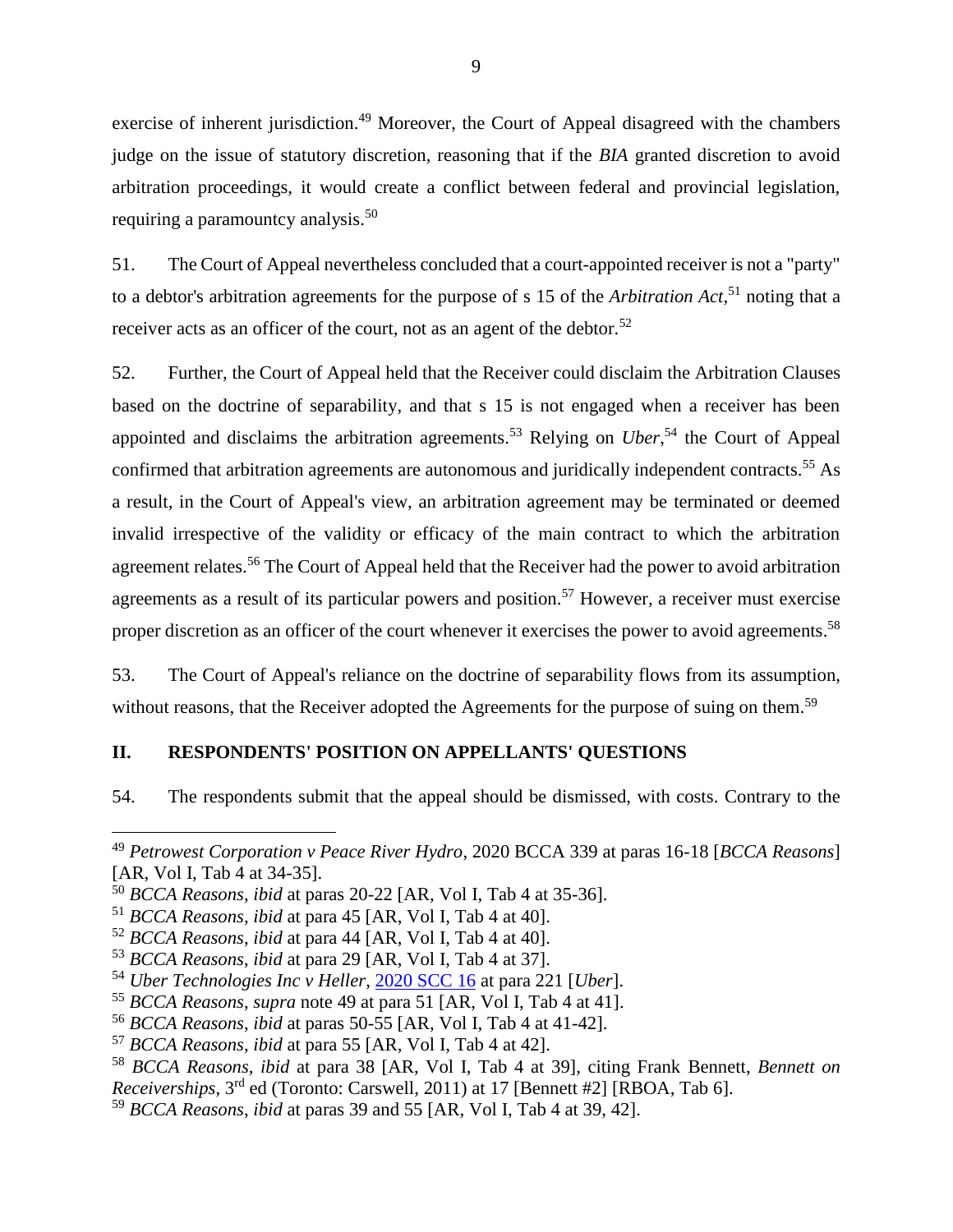appellants' submissions, this action should not be stayed because:

- (a) a court-appointed receiver is not bound by a contract of a debtor unless the receiver has adopted or performed the contract, *which has not occurred* in this case. The Receiver, which has court-ordered authority to seek recovery of amounts owed to the Petrowest Respondents, and is the only party with any authority to do so, is not bound by the Arbitration Clauses;
- (b) unlike other arbitration legislation in Canada, s 15 of the *Arbitration Act* does not apply to non-parties to an arbitration agreement and therefore, by its terms, does not apply to the Receiver, who is not a party to the Agreements;
- (c) there was no need for the court to consider the doctrine of separability or to find that the Receiver had implicitly disclaimed the Arbitration Clauses. But, even if the Receiver was bound by the Agreements (which is denied), the doctrine of separability could be applied and the Receiver could exercise its court-authorized power to disclaim the Arbitration Clauses;
- (d) further, or in the alternative, in the context of a receivership, the court has the authority to disrupt or interfere with contracts of a debtor, pursuant to its statutory jurisdiction under sections 183(1) and 243 of the *BIA*. In this case, there are strong policy reasons, consistent with the purposes of a receivership and the objectives of the *BIA*, for the court to find that the Arbitration Clauses are inoperative and incapable of performance, such that the courts below correctly dismissed the appellants' Stay Application pursuant to s 15(2) of the *Arbitration Ac*t; and
- (e) in any event, by undertaking to file a defence in this action, the appellants took a step in the proceedings before applying for a stay, and thus, the respondents are not entitled to a stay of proceedings pursuant to s 15 of the *Arbitration Act*.

### <span id="page-12-0"></span>**III. STATEMENT OF ARGUMENT**

#### <span id="page-12-1"></span>**A. The Standard of Review**

55. The respondents agree that questions of law, including questions of statutory interpretation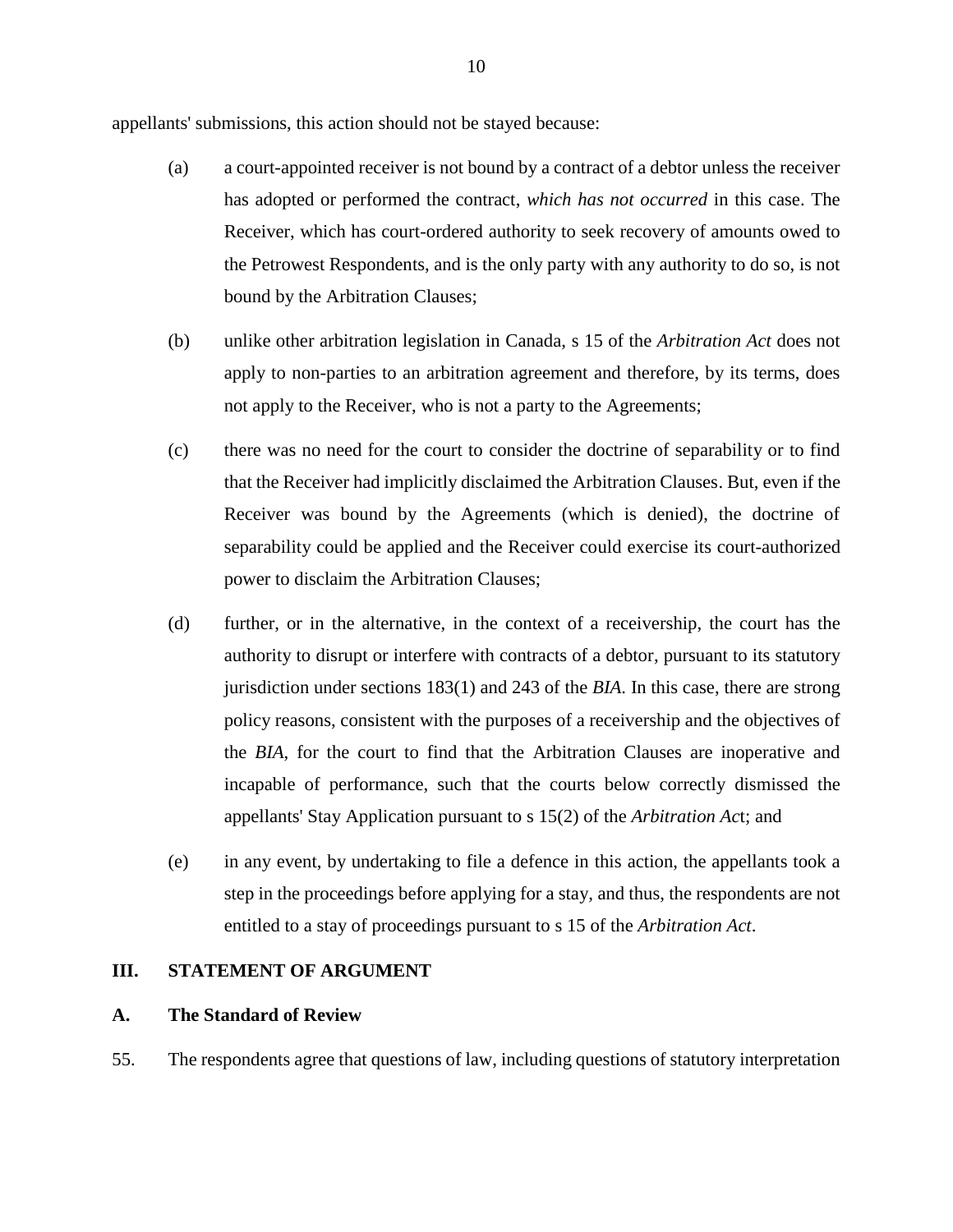as are in issue here, are reviewable on a standard of correctness.<sup>60</sup>

# <span id="page-13-0"></span>**B. The Petrowest Respondents are in Receivership, and Therefore Not Bound by the Arbitration Clauses**

## <span id="page-13-4"></span><span id="page-13-2"></span>**1. The Petrowest Respondents are in Receivership**

<span id="page-13-1"></span>56. The appellants misstate a critical aspect of this litigation, both with respect to the facts and the law: the Petrowest Respondents are in receivership, in accordance with the Receivership Order granted pursuant to s 243(1) of the *BIA*, and s 13(2) of the *Judicature Act*, RSA 2000, c J-2. The appellants' submissions are founded on the false premise that a receiver steps into the shoes of the debtor and is therefore the same party as the debtor.<sup>61</sup> However, the Receiver is a separate entity in these proceedings and is not the same as the Petrowest Respondents.

<span id="page-13-3"></span>57. Court-appointed receivers are appointed to enhance the debtor's estate and facilitate realization for the benefit of all creditors.<sup>62</sup> As the appellants admit,<sup>63</sup> title to a debtor's property does not vest in the receiver.<sup>64</sup> A receiver is a separate legal entity with powers provided by the receivership order authorizing the receiver's appointment.<sup>65</sup> As the Court of Appeal recognized, a court-appointed receiver acts as an officer of the court rather than as an agent for the debtor.<sup>66</sup>

58. It follows that the Receiver must be treated separately from the Petrowest Respondents. Court-appointed receivers do not step into the shoes of the debtor. Indeed, as a matter of law, a receiver is not bound by the debtor's pre-receivership agreements.<sup>67</sup> Upon appointment, a courtappointed receiver has the option, but is not obligated, to perform any of the debtor's ongoing contracts. Courts have considerable jurisdiction to suspend private contractual rights where it is

<sup>60</sup> *Housen v Nikolaisen*, [2002 SCC 33](https://canlii.ca/t/51tl#par8) at para 8 [*Housen*].

 $<sup>61</sup>$  Factum of the Appellants, PRHP, Acciona Canada, Acciona S.A. and Samsung Canada, at paras</sup> 30(b), 54, 61, 62 and 92 [Appellants' Factum].

<sup>62</sup> Bennett, *supra* note [1](#page-3-2) at 8.

<sup>63</sup> Appellants' Factum, *supra* note [61](#page-13-2) at para 59.

<sup>64</sup> Bennett, *supra* note [1](#page-3-2) at 273; Roderick Wood, *Bankruptcy and Insolvency Law*, 2nd ed (Toronto: Irwin Law, 2015) at 514 [Wood] [RBOA, Tab 20]; Thomas Robinson, *Kerr and Hunter on Receivers and Administrators*, 21st ed (London: Sweet and Maxwell, 2020) at 8-0, 8-3, 8-13 [Kerr & Hunter] [RBOA, Tab 17].

<sup>65</sup> Bennett, *ibid* at 52-54.

<sup>66</sup> *BCCA Reasons*, *supra* note [49](#page-11-1) at paras. 42 and 44; Bennett, *ibid* at 269-273, 298.

<sup>67</sup> Bennett, *ibid* at 558; Wood, *supra* note [64](#page-13-3) at 552-53.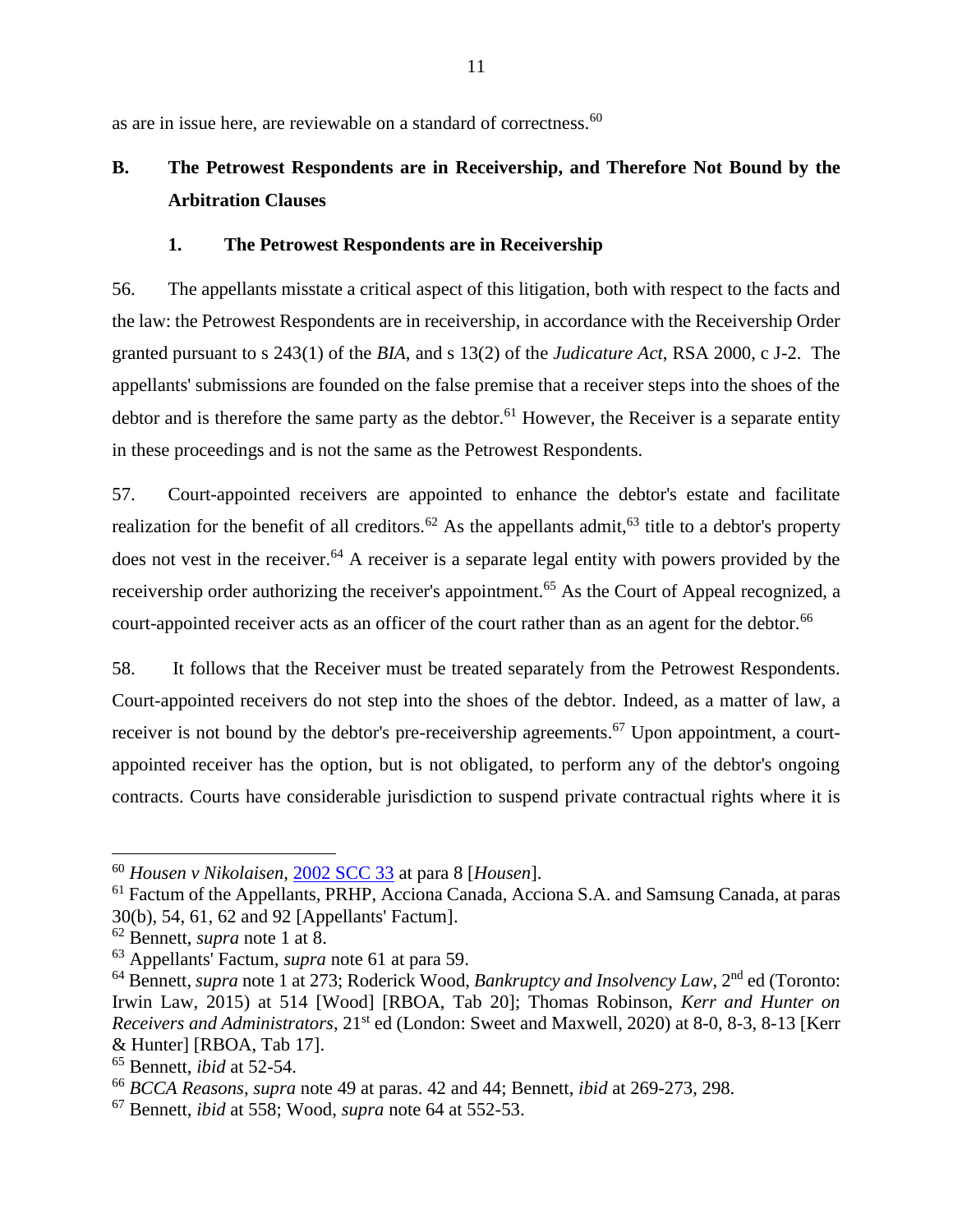<span id="page-14-0"></span>appropriate and in the best interests to resolve insolvency proceedings, including in the context of receiverships.<sup>68</sup> Only if the receiver elects to perform does the receiver assume the burdens of the contract.<sup>69</sup> Here, the Receiver has not performed any of the Agreements;<sup>70</sup> the Receiver is merely seeking to recover payment for past performance of the Agreements by the Petrowest Respondents.

59. Receivers are generally granted the power to prosecute proceedings in the debtor's name, and must diligently exercise the power to defend, institute or continue proceedings for the benefit of all creditors and the debtor.<sup>71</sup> The receiver must commence and continue proceedings, because receivership generally suspends the powers of the directors and officers of the debtor corporation.<sup>72</sup> In other words, a receiver is expressly authorized to commence proceedings by advancing claims *through* the debtor.<sup>73</sup> Here, the Receiver advances claims through the Petrowest Respondents.

60. The Receivership Order authorizes the Receiver to "cease to perform any contracts of the [Petrowest Respondents]", initiate and prosecute proceedings in relation to the Petrowest Respondents, and take any steps reasonably incidental to the exercise of those powers as deemed necessary or desirable.<sup>74</sup>

<span id="page-14-1"></span>61. As is the case in most insolvency proceedings, and as is set out in the template receivership order used by the courts in most Canadian jurisdictions including Alberta,<sup>75</sup> the Receivership Order provides for a stay of proceedings against the Petrowest Respondents. Specifically, pursuant to paragraph 9, all rights and remedies against the Petrowest Respondents or affecting the assets,

<sup>68</sup> *Eagle River*, *supra* note [2;](#page-3-3) *Re Nortel Networks Corporation et al*, [2015 ONSC 1354](https://canlii.ca/t/ggjqs) [*Nortel*]; *Pope & Talbot Ltd (Re)*, [2008 BCSC 1000](https://www.canlii.org/en/bc/bcsc/doc/2008/2008bcsc1000/2008bcsc1000.html) [*Pope & Talbot #1*]; *Pope & Talbot Ltd (Re)*, [2009](https://canlii.ca/t/26l6v#par119)  [BCSC 1552](https://canlii.ca/t/26l6v#par119) at paras 119-121 [*Pope & Talbot #4*]; *Industrial Alliance Insurance and Financial Services Inc v Wedgemount Power Limited Partnership*, [2018 BCSC 970](https://canlii.ca/t/hsldf#par31) [*Wedgemount*] at para 31, aff'd [2018 BCCA 283.](https://www.canlii.org/en/bc/bcca/doc/2018/2018bcca283/2018bcca283.html)

<sup>69</sup> Bennett, *supra* note [1](#page-3-2) at 561.

<sup>70</sup> Appellants' Factum, *supra* note [61](#page-13-2) at para 100.

<sup>71</sup> Bennett, *supra* note [1](#page-3-2) at 327-330.

<sup>72</sup> Bennett, *ibid* at 276. See also Kerr & Hunter, *supra* note [64](#page-13-3) at 3-8.

<sup>73</sup> Kerr & Hunter, *ibid* at 9-14.

<sup>74</sup> Riglin Affidavit, at para 3, Exhibit "A" [AR, Vol XI, Tab 11 at 2889, 2899].

 $75$  See e.g., the Alberta Court template receivership order, Court of Queen's Bench of Alberta, Commercial Practice Templates and Forms, Receivership Order Template, available online: [<https://albertacourts.ca/qb/areas-of-law/commercial/templates-and-forms>](https://albertacourts.ca/qb/areas-of-law/commercial/templates-and-forms)[Template Receivership Order].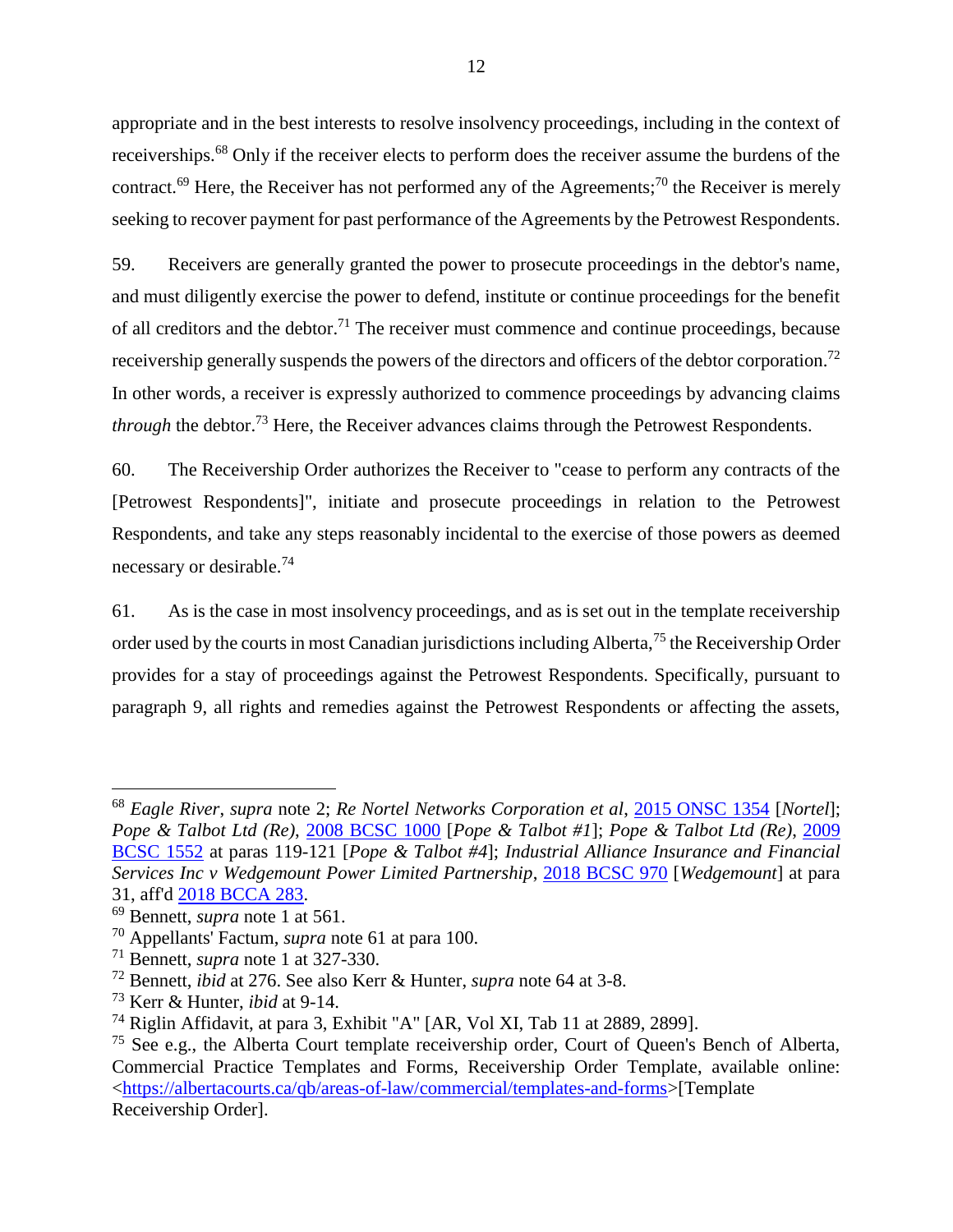property or undertakings of the Petrowest Respondents were stayed and suspended.<sup>76</sup> The stay of proceedings is rooted in the Court's general statutory jurisdiction pursuant to s 243 of the *BIA*.

## <span id="page-15-0"></span>**2. The Bankruptcy of the Petrowest Affiliates is Irrelevant Because No Assets Have Vested in the Receiver as Trustee in Bankruptcy**

62. The fact that the Receiver also serves as bankruptcy trustee for the Petrowest Affiliates (but not for Petrowest) is irrelevant and does not impact whether the Receiver is a party to the Arbitration Clauses. If a receiver assigns a debtor into bankruptcy, the receiver retains control over causes of action vested in the debtor until the claims of security holders are satisfied.<sup>77</sup> Indeed, claims by secured parties generally fall outside the scope of bankruptcy proceedings.<sup>78</sup>

63. The appellants have nevertheless repeatedly conflated and confused the concepts of receivership and bankruptcy in their submissions to the lower courts and in their factum filed on this appeal.<sup>79</sup> To confirm, Petrowest and the Petrowest Affiliates are in receivership. The Petrowest Affiliates are also bankrupt; Petrowest is not. EY is the Receiver in relation to the Petrowest Respondents, and is also the trustee in bankruptcy in relation to the Petrowest Affiliates. EY has brought this action solely in its role as the Receiver.

64. Thus, the appellants' assertion that the Receiver is an assignee or successor of the Petrowest Respondents and is therefore bound by the Arbitration Clauses<sup>80</sup> is incorrect in both fact and law.

65. Even though the Petrowest Affiliates are in bankruptcy and receivership, none of the assets of the Petrowest Affiliates (including contracts and contractual rights) will vest in the trustee in bankruptcy unless and until all secured creditors have been paid out in full. That *has not occurred* here; the claims of secured creditors of the Petrowest Respondents remain outstanding.<sup>81</sup>

66. Petrowest itself is not bankrupt. None of its assets have vested in the Receiver.<sup>82</sup> The

<sup>76</sup> Riglin Affidavit, at para 3, Exhibit "A" [AR, Vol XI, Tab 11 at 2889, 2899].

<sup>77</sup> Bennett, *supra* note [1](#page-3-2) at 328-29.

<sup>78</sup> Wood, *supra* note [64](#page-13-3) at 43-44.

<sup>79</sup> See e.g., Appellants' Factum, *supra* note [61](#page-13-2) at paras 18, 30(a), 30(b), 48-54, 62, 65, 96.

<sup>80</sup> Appellants' Factum, *supra* note [61](#page-13-2) at paras 46-54.

<sup>81</sup> Bennett, *supra* note [1](#page-3-2) at 328-29, Wood, *supra* note [64](#page-13-3) at 43-44.

<sup>82</sup> Bennett, *ibid* at 276; Wood, *ibid* at 514.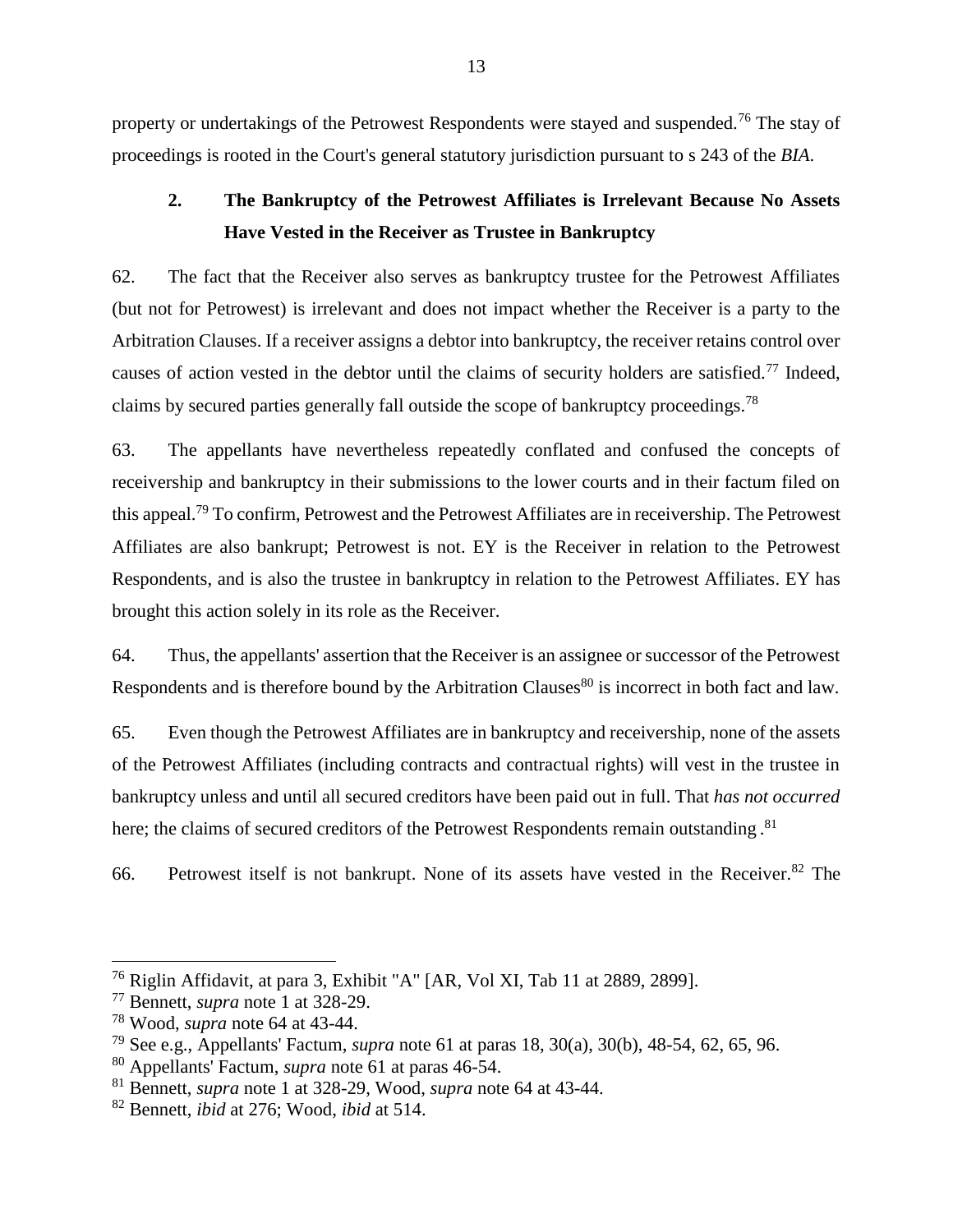appellants admit this point,  $83$  yet confuse the issue in their factum.  $84$ 

67. The appellants incorrectly point to s 71 of the *BIA* to argue that the property of the Petrowest Respondents has vested in EY as trustee in bankruptcy.<sup>85</sup> Section 71 is subject to the rights of secured creditors and has no application here, where the secured creditors of the Petrowest Affiliates have not been paid in full (such that none of the assets of the Petrowest Affiliates have vested in their trustee in bankruptcy), and where Petrowest is not bankrupt. Assets of a debtor do not vest in a receiver, nor is a receiver a "statutory assignee" or "successor in interest" of a debtor in receivership, as the appellants incorrectly assert.<sup>86</sup>

68. None of the Agreements or contractual rights at issue (as property of the Petrowest Affiliates<sup>87</sup>) have vested in the Receiver as a result of EY's role as trustee in bankruptcy of the Petrowest Affiliates.

## <span id="page-16-0"></span>**3. A Receiver is Not Bound by the Contract of a Debtor unless it Adopts or Performs it**

69. The appellants complain that party autonomy must be preserved by holding parties to their bargain to arbitrate. However, that argument fails to recognize that the Receiver is not a party to the Agreements, and the appellants' own admission that there were no remaining obligations for the Receiver to perform on the Agreements.<sup>88</sup>

<span id="page-16-1"></span>70. A receiver is *not bound* by existing contracts of the debtor, nor is the receiver personally liable for the performance of those contracts entered into before receivership unless the receiver has adopted or performed the contracts.<sup>89</sup>

<sup>83</sup> Appellants' Factum, *supra* note [61](#page-13-2) at para 59.

<sup>84</sup> Appellants' Factum, *ibid* at paras 52, 54.

<sup>85</sup> Appellants' Factum, *ibid* at para 50; *BIA, supra* note [4,](#page-4-3) s 71.

<sup>86</sup> Bennett, *supra* note [1](#page-3-2) at 328-39; Wood, *supra* note [64](#page-13-3) at 514*.*

<sup>87</sup> The Honourable L W Houlden, The Honourable G B Morawetz & J P Sarra, *The 2021 Annotated Bankruptcy and Insolvency Act* (Toronto: Thomson Reuters Canada Limited, 2021) at F§98, p 477 [RBOA, Tab 11].

<sup>88</sup> Appellants' Factum, *supra* note [61](#page-13-2) at para 100.

<sup>89</sup> Bennett, *supra* note [1](#page-3-2) at 558; Kevin P McElcheran, *Commercial Insolvency in Canada*, 4th ed (Toronto: LexisNexis Canada Inc., 2019) at ¶4.204 [McElcheran] [RBOA, Tab 14]; *New Skeena Forest Products Inc, Re*, [2005 BCCA 154](https://canlii.ca/t/1jzg2#par16) at paras 16-17 [*New Skeena*]; *Wedgemount*, *supra* note [68](#page-14-0) at para 43.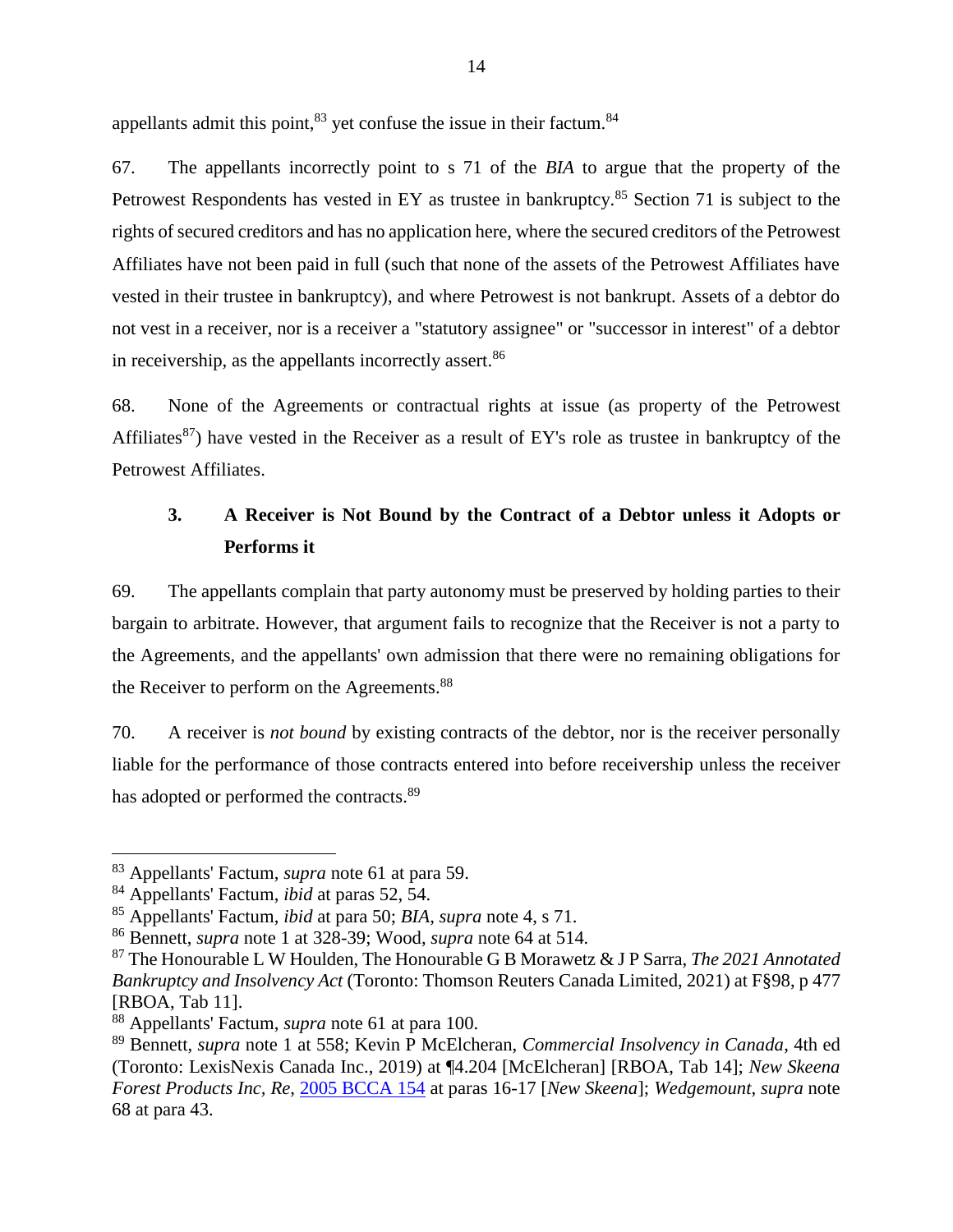<span id="page-17-1"></span>71. If a receiver does nothing, that is, neither affirms nor disclaims a contract or does not continue to order goods or request services under an existing contract, the receiver is not liable for performance, including payments.<sup>90</sup> In order to fix a receiver with liability, the receiver must expressly or by implication on the facts affirm the contract.<sup>91</sup>

72. On the other hand, a receiver *is* bound by contracts that it *has* adopted or performed.<sup>92</sup> This Court need not be concerned that a receiver is *never* bound by an arbitration clause in a contract entered into by the debtor prior to the receivership. The jurisprudence and other authorities are clear that a receiver is not bound by existing contracts of the debtor, nor is the receiver personally liable for the performance of those contracts entered into before receivership, *unless the receiver has adopted or performed the contracts*. <sup>93</sup> As noted in *Bennett on Receiverships*:

> *On Trade Contracts* – On a court appointment, the receiver is not bound by existing contracts nor is the receiver liable for their performance unless the receiver continues to perform them. The receiver must exercise proper discretion in either adopting existing contracts or disclaiming them.<sup>94</sup>

73. In this case, the Receiver is not bound by any of the Agreements, or the Arbitration Clauses therein, because the Receiver has not adopted or performed any of them. As the appellants must admit,<sup>95</sup> there is no evidence, nor any assertion, that the Receiver or the Petrowest Respondents have continued to perform services pursuant to the Agreements, nor is there any other conduct to indicate adoption or performance thereof by the Receiver.

## <span id="page-17-0"></span>**4. The Receiver Has Not Adopted or Performed the Agreements by Seeking Recovery**

74. While the Court of Appeal assumed that "the receiver has adopted the contracts", it did not

<sup>90</sup> Bennett, *ibid* at 559, 561; *Pope & Talbot Ltd (Re)*, [2009 BCSC 17](https://canlii.ca/t/22746) [*Pope & Talbot #2*], cited in *Bank of Montreal v Grafikom Limited Partnership*, [2009 CanLII 55117,](https://canlii.ca/t/26466) 2009 CarswellOnt 6162 (ONSC) at para 42 [*Grafikom*].

<sup>91</sup> *Pope & Talbot #2*, *ibid* at paras 14-15, citing *New Skeena*, *supra* note [89.](#page-16-1)

<sup>92</sup> Bennett, *supra* note [1](#page-3-2) at 327, 434, 558, 561, 563, 565; *New Skeena*, *ibid* at paras. 16-17; *Wedgemount*, supra note [68](#page-14-0) at para 43; *Pope & Talbot #2*, *ibid*; McElcheran, *supra* note [89](#page-16-1) at ¶4.204.

<sup>93</sup> Bennett, *ibid* at 558; *New Skeena*, *ibid* at paras 16-17; *Wedgemount*, *ibid* at para 43; *Pope & Talbot #2*, *ibid*; McElcheran, *ibid* at ¶4.204.

<sup>94</sup> Bennett, *ibid* at 21.

<sup>95</sup> Appellants' Factum, *supra* note [61](#page-13-2) at para 100.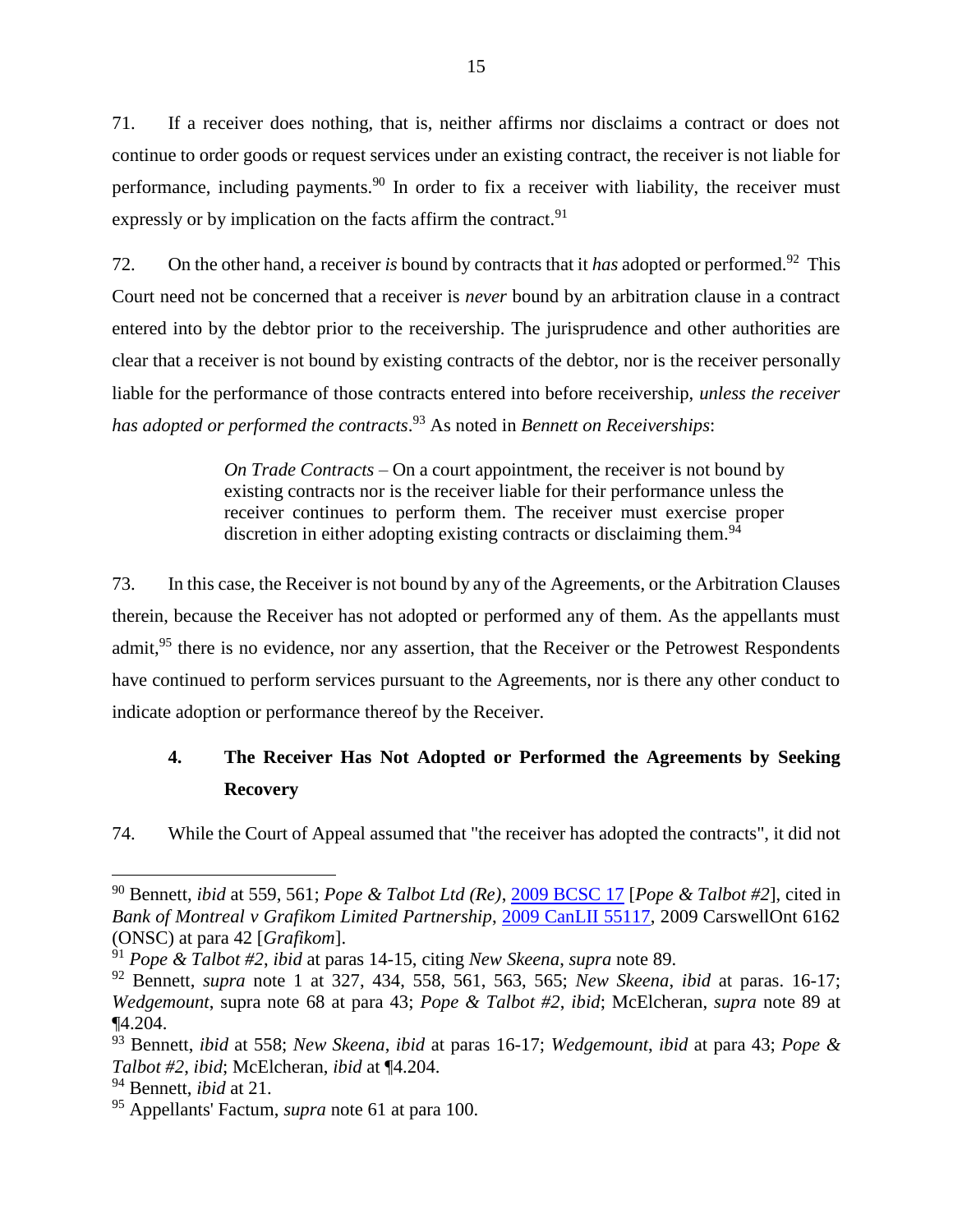consider that point.<sup>96</sup> If that was a finding of the Court of Appeal, it was made without a factual basis and is an error in law.<sup>97</sup>

75. Similarly, there is no support for the appellants' assertion that the Court of Appeal must have accepted that the Receiver was a party to the Agreements.<sup>98</sup> Indeed, the appellants admit that the "Receiver had no performance obligations remaining" under the Agreements,  $99$  and further, that "the Receiver acts as a nominee plaintiff."<sup>100</sup>

76. The appellants purport to rely on three cases in this regard. The first is a 1988 decision of the Federal Court of Canada in *Aero Trades (Western) Ltd (Receiver of) v Canada*. In that case, the parties agreed that the receiver (a privately appointed receiver who was thus appointed as agent of the debtor) had performed work and services under the contract in issue *after* the receivership order was granted, thus adopting it.<sup>101</sup> The court's finding that the "receiver and manager assumed the benefit and burden of the contract" did not arise from the receiver having sued on behalf of the debtor, but because the receiver had *already assumed and performed* the contract at issue.

77. Alternatively, the appellants cite two American cases. But neither of those decisions supports the point, either. The non-signatory to the contract in each case was not a court-appointed officer in an insolvency context. Further, the non-signatories were noted to have *exercised their rights* under the contract, or *knowingly embraced* the contract; in other words, had *adopted or performed* the contract.<sup>102</sup>

<sup>96</sup> *BCCA Reasons*, *supra* note [49](#page-11-1) at para 39 [AR, Vol I, Tab 4 at 39].

<sup>97</sup> *Housen*, *supra* note [60](#page-13-4) at para 8; *R v H (JM)*, [2011 SCC 45](https://canlii.ca/t/fnbb2#par25) at para 25.

<sup>98</sup> Appellants' Factum, *supra* note [61](#page-13-2) at para 29.

<sup>99</sup> Appellants' Factum, *supra* note [61](#page-13-2) at paras 99-100.

<sup>100</sup> Appellants' Factum, *supra* note [61](#page-13-2) at para 64, citing Bennett #2, *supra* note [58](#page-11-2) at 259.

<sup>101</sup> [1988] 5 WWR 252, 19 FTR 248 (FC) at para 2, s 6 [*Aero Trades*] [ABOA, Tab 5], rev'd on other grounds, [1989] 1 WWR 723, 1988 CanLII 7194 (FCA) [ABOA, Tab 4].

<sup>102</sup> Appellants' Factum, *supra* note [61](#page-13-2) at para 68. In *Tepper Realty Co v Mosaic Tile Co*, 259 F supp 688 (SD NY 1966) at 690-692 [ABOA, Tab 61], the issue was whether the arbitration clause in issue was incorporated into the contract, where the contract did not specify the names of the parties thereto; in *Griswold v Coventry First LLC*, 762 F (3d) 264 (3<sup>rd</sup> Cir 2014) at 273 [ABOA, Tab 16], the court stated that "The presumption in favor of arbitration does not extend, however,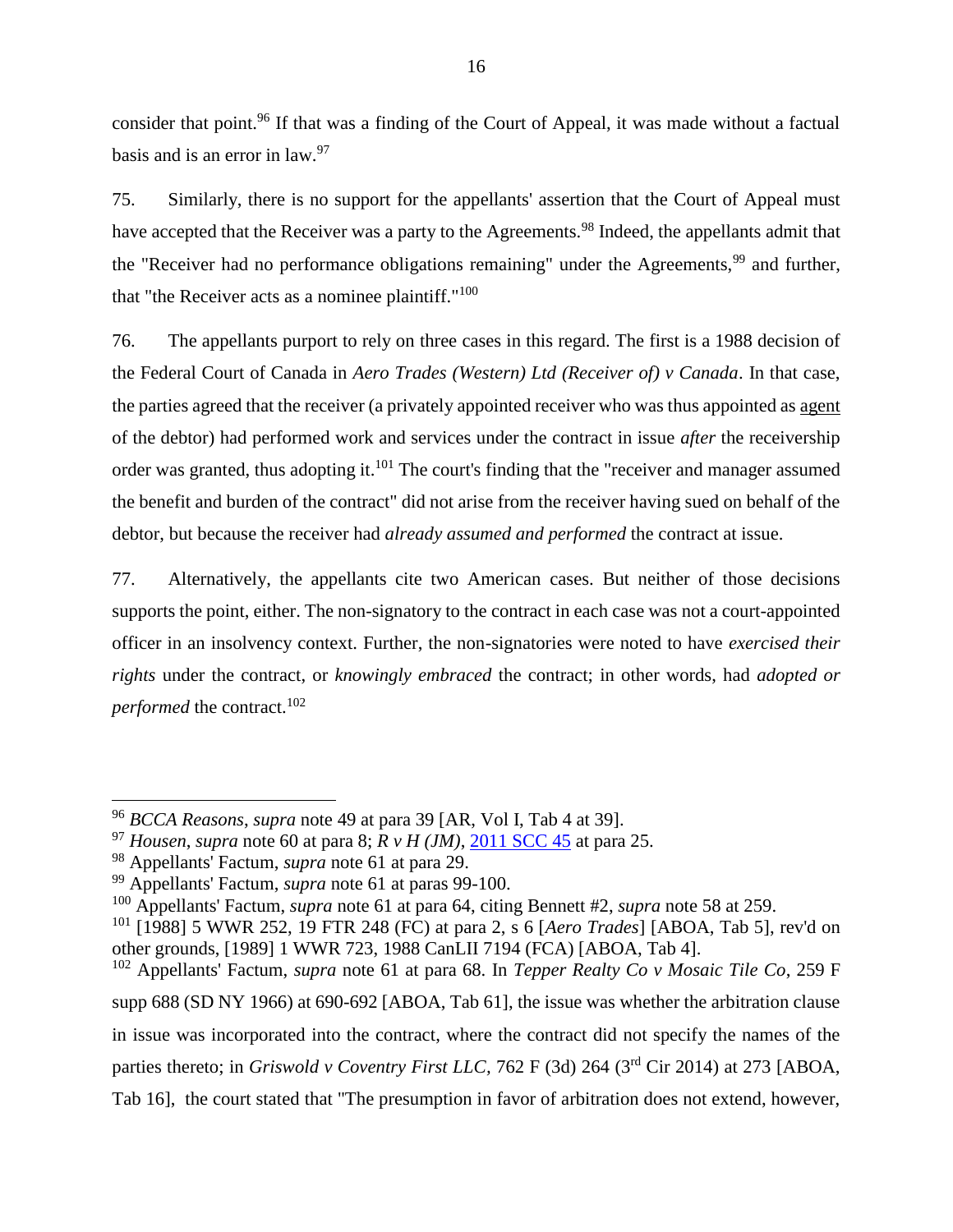<span id="page-19-0"></span>78. A receiver is not bound by contracts of a debtor, even if the receiver has not disclaimed the contracts, *unless the Receiver has adopted or performed the contracts*. Silence does not amount to affirmation.<sup>103</sup> A receiver has a reasonable period of time in which to make an election whether to affirm or disclaim a contract.<sup>104</sup> A contract that has not been expressly disclaimed is not deemed to be "adopted" or "performed", $^{105}$  as the Court of Appeal seemed to suggest.<sup>106</sup>

79. There are strong policy reasons for this approach.<sup>107</sup> The adoption of an agreement by the receiver imputes the receiver with personal liability for the performance of the agreement;<sup>108</sup> thus receivers may be reluctant to take on receiverships where by doing so, they will be imputed with liability for agreements they do not choose to adopt, effectively increasing the cost of receiverships.<sup>109</sup> Further, the decision of a receiver not to assume a contract impacts the potential recoveries of the creditors, including as a result of the economic viability of the business as a going concern sale by the receiver.<sup>110</sup>

80. A receiver has an obligation to exercise its court-ordered power to recover outstanding accounts receivable owed to the debtor, including by commencing legal proceedings, so as to distribute the proceeds of the debtor's estate to its creditors.<sup>111</sup> Further, as noted above, <sup>112</sup> the court-appointed receiver is the only party with authority to do so. Contrary to the appellants'

<sup>109</sup> *Grafikom, supra* note [90](#page-17-1) at para 47.

to non-signatories to an agreement; it applies only when both parties have consented to and are bound by the arbitration clause", and the motion to compel arbitration was denied (at 275).

<sup>103</sup> *Grafikom*, *supra* note [90](#page-17-1) at para 42, citing *Pope & Talbot #2*, *supra* note [90](#page-17-1) at para 17, citing in turn *New Skeena*, *supra* note [89](#page-16-1) "it is well settled law that, in the absence of an affirmation, express or implied, a court-appointed receiver is not bound by existing contracts made by the debtor." See also *Pope & Talbot #1*, *supra* note [68](#page-14-0) at para 32.

<sup>104</sup> Bennett, *supra* note [1](#page-3-2) at 557; *Pope & Talbot #2*, *ibid* at para 22.

<sup>105</sup> *Grafikom, supra* note [90](#page-17-1) at para 42, citing *Pope & Talbot #2, ibid* at para 17.

<sup>106</sup> *BCCA Reasons*, *supra* note 46 at para 39 [AR, Vol I, Tab 4 at 42].

<sup>107</sup> See *Pope & Talbot #2*, *supra* note [90](#page-17-1) at paras 1, 6, 18-19, 22.

<sup>&</sup>lt;sup>108</sup> Though the receiver is entitled to an indemnity from the assets of the debtor.

<sup>110</sup> McElcheran, *supra* note [89](#page-16-1) at ¶4.205 and ¶4.206.

<sup>111</sup> McElcheran, *ibid* at ¶4.203; *BIA*, *supra* note [4](#page-4-3) s 243(1)(a).

<sup>112</sup> Bennett, *supra* note [1](#page-3-2) at 276; see also Kerr & Hunter, *supra* note [64](#page-13-3) at 3-8.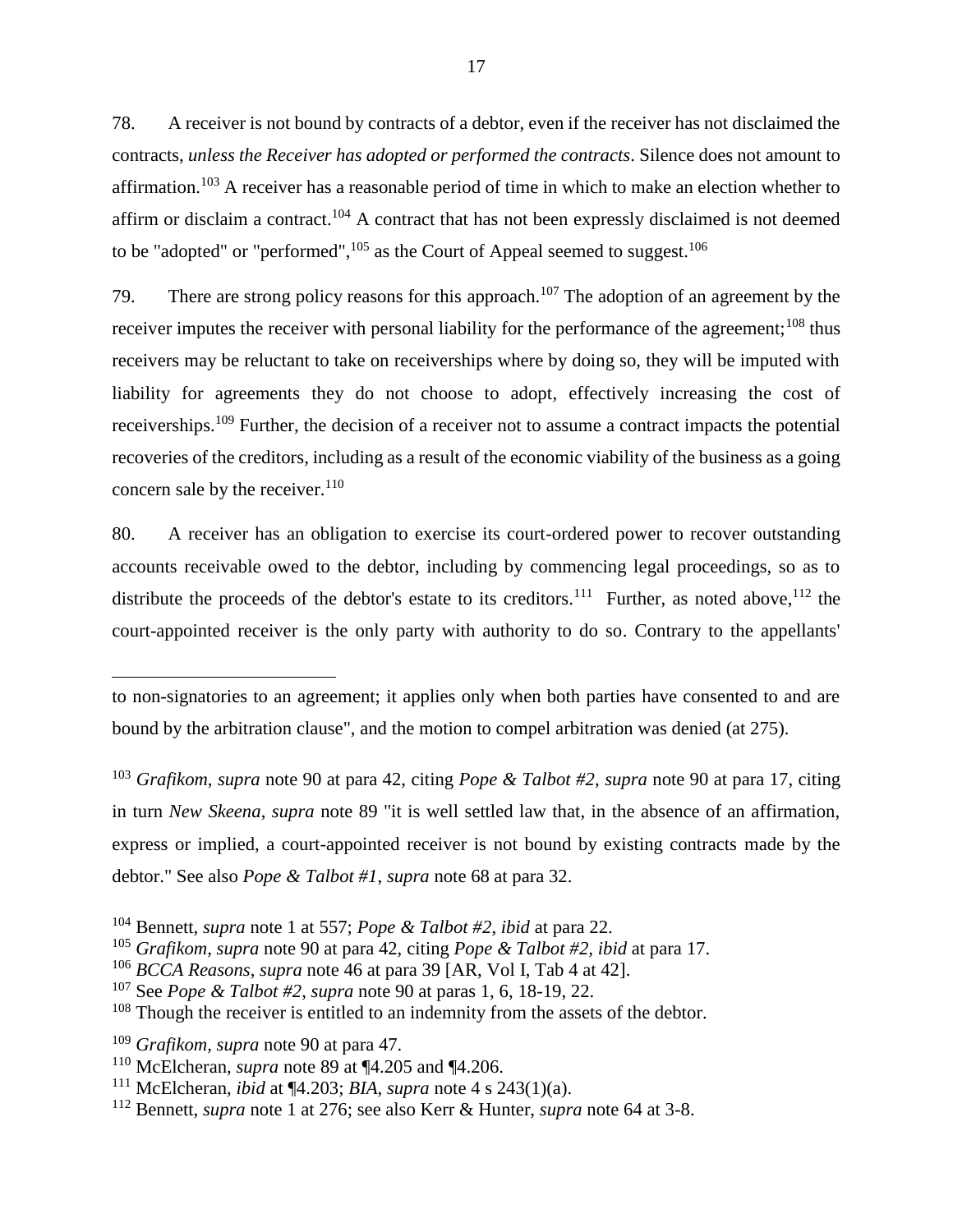assertion,<sup>113</sup> that exercise of the receiver's court-ordered power does not, and cannot, constitute adoption or performance of a contract pursuant to which such accounts receivable are owed. It would be an absurd result if, in seeking to fulfil its court-authorized obligations to recover funds owing to a debtor, a receiver were deemed to have adopted all of the contracts of the debtor on which those funds were owed, thereby binding the receiver to performance of all further obligations owed on any such contracts.

81. On the same basis, repudiation (or disclaimer) of a contract does not destroy rights of action accrued as a result of prior breaches.<sup>114</sup> Once an obligation to make payment on a contract has accrued, it remains enforceable.<sup>115</sup> It follows that a receiver's efforts to recover funds owed on a contract to an insolvent debtor, including by suing the party that owes those funds, cannot constitute adoption or performance of the contract.

<span id="page-20-3"></span>82. There can be no assumption that the Receiver adopted the Agreements.<sup>116</sup> The Receiver sued on the Agreements due to the appellants' breach of their obligations to pay the Petrowest Respondents for services performed and materials provided by the Petrowest Respondents, accrued prior to termination of the Agreements, and prior to the receivership. As the appellants admit, $117$  payment is not conditional upon further performance by any of the respondents.

## <span id="page-20-0"></span>**C. Since the** *Arbitration Act* **Does Not Apply to the Receiver, There is No Need to Consider the Doctrine of Separability**

## **1. The Arbitration Act Does Not Apply to Non-Parties to Contracts**

<span id="page-20-2"></span><span id="page-20-1"></span>83. Contrary to the appellants' unsupported assertion,<sup>118</sup> the wording of the *Arbitration Act* itself confirms it does not apply to a receiver who is not a party to the contract containing an

<sup>113</sup> Appellants' Factum, *supra* note [61](#page-13-2) at para 62.

<sup>114</sup> GHL Fridman, *The Law of Contract*, 6th ed. (Toronto: Thomson Reuters Canada Limited, 2011) at 601 [RBOA, Tab 10]; SM Waddams, *The Law of Contracts*, 7th ed (Toronto: Thomson Reuters Canada Limited, 2017) at 634 [Waddams] [RBOA, Tab 19], citing *Hyundai Heavy Industries Co Ltd v Papadopoulos*, [1980] 2 All ER 29 at 45, [1980] 1 WLR 1129 (House of Lords) (per Lord Fraser of Tullybelton) [RBOA, Tab 4].

<sup>115</sup> Waddams, *ibid* at 634.

<sup>116</sup> *BCCA Reasons*, *supra* note 46 at paras 39, 55 [AR, Vol I, Tab 4 at 39].

<sup>117</sup> Appellants' Factum, *supra* note [61](#page-13-2) at para 100.

<sup>118</sup> Appellants' Factum, *ibid* at para 4.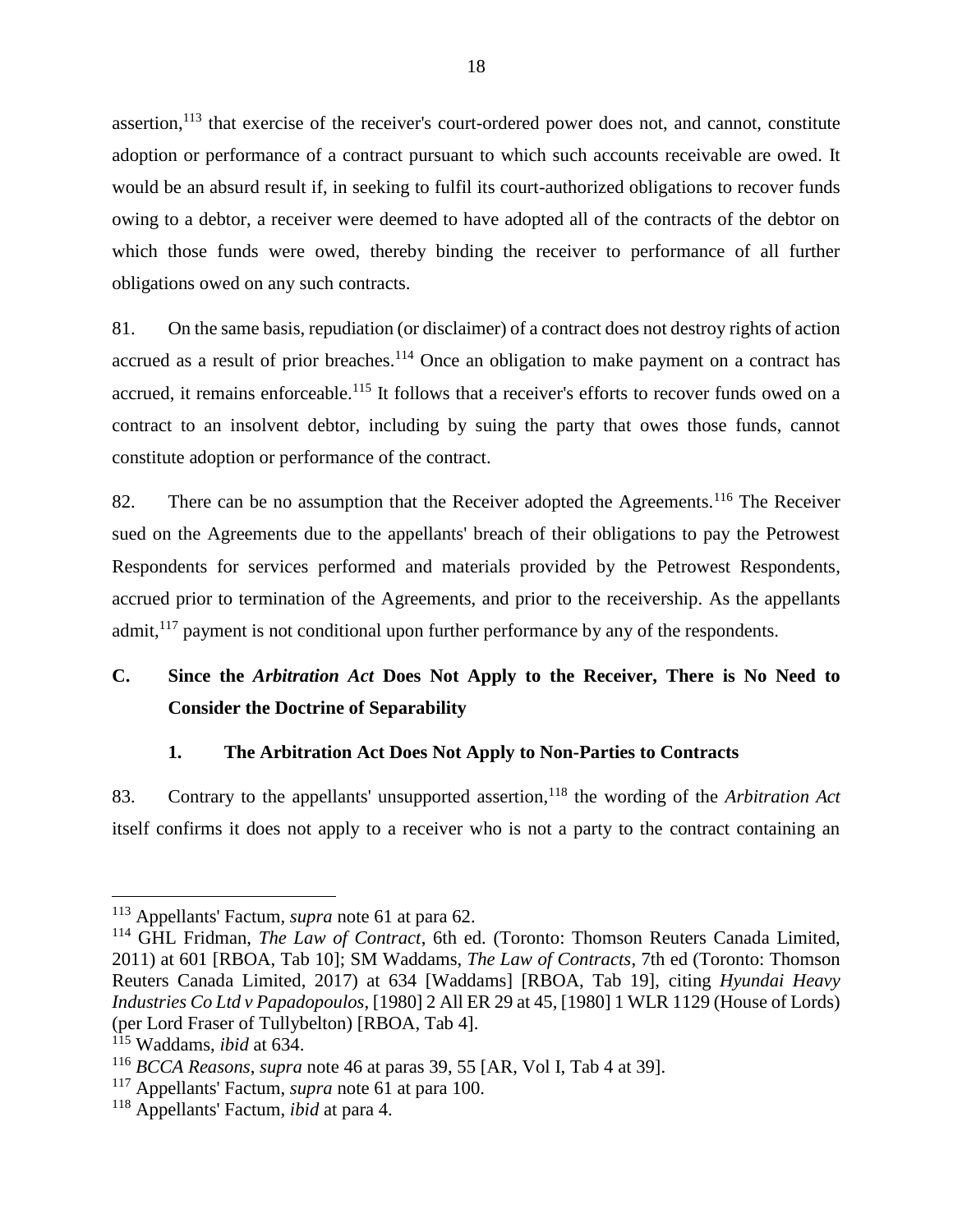arbitration clause (and by extension, to a receiver who has not adopted or performed the contract).

84. Pursuant to s 1 of the *Arbitration Act*, an arbitration agreement is "a written or oral term of an agreement between 2 or more persons to submit present or future disputes between them to arbitration."<sup>119</sup> Section 15 of the *Arbitration Act* applies where "a party to an arbitration agreement commences legal proceedings in a court against another party to the agreement in respect of a matter agreed to be submitted to arbitration."<sup>120</sup> The Receiver is not a party to any of the Agreements, and so none of the terms of the Arbitration Clauses contained therein include agreements to submit disputes between the Receiver and the appellants to arbitration.

85. Canadian arbitration statutes adopt one of two types of provisions regarding stays of proceedings in favour of arbitration. Some provincial domestic arbitration statutes use the same or substantially similar language to the *Arbitration Act*, providing that a stay of proceedings is available only when a *party* to the arbitration agreement commences legal proceedings.<sup>121</sup> By contrast, several other domestic arbitration statutes state that a stay is available "where a party to a submission <u>or a person claiming through or under that party</u> commences legal proceedings."<sup>122</sup>

86. The legislative history of British Columbia's domestic arbitration legislation highlights this textual distinction. Prior to reforms introduced in 1986, British Columbia's domestic arbitration legislation contained the wider language that captured persons claiming through or under a party.<sup>123</sup> That broader form of stay provision originated in England's *Arbitration Act, 1889* and is used throughout the common law world.<sup>124</sup> However, in 1986, the Legislature of British Columbia changed the scope of the stay provision by removing the broader wording, revealing a change in

<sup>119</sup> *Arbitration Act*, *supra* note [3](#page-3-4) s 1 [*emphasis added*].

<sup>120</sup> *Arbitration Act*, *ibid* s 15.

<sup>121</sup> *Arbitration Act*, [RSA 2000,](https://www.qp.alberta.ca/1266.cfm?page=A43.cfm&leg_type=Acts&isbncln=9780779783823&display=html) c A-43, s 7(1); *The Arbitration Act, 1992*, [SS 1992,](https://publications.saskatchewan.ca/api/v1/products/378/formats/397/download) c A-24.1, s 8(1); *The Arbitration Act*, [CCSM,](https://web2.gov.mb.ca/laws/statutes/ccsm/a120e.php#7(1)) c A120, s 7(1); *Arbitration Act, 1991*, [SO 1991,](https://www.ontario.ca/laws/statute/91a17#s7s1) c 17, s 7(1); *Arbitration Act*, [RSNB 2014,](http://laws.gnb.ca/en/showfulldoc/cs/2014-c.100/20211103/#codesse:7) c 100, s 7(1).

<sup>122</sup> The same or substantially similar language is used in *Arbitration Act*, [RSNS 1989,](https://nslegislature.ca/sites/default/files/legc/statutes/arbitrat.htm) c 19, s 7; *Arbitration Act*, [RSNL 1990,](https://www.assembly.nl.ca/Legislation/sr/statutes/a14.htm#4) c A-14, s 4(1); *Arbitration Act*, [RSPEI 1988,](https://www.princeedwardisland.ca/sites/default/files/legislation/A-16-Arbitration%20Act.pdf) c A-16, s 6; *Arbitration Act*, [RSNWT 1988,](https://www.justice.gov.nt.ca/en/files/legislation/arbitration/arbitration.a.pdf) c A-5, s 10(1); *Arbitration Act*, [RSNWT \(NU\) 1988,](https://www.nunavutlegislation.ca/en/file-download/download/public/649) c A-5, s 10(1); *Arbitration Act*, [RSY 2002,](https://canlii.ca/t/52rz1) c 8, s 9.

<sup>123</sup> *Arbitration Act*[, RSBC 1979,](https://www.bclaws.gov.bc.ca/civix/document/id/hstats/hstats/1106995113) c 18, s 6; *Commercial Arbitration Act*, [SBC 1986,](https://www.bclaws.gov.bc.ca/civix/document/id/hstats/hstats/55401666) c 3, s 15 [*CAA*].  $124$  V Priskich, "Binding non-signatories to arbitration agreements–who are persons 'claiming through or under' a party?" (2019) 35:3 *Arbitration International* 375, at 376 [RBOA, Tab 16]; *Arbitration Act, 1889* (52 & 53 Vict. c. 49) [RBOA, Tab 22].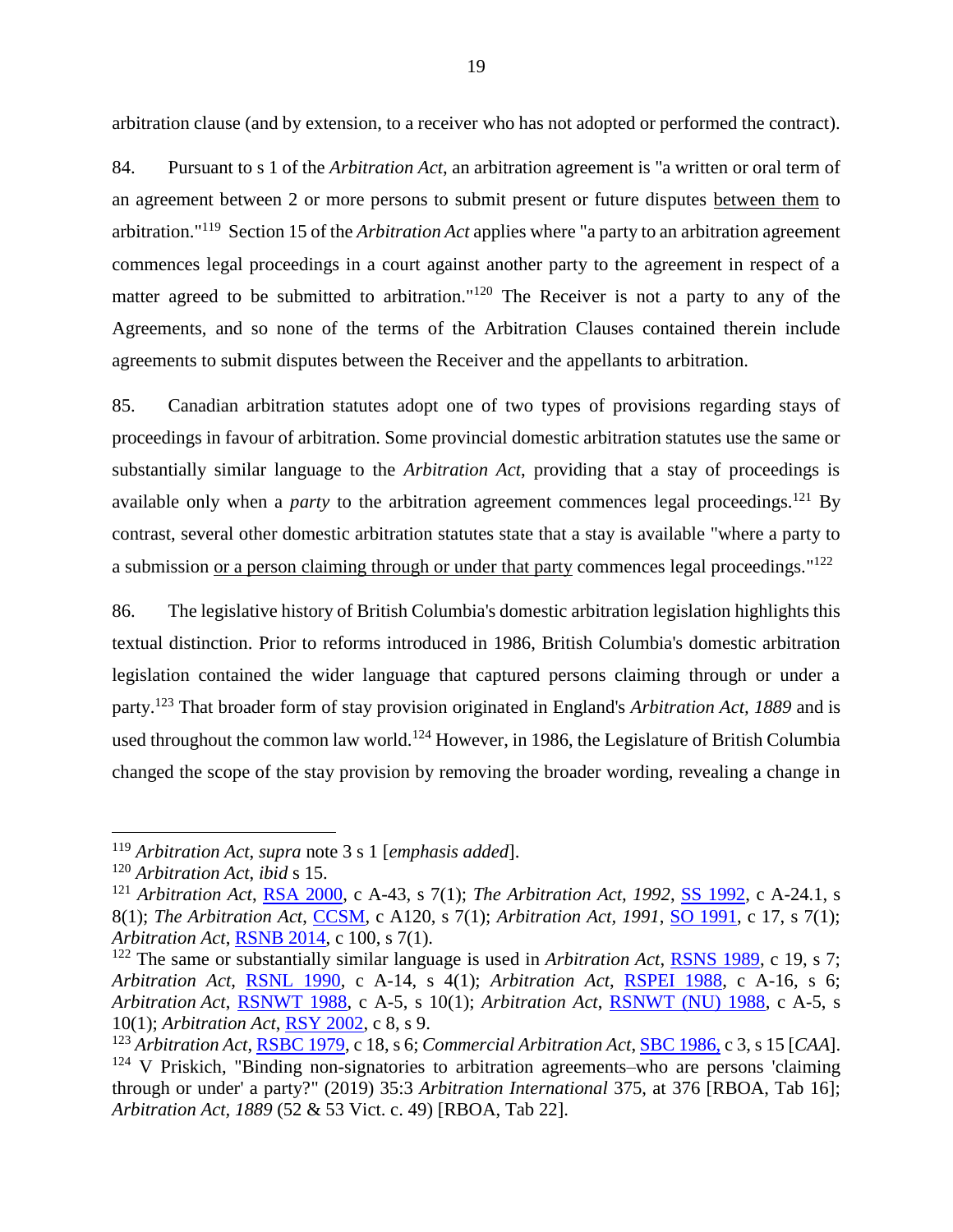<span id="page-22-1"></span><span id="page-22-0"></span>language that is presumed to be deliberate and should be given effect.<sup>125</sup> In addition, the predecessors to the *Arbitration Act<sup>126</sup>* and the *International Commercial Arbitration Act*<sup>127</sup> were enacted concurrently, and the Legislature chose to expressly include those claiming "through or under a party" only in the latter statute. This substantive difference in comparable provisions enacted at the same time supports an inescapable inference that the *Arbitration Act* addressed a narrower class of litigants.<sup>128</sup> The broader language has continued to exist since 1986 in British Columbia's *International Commercial Arbitration Act*, RSBC 1996, c 233. 129

87. Not only did the Legislature of British Columbia remove the broader language of "through or under" from its domestic arbitration legislation in 1986, it also *added* a provision to bind persons claiming through or under a party in specific circumstances. Where a party to an arbitration agreement dies, the Legislature found it necessary to expressly bind the deceased party's personal representatives to the deceased party's arbitration agreements.<sup>130</sup> This further shows that the 1986 amendments deliberately narrowed the class of litigants bound by arbitration agreements and therefore subject to a presumptive stay of court proceedings in favour of litigation.

88. Further, the appellants' assertion that the stay provision of British Columbia's domestic arbitration legislation was amended in 1988 to make arbitration less "judicially intrusive" has no relevance to this issue; the narrower wording was maintained, through to the *Arbitration Act*. 131

<sup>&</sup>lt;sup>125</sup> R. Sullivan, *Sullivan on the Construction of Statutes*, 6<sup>th</sup> ed (Toronto: LexisNexis Canada Inc., 2014), at 662 [*Sullivan*] [RBOA, Tab 18].

<sup>126</sup> *CAA, supra* note 122.

<sup>127</sup> *International Commercial Arbitration Act*[, SC 1986,](https://www.bclaws.gov.bc.ca/civix/document/id/hstats/hstats/271917180) c 14.

<sup>128</sup> Sullivan, *supra* note [125](#page-22-0) at 418-22.

<sup>129</sup> See *International Commercial Arbitration Act*, [RSBC 1996,](https://www.bclaws.gov.bc.ca/civix/document/id/complete/statreg/96233_01#section2) c 233, s 2(1), which defines "party" to include those persons claiming through or under a party to an arbitration agreement.

<sup>130</sup> *CAA, supra* note [127,](#page-22-1) s 3; *Arbitration Act*, s 3.

<sup>131</sup> Appellants' Factum, *supra* note [61](#page-13-2) at paras 37-38. See s 7, "arbitration agreement" and s 11 of the *Miscellaneous Statutes Amendment (No. 2) Act,* [SC 1988,](https://www.bclaws.gov.bc.ca/civix/document/id/hstats/hstats/758335593) c 46, which maintains the narrower language of the 1986 amendment to the predecessor to the *Arbitration Act*. See also s 15 of the *CAA*, "commercial arbitration agreement", and s 15. In both the 1988 amendment and its predecessor, s 15 applies to parties to an arbitration agreement; the amendment did not broaden that language.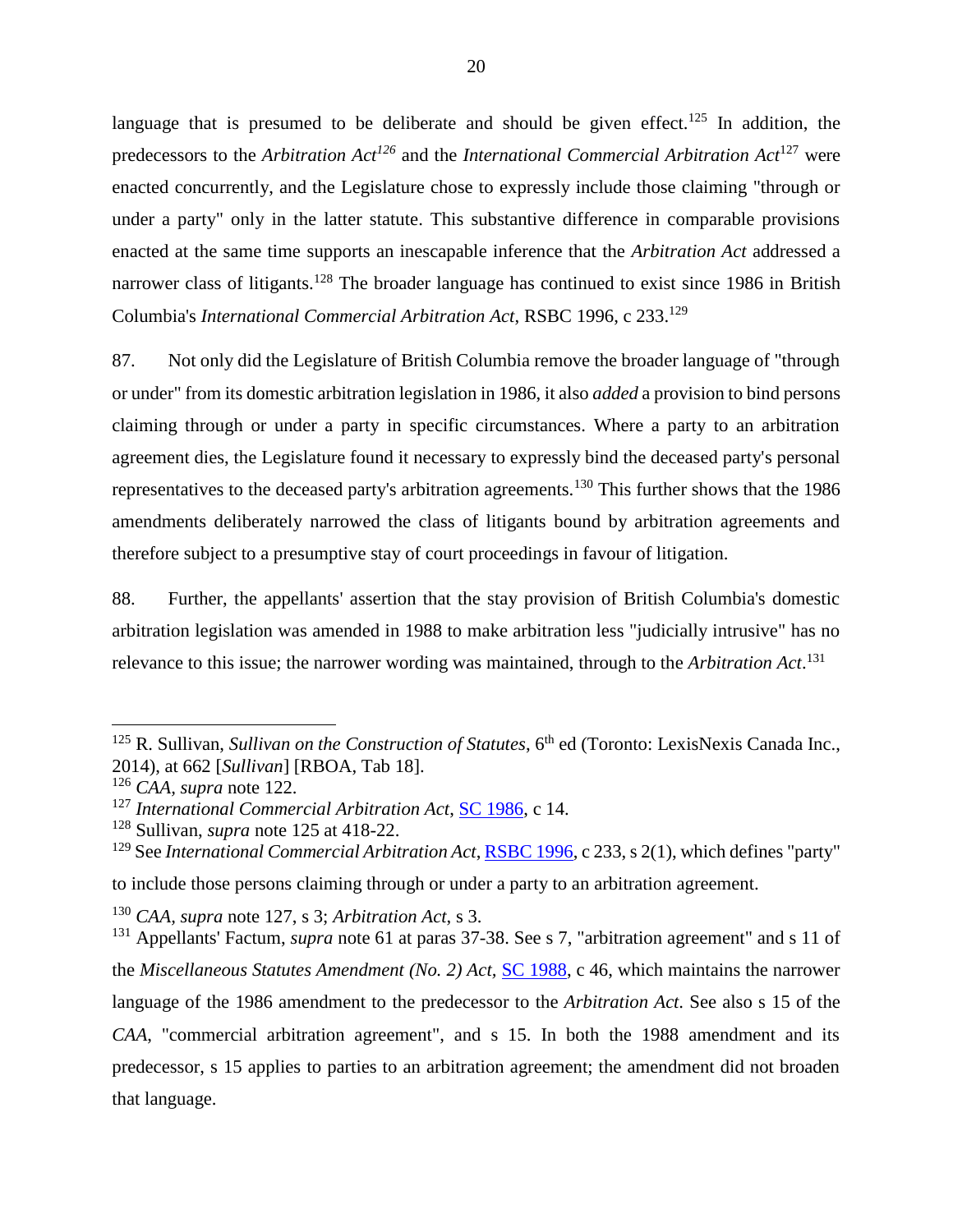89. The significance of the Court of Appeal's decision must be viewed in light of this important textual distinction.

90. A reference to persons claiming "through or under" a party to an arbitration agreement connotes a broader scope than the *Arbitration Act*'s reference to a party alone. The choice of narrower wording embodied in the *Arbitration Act* should be given effect, as the Court of Appeal of Alberta held in *Kaverit Steel & Crane Ltd. v. Kone Corp*. <sup>132</sup> There, the court concluded that while the arbitration legislation before it "could have" captured claims advanced by those claiming through or under a party to an arbitration agreement, it did not, and it was therefore necessarily narrow in scope.<sup>133</sup>

91. As to whether a court-appointed receiver should be considered a party, or instead as a person claiming through or under a party, the law on this point is clear. A court-appointed receiver is an *independent* legal entity appointed as an officer of the court to take control of a debtor's business.<sup>134</sup> As the receiver is not bound by the debtor's contracts, and the debtor's property does not vest in the receiver, there is no basis for concluding that the receiver is the same "party" as the debtor.<sup>135</sup> The appellants' assertions to the contrary are incorrect, and are founded in their confusion of the role of a receiver with that of a trustee in bankruptcy.<sup>136</sup>

<span id="page-23-1"></span>92. The *Arbitration Act* expressly excludes the type of language that would capture court proceedings prosecuted by a receiver on behalf of a debtor. Accordingly, in the context of the *Arbitration Act*, a receiver is *not* bound by a debtor's arbitration agreements. This the only logical interpretation of the *Arbitration Act* that gives effect to its legislative history.

## **2. Reliance on the Doctrine of Separability or Implicit Disclaimer is Unnecessary**

<span id="page-23-0"></span>93. As a receiver's court-ordered power to collect and recover outstanding receivables owed to an insolvent debtor does not constitute adoption or performance of a contract, there was no need for the Court of Appeal to consider the doctrine of separability in relation to the Arbitration

<sup>132</sup> *Kaverit Steel and Crane Ltd v Kone Corporation*, [1992 ABCA 7](https://canlii.ca/t/1p6kc#par16) at para 16 [*Kaverit Steel*].

<sup>133</sup> *Kaverit Steel*, *ibid* at para 17.

<sup>134</sup> Bennett, *supra* note [1](#page-3-2) at 269 and 298.

<sup>135</sup> Bennett, *ibid* at 273; Wood, *supra* note [64](#page-13-3) at 514.

<sup>136</sup> Appellants' Factum, *supra* note [61](#page-13-2) at paras 18, 30(a), 30(b), 48-54, 61, 62, 65, 96.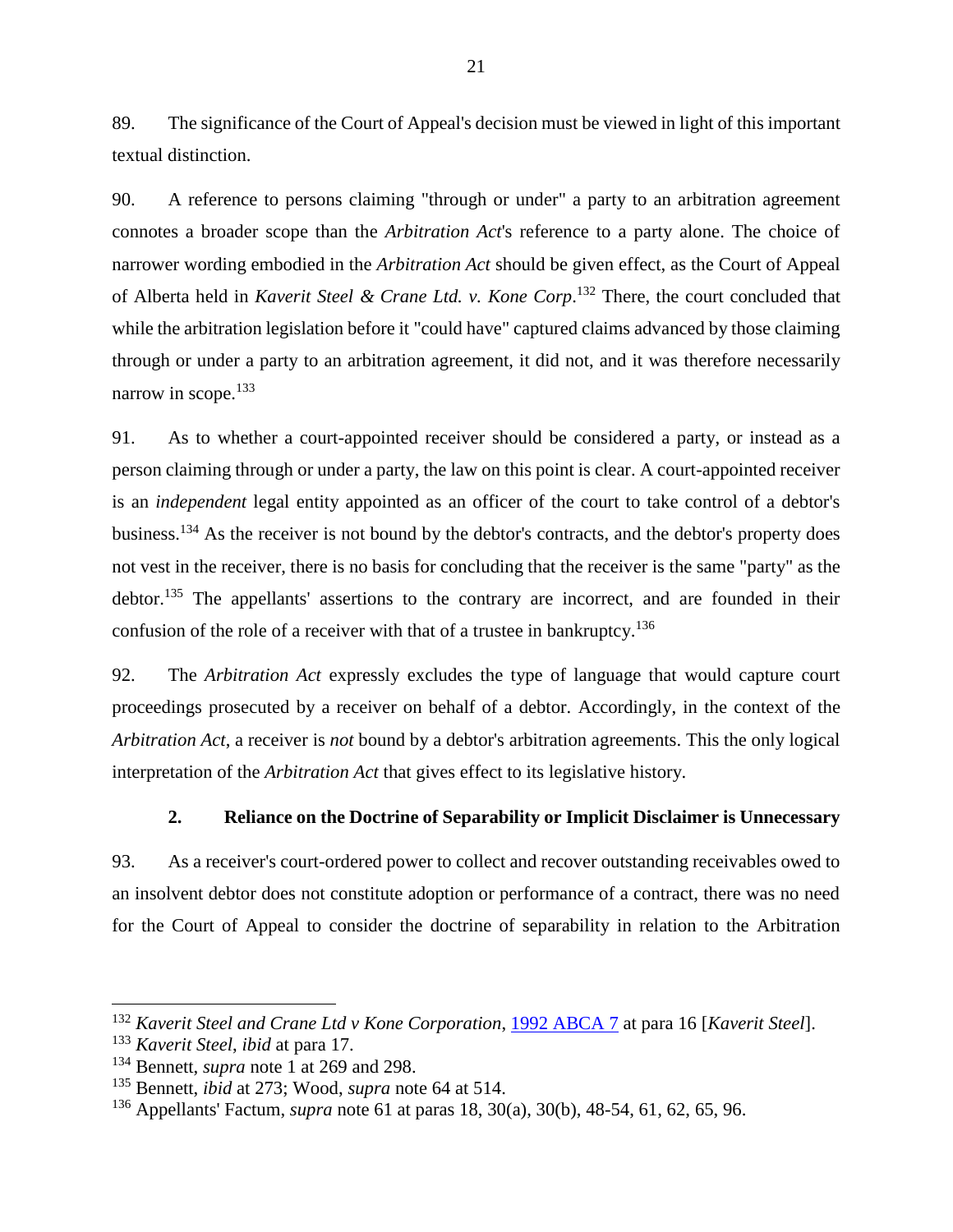Clauses, or to conclude that the Receiver had implicitly disclaimed them.

94. As set out above, the respondents agree with the Court of Appeal<sup>137</sup> that s 15 of the *Arbitration Act* is not engaged when a receiver is appointed over a party to a contract containing an arbitration agreement, and the receiver has not adopted or performed that contract. In that situation, the receiver is not bound by, nor a party to, that arbitration agreement. Further, the wording of the *Arbitration Act* confirms that s 15 only applies to parties to arbitration agreements; it does not apply to parties claiming *through or under* a party to an arbitration agreement.<sup>138</sup>

95. While the appellants admit that the doctrine of separability has been used to preserve the main agreement if the arbitration agreement is invalid,<sup>139</sup> and the Receiver has the court-ordered power to cease to perform contracts,<sup>140</sup> this appeal need not be determined on either point.

96. As the Receiver has not adopted or performed the Agreements, it is not bound by them (nor by the Arbitration Clauses therein).<sup>141</sup> Accordingly, there was no need for the Court of Appeal to engage the doctrine of separability regarding the Arbitration Clauses, or for the Court of Appeal to find that the Arbitration Clauses were implicitly disclaimed by the Receiver.

97. The Court of Appeal erred in assuming, without any explanation or reasons, that the Receiver had adopted or performed the Agreements and was thus bound by them. Absent that error, this Court need not consider the doctrine of separability in order to resolve this appeal.

98. But, if the Receiver *had* adopted or performed the Agreements and was thus bound by them, the Court of Appeal did not err in applying the doctrine of separability. While the appellants assert that the Court of Appeal's decision turns the doctrine of separability on its head,<sup>142</sup> the decision is a straightforward application of this Court's reasoning in *Uber Technologies Inc v Heller*,<sup>143</sup> albeit in the distinct context of a receivership.

<sup>137</sup> *BCCA Reasons*, *supra* note [49](#page-11-1) at para 29 [AR, Vol I, Tab 4 at 37].

<sup>138</sup> *Arbitration Act*, *supra* note [3,](#page-3-4) s 1. See paragraphs [83](#page-20-2) to [92.](#page-23-1)

<sup>139</sup> Appellants' Factum, *supra* note [61](#page-13-2) at para 81.

<sup>&</sup>lt;sup>140</sup> Riglin Affidavit at para 2, Exhibit "A" at para 3(c), [AR, Vol XI, Tab 11 at 2901]; see also Template Receivership Order, *supra* note [75,](#page-14-1) at para 3(c).

<sup>141</sup> *Grafikom*, *supra* note [90](#page-17-1) at para 42, citing *Pope & Talbot #2*, *supra* note [90](#page-17-1) at para 17, citing in turn *New Skeena*, *supra* note [89.](#page-16-1) See also, *Pope & Talbot #1*, *supra* note [68](#page-14-0) at para 32.

<sup>142</sup> Appellants' Factum, *supra* note [61](#page-13-2) at para 85.

<sup>143</sup> *Uber*, *supra* note [54.](#page-11-3)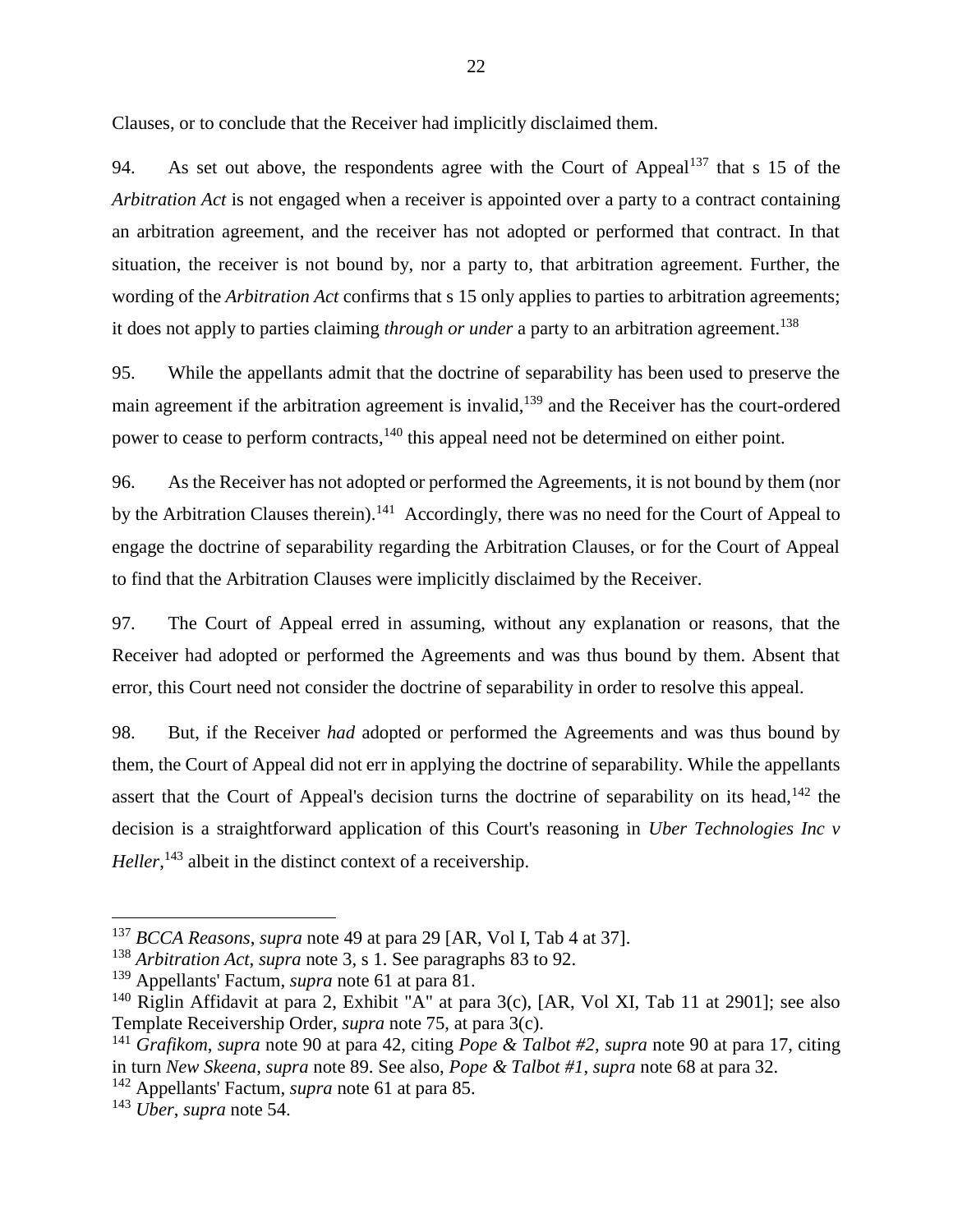99. The doctrine of separability is a "conceptual and practical cornerstone" of arbitration law.<sup>144</sup> The doctrine holds that an arbitration agreement is a self-contained contract, "autonomous and juridically independent from the main contract in which it is contained."<sup>145</sup> As the Court of Appeal recognized, the doctrine is often employed to "preserve the effect of an arbitration agreement and the jurisdiction of the arbitrator even where a party impugns the validity of the contract in which it is found."<sup>146</sup> However, separability also applies to preserve the "validity *of the underlying contract*, notwithstanding the invalidity, illegality, or termination of an associated arbitration clause."<sup>147</sup>

100. *Uber* expressly recognized that separability may operate to invalidate an arbitration clause while preserving the main agreement. The majority there held that "the unconscionability of [an] arbitration clause can be considered separately from that of the contract as a whole."<sup>148</sup> For the same reason, an arbitration agreement may be disclaimed independent of the contract as a whole, where the context so allows.

101. Receivership is one such context. A court-appointed receiver authorized by court order to disclaim any contracts of the debtor<sup>149</sup> may cease to perform arbitration agreements. Thus, in a situation where a receiver adopted a debtor's pre-receivership contract (which did not occur here), the doctrine of separability could apply to an arbitration agreement within the contract, and the receiver would have the court-authorized power to disclaim it. As an officer of the court, a receiver could not refuse performance arbitrarily, but it would not be an arbitrary exercise of the receiver's authority where pursuing arbitration would prejudice a receiver's ability to maximize recovery for

<sup>146</sup> *BCCA Reasons*, *supra* note [49](#page-11-1) at para 53.

<sup>144</sup> Gary B Born, *International Commercial Arbitration*, vol. I, *International Arbitration Agreements*, 3rd ed (Netherlands: Kluwer Law International, 2021) ch 3 at 376 [Born] [RBOA, Tab 8], cited with approval in *Uber*, *ibid* at para 221, per Côté J. (dissenting but not on this point). <sup>145</sup> AJ Jan Van den Berg, ed, *Yearbook Commercial Arbitration 999 - Volume XXIVa* (ICCA & Kluwer Law International, 1999) at 176 [RBOA, Tab 21], as quoted in Born, *ibid* at 350.

<sup>147</sup> Born, *ibid* at 351 [*emphasis added*]. See also *BCCA Reasons*, *supra* note [49](#page-11-1) at para 54 [AR, Vol I, Tab 4 at 41], citing *EJR Lovelock Ltd v Exportles*, [1968] 1 Lloyd's Rep 163 (CA) [RBOA, Tab 2]**.**

<sup>148</sup> *Uber, supra* note [54](#page-11-3) at para 96.

<sup>&</sup>lt;sup>149</sup> Riglin Affidavit at para 2, Exhibit "A" at para  $3(c)$ , [AR, Vol XI, Tab 11 at 2901]; see also Template Receivership Order, *supra* note [75,](#page-14-1) at para 3(c).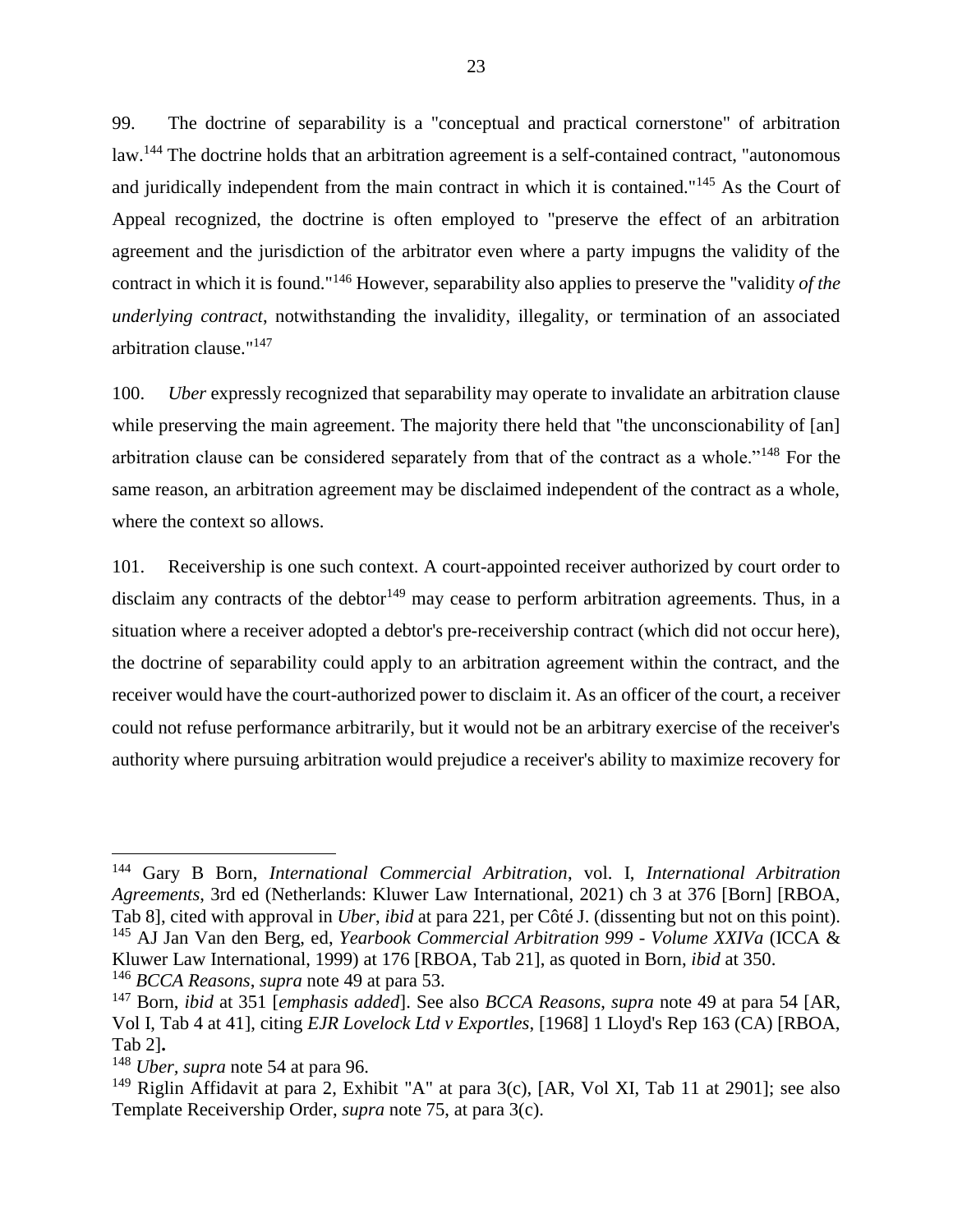a debtor's estate.<sup>150</sup>

102. Here, the Receiver has not expressly disclaimed the Agreements. There was no need to do so; as the appellants confirm, the Receiver had no performance obligations remaining.<sup>151</sup> In fact, the appellants purported to terminate Petrowest from the GP Agreement prior to the receivership.<sup>152</sup>

103. Further, as the Receiver has not adopted or performed the Agreements, it still can expressly disclaim the Agreements—and such disclaimer would not prohibit the Receiver from suing to recover the outstanding amounts owed by the appellants to the Petrowest Respondents for the work the Petrowest Respondents performed and the services they provided under the Agreements.<sup>153</sup>

104. Here, the Receiver was appointed with the court-ordered power to cease to perform any of the Petrowest Respondents' contracts.<sup>154</sup> Where arbitration would require multiple proceedings, at significant cost to the creditors of the Petrowest Respondents contrary to the objectives of the *BIA*,<sup>155</sup> the Receiver has the authority to refuse performance of the Arbitration Clauses, without disclaiming the Agreements themselves, *but only if it were necessary to do so because the Receiver had adopted or performed and was thus bound by the Agreements*. Here, the Receiver has not adopted or performed the Agreements; there are no obligations remaining for the Receiver to perform. The Receiver is not bound by the Agreements, and thus there is no need for the Receiver to disclaim the Arbitration Clauses pursuant to the doctrine of separability.

## <span id="page-26-0"></span>**D. Further, or in the Alternative, this Court Has Jurisdiction to Find the Arbitration Clauses to be Inoperative or Incapable of Being Performed**

### **1. Introduction**

<span id="page-26-1"></span>105. In the circumstances where the Petrowest Respondents are in receivership, the chambers judge correctly concluded that the BC Court had the jurisdiction to find that the Arbitration Clauses

<sup>150</sup> Wood, *supra* note [64](#page-13-3) at 552-53; Bennett, *supra* note [1](#page-3-2) at 558-559.

<sup>151</sup> Appellants' Factum, *supra* note [61](#page-13-2) at para 100.

<sup>&</sup>lt;sup>152</sup> Second Affidavit of Cassie Riglin, affirmed September 20, 2019 ("Riglin Affidavit No. 2"), at paras 3-4 and Exhibits "A" and "B" [RR, Tab 2 at 22-31].

<sup>&</sup>lt;sup>153</sup> See paragraphs [78](#page-19-0) to [82.](#page-20-3)

<sup>&</sup>lt;sup>154</sup> Riglin Affidavit at para 2, Exhibit "A" at para  $3(c)$ , [AR, Vol XI, Tab 11 at 2901].

<sup>155</sup> *BCSC Reasons*, *supra* note [6](#page-4-2) at para 60 [AR, Vol I, Tab 2 at 23].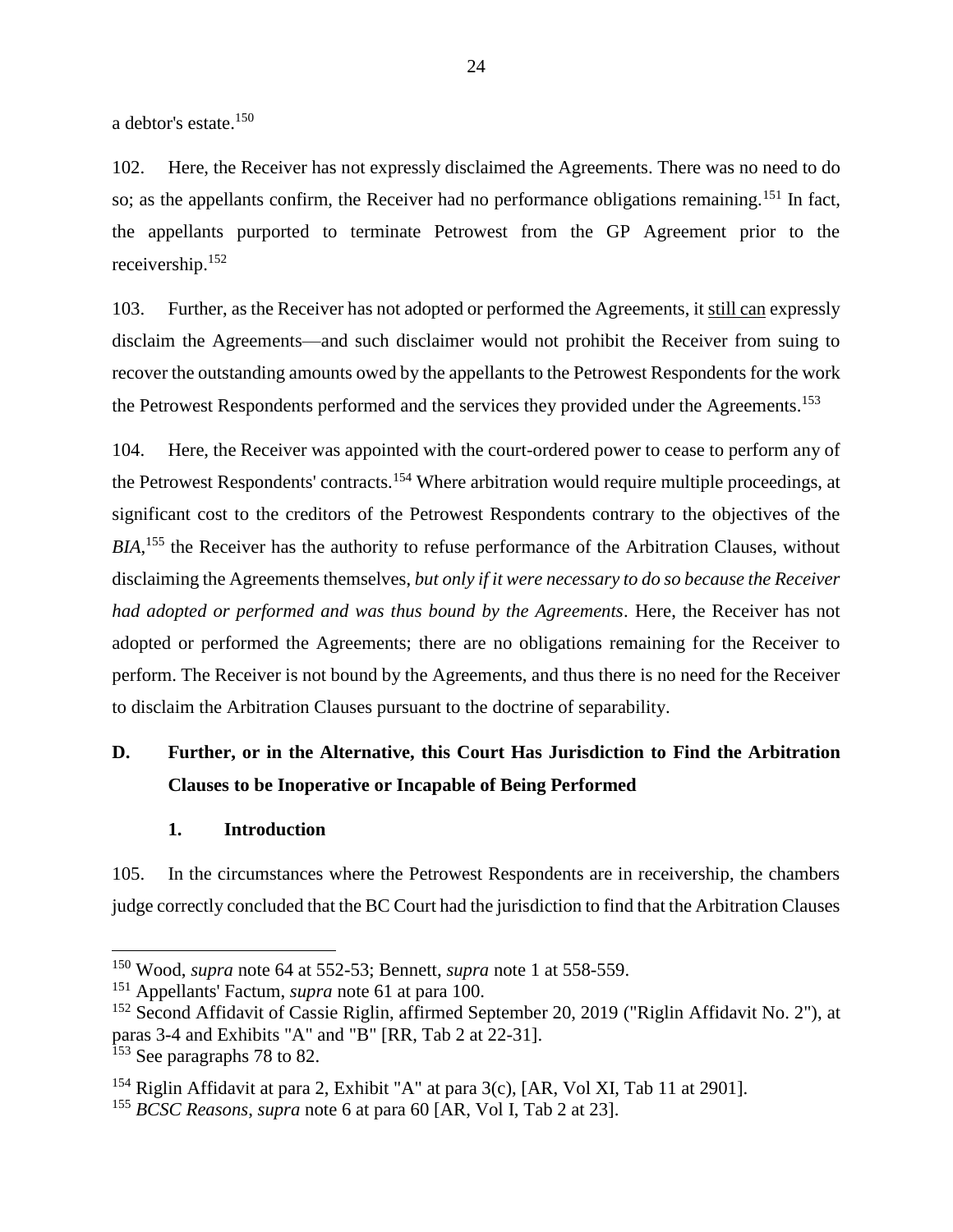were inoperative or incapable of being performed, and thus that the BC Court should dismiss the Stay Application.<sup>156</sup> Indeed, the appellants concede the court has the discretion to determine whether the Arbitration Clauses were void, inoperative or incapable of being performed.<sup>157</sup>

106. This jurisdiction allows this Honourable Court to conclude that, in these circumstances, the Arbitration Clauses are inoperative or incapable of being performed. This determination (1) is consistent with the court's statutory jurisdiction pursuant to ss 183(1) and 243 of the *BIA*; (2) is consistent with the court's inherent jurisdiction pursuant to the *BIA*; (3) is consistent with the court's jurisdiction pursuant to s 243 to disrupt private contracts, as confirmed by this Court;<sup>158</sup> (4) does not conflict with the *Arbitration Act*, as that Act expressly contemplates that the court can deny a stay where an arbitration agreement is inoperative or incapable of being performed; and (5) does not give rise to the *BIA* abrogating or superseding the substantive provisions of the *Arbitration Act,* as per s 72(1) of the *BIA*, and thus does not create a conflict between federal and provincial law, nor does it engage the doctrine of paramountcy. The respondents address each point below.

107. Before doing so, in response to the appellants' reference to the competence-competence principle,<sup>159</sup> the respondents note that where a challenge to an arbitrator's jurisdiction is based solely on a question of law, or a question of mixed law and fact requiring only superficial consideration of the facts, that challenge must be resolved by the court.<sup>160</sup> This case involves a pure question of law: the intersection between the *BIA* and the *Arbitration Act*. Thus, the courts' consideration of this matter respects the competence-competence principle.<sup>161</sup>

#### **2. Statutory Jurisdiction in Receivership: Sections 183(1) and 243 of the** *BIA*

<span id="page-27-0"></span>108. Canadian superior courts have broad jurisdiction pursuant to sections 183(1) and 243 of the *BIA*. 162

109. Section 243 came into force in 2009 and authorized the court to appoint a national receiver.

<sup>156</sup> *BCSC Reasons*, *ibid* at para 49 [AR, Vol I, Tab 2 at 21].

<sup>157</sup> Appellants' Factum, *supra* note [61](#page-13-2) at para 40.

<sup>158</sup> *Eagle River*, *supra* note [2.](#page-3-3)

<sup>159</sup> Appellants' Factum, *supra* note [61](#page-13-2) at paras 42-43.

<sup>160</sup> *Dell Computer Corp v Union des consommateurs*[, 2007 SCC 34](https://canlii.ca/t/1s2f2#par84) at paras 84-85; *Seidel v TELUS Communications Inc*, [2011 SCC 15](https://canlii.ca/t/fkkkj) at paras 4, 29.

<sup>161</sup> *Ibid.*

<sup>162</sup> *BIA*, *supra* note [4,](#page-4-3) ss 183(1) and 243.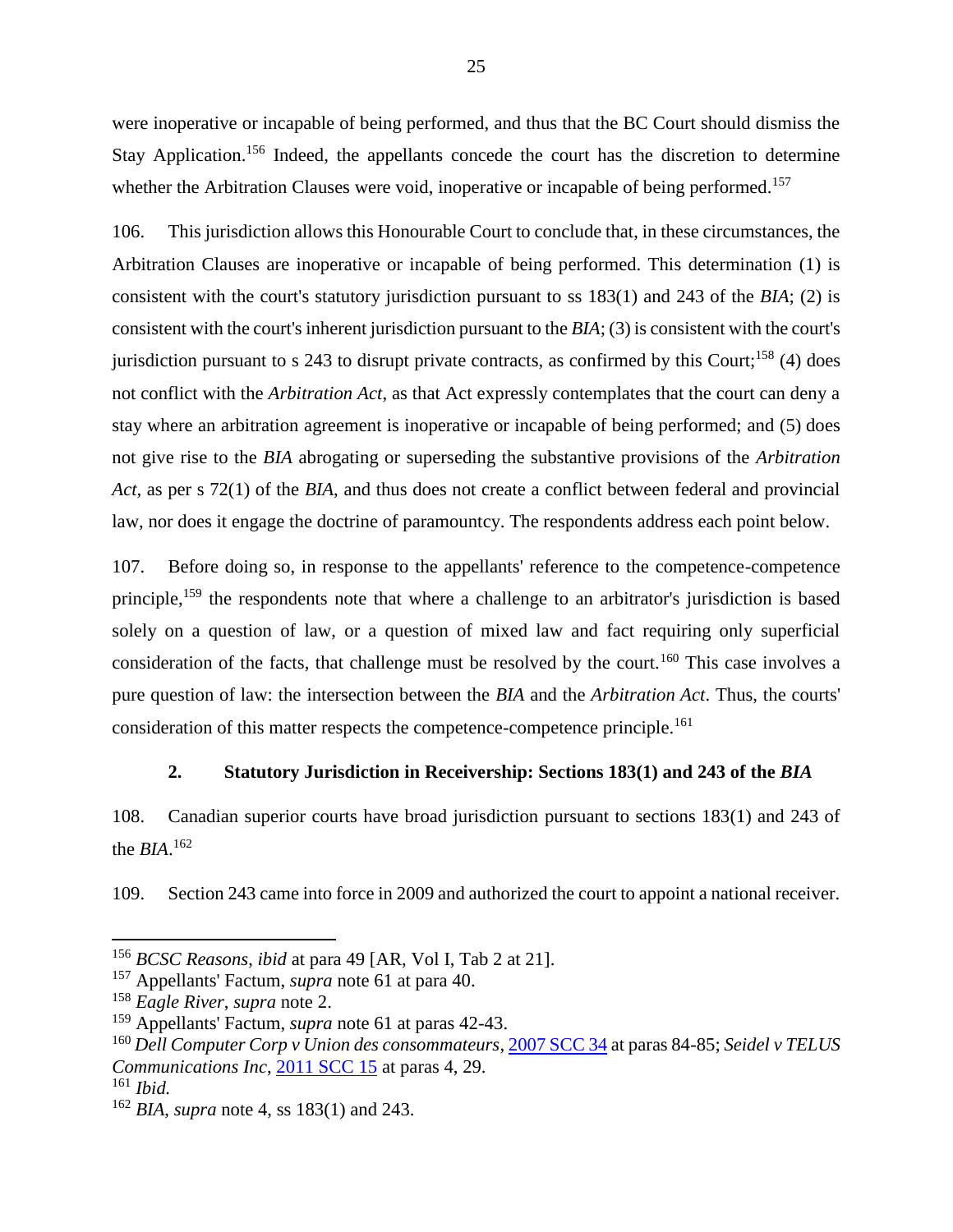It grants the court broad authority to appoint a receiver to do a wide range of activities, including "any other action the court considers advisable", if the court considers it to be just or convenient to do so.<sup>163</sup> That broad statutory authority authorizes the court to grant broad relief to authorize a receiver to perform its obligations to enhance and facilitate the preservation and realization of the assets of the debtor, for the benefit of all of the creditors.<sup>164</sup> It is necessarily broad and flexible.

<span id="page-28-1"></span><span id="page-28-0"></span>110. The broad statutory authority pursuant to s 243(1) creates a plenary and open-ended jurisdiction, which yields to any specific statutory provision that narrows it, and is part of the court's residual statutory jurisdiction (as compared to inherent jurisdiction or discretion)*.* <sup>165</sup> As stated in *DGDP-BC*, "the very wide wording of s 243(1)(c) of the *BIA* … has been interpreted to give supervising judges the broadest possible mandate in insolvency proceedings to enable them to react to any circumstances that may arise."<sup>166</sup>

111. Courts have generally held that s 243(1) of the *BIA* alleviates any need to resort to inherent jurisdiction in the receivership context, as it allows courts to authorize any action by the receiver that it considers advisable.<sup>167</sup>

<span id="page-28-2"></span>112. In addition, as recognized by the chambers judge, s 183 of the *BIA* invests the court with "… such jurisdiction at law and in equity as will enable them to exercise original, auxiliary and ancillary jurisdiction in bankruptcy and in other proceedings authorized by this Act during their respective terms, as they are now, or may be hereafter, held...."<sup>168</sup> She concluded that s 15(2) of

<sup>163</sup> *BIA*, *ibid,* s 243.

<sup>&</sup>lt;sup>164</sup> Robert F Kowal Investments Ltd v Deeder Electric Ltd, 1975 CanLII 681, 1975 CarswellOnt 123 at para 19 (Ont CA) [RBOA, Tab 5]; *Re Winmil Holidays Co*, 1984 CanLII 3090, 1984 CarswellBC 569 at para 32 (CA), cited in *Hamilton Wentworth Credit Union Ltd v Courtcliffe Parks Ltd*, 23 OR (3d) 781, 1995 CanLII 7059 (Ont Ct (Gen Div)) at para 18 (Ont Ct (Gen Div)) [*Hamilton Wentworth*] [RBOA, Tab 3], cited in *Wedgemount*, *supra* note [68](#page-14-0) at para 39.

<sup>165</sup> *DGDP-BC Holdings Ltd v Third Eye Capital Corporation*[, 2021 ABCA 226](https://canlii.ca/t/jggc4#par17) at para 17 [*DGDP-BC*], citing *Century Services Inc v Canada (Attorney General)*, [2010 SCC 60](https://canlii.ca/t/2dz21#par64) at para 64, (*sub nom Ted Leroy Trucking Ltd, Re*) [*Ted Leroy*].

<sup>166</sup> *DGDP-BC*, *ibid* at para 20, citing *Third Eye Capital Corporation v Dianor Resources Inc*, [2019](https://canlii.ca/t/j12dh#par57)  [ONCA 508](https://canlii.ca/t/j12dh#par57) at paras 57-58 [*Dianor Resources*].

<sup>167</sup> *Business Development Bank of Canada v Astoria Organic Matters Ltd*, [2019 ONCA 269](https://canlii.ca/t/hzm8q#par61) at paras 61-65; *Dianor Resources*, *ibid* at paras 51-53. See also *Kingsway General Insurance Company v Residential Warranty Company of Canada Inc (Trustee of)*, [2006 ABCA 293](https://canlii.ca/t/1pt6p#par37) at para 37 [*Residential Warranty CA*].

<sup>168</sup> *BCSC Reasons*, *supra* note [6](#page-4-2) at para 37 [AR, Vol I, Tab 2 at 17].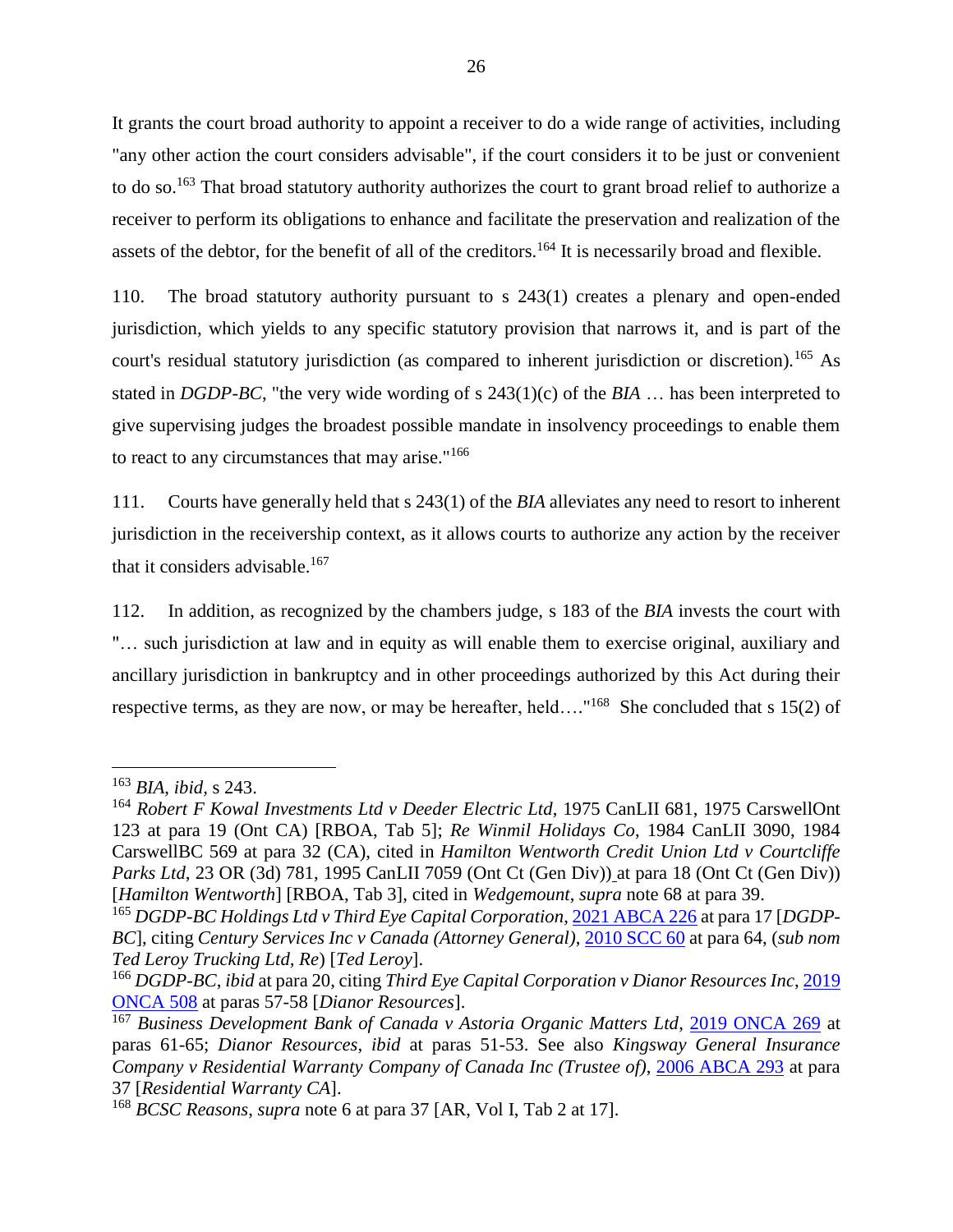the *Arbitration Act* did not prevent the court from exercising its discretion to determine whether to refuse to stay proceedings where s 183 of the *BIA* applied.<sup>169</sup>

113. The chambers judge relied on *Wedgemount.* <sup>170</sup> In that case, BC Hydro applied to stay a receiver's application for a declaration that a contract could not be terminated, on the basis that the court had no jurisdiction to hear it, due to an arbitration clause in the contract. Butler J. dismissed BC Hydro's application and held that the receiver had the jurisdiction to bring the application pursuant to the powers granted to the receiver under sections 243(1)(b) and (c) of the *BIA* and the terms of the receivership order.<sup>171</sup> He held that the court had the *inherent* jurisdiction to consider the receiver's application, relying on *Pope & Talbot* [*Pope & Talbot #3*], *Pope & Talbot* [*Pope &* Talbot #4] and *Hayes*.<sup>172</sup> Butler J. found that the receiver's application was necessary to facilitate the preservation and realization of assets for the benefit of all creditors, noting that is the purpose of a receivership.<sup>173</sup>

<span id="page-29-0"></span>114. In *Pope & Talbot #3*, Walker J. noted that the *BIA* confers jurisdiction on superior courts to disrupt private contractual rights where it is appropriate and in the best interests to resolve the insolvency proceedings.<sup>174</sup> Walker J. reiterated this in *Pope & Talbot #4* <sup>175</sup> (which the chambers judge also relied on)<sup>176</sup> and referred to s 183 of the *BIA*, which empowers the court to exercise its "inherent jurisdiction to control its own processes in order to promote the objectives of the *BIA*."<sup>177</sup>

115. Walker J. further noted that the decision in *Hayes* (in which the court overrode an arbitration clause in the circumstances where judicial resolution of the dispute was less expensive and more expeditious than arbitration, could be done within certain time restraints, and the issues

<sup>169</sup> *BCSC Reasons*, *ibid* at para 41 [AR, Vol I, Tab 2 at 18].

<sup>170</sup> *Wedgemount*, *supra* note [68.](#page-14-0)

<sup>171</sup> *Wedgemount*, *ibid* at para 38.

<sup>172</sup> *Wedgemount*, *ibid* at para 47, referring to *Pope & Talbot Ltd (Re),* [2009 BCSC 1014](https://canlii.ca/t/24vkm) [*Pope & Talbot #3*], *Pope & Talbot #4*, *supra* note [68](#page-14-0) and *Hayes Forest Services Limited (Re)*, [2009 BCSC](https://canlii.ca/t/25bp5)  [1169](https://canlii.ca/t/25bp5) [*Hayes*].

<sup>173</sup> *Wedgemount*, *ibid* at para 39, referencing *Hamilton Wentworth, supra* note [164](#page-28-0) at para 18.

<sup>174</sup> *Pope & Talbot #3*, *supra* note [172](#page-29-0) at paras 149-150; referred to in *Wedgemount*, *ibid* at para 48.

<sup>175</sup> *Pope & Talbot #4*, *supra* note [68](#page-14-0) at paras 118-131, referenced at *BCSC Reasons*, *supra* note [6](#page-4-2) at para 38 [AR, Vol I, Tab 2 at 17-18].

<sup>176</sup> *BCSC Reasons*, *ibid* at para 38 [AR, Vol I, Tab 2 at 17-18].

<sup>177</sup> *Pope & Talbot Ltd #*4, *supra* note [68](#page-14-0) at para 126, referenced at *BCSC Reasons*, *ibid* [AR, Vol I, Tab 2 at 17-18].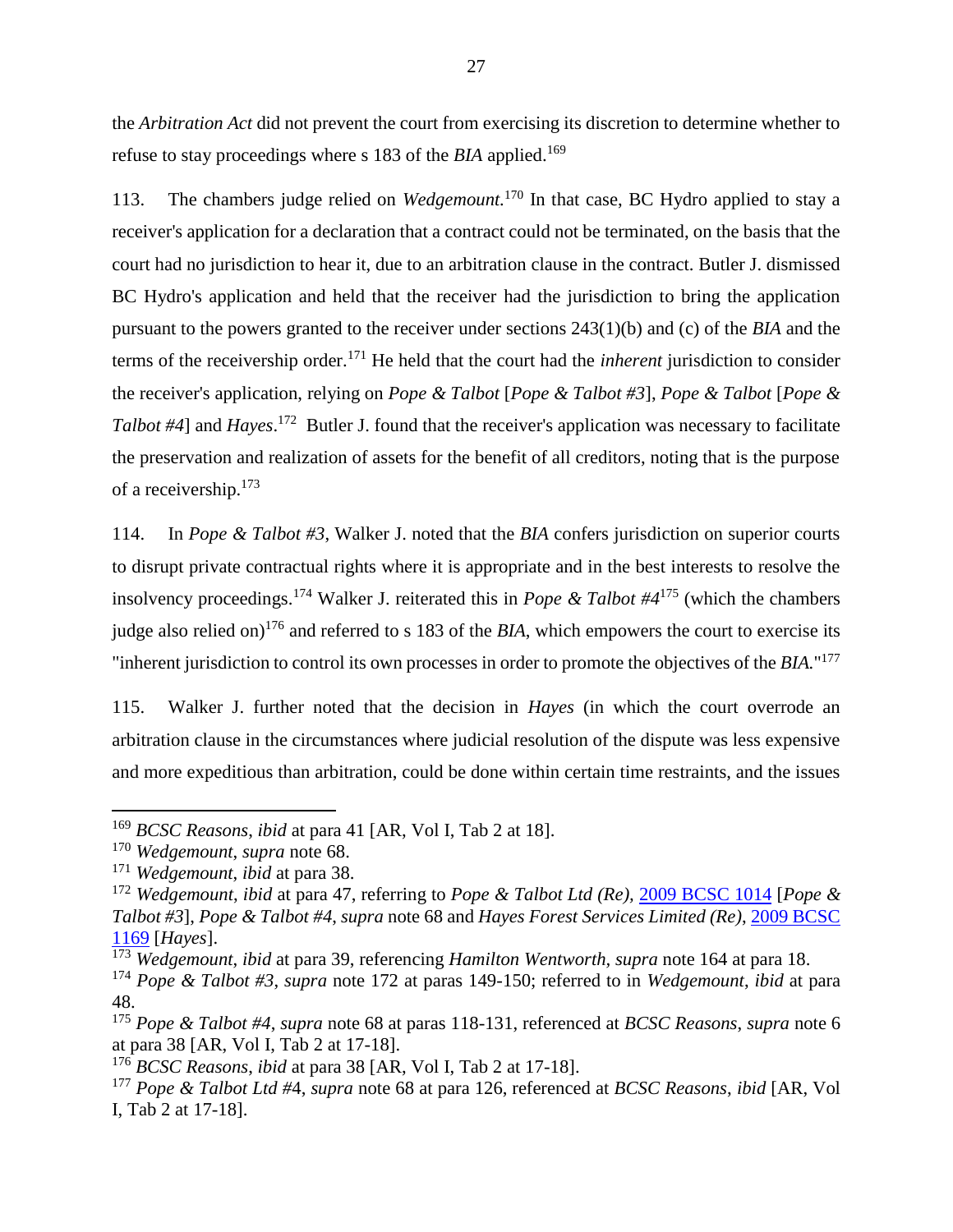<span id="page-30-1"></span>were appropriate for judicial determination)<sup>178</sup> confirms the broad discretion of court in proceedings pursuant to the *Companies' Creditors Arrangement Act* [*CCAA*] <sup>179</sup> to "decide a dispute … under a [c]ontract … despite the provincial statutory authority and the terms of the [c]ontract," <sup>180</sup> and referenced *Skeena Cellulose Inc v Clear Creek Contracting Ltd* in holding that the broad discretion of the court to sanction the affecting of contractual rights has become common in *CCAA* proceedings.<sup>181</sup> The court noted that this approach is not confined to *CCAA* proceedings.<sup>182</sup> Walker J. referenced the text *Commercial Insolvency in Canada* where the author explained that this authority is rooted in the stay of proceedings in an insolvency process.<sup>183</sup>

116. Walker J. thus stayed the operation of an alternative dispute resolution clause.<sup>184</sup> He adopted *Fiber Connections* in finding that the resolution of the Pope & Talbot insolvency could not be "held hostage" by purported rights where there is no economic benefit to the party asserting them.<sup>185</sup>

<span id="page-30-0"></span>117. Consistent with these authorities, the chambers judge correctly determined that the court's exercise of its inherent jurisdiction to refuse a stay may function in one of two ways in this case: by rendering the arbitration clause "incapable of being performed" or "inoperative" within the meaning of s 15(2) of the *Arbitration Act*, or alternatively, if s 15(2) does not admit of that interpretation, that there could be a conflict between provincial and federal laws so that the principle of paramountcy would require the federal law to prevail. With respect to the latter, the chambers judge noted that the issue was neither argued nor necessary to decide (as set out below, the respondents agree).

118. The respondents submit, however, that there was no need for the chambers judge to rely

<sup>181</sup> [2003 BCCA 344](https://canlii.ca/t/59mc#par37) at para 37, referenced in *Pope & Talbot #4*, *supra* note [68](#page-14-0) at paras 129-130.

<sup>178</sup> *Hayes*, *supra* note [172.](#page-29-0) See also *Luscar Ltd v Smoky River Coal Ltd,* [1999 ABCA 179](https://canlii.ca/t/5s7n#par67) at paras 67-72 [*Smoky River ABCA*].

<sup>179</sup> *Companies' Creditors Arrangement Act*, [RSC 1985,](https://laws-lois.justice.gc.ca/eng/acts/c-36/FullText.html) c C-36, as amended [*CCAA*].

<sup>180</sup> *Hayes*, *supra* note [172](#page-29-0) at para 22, referenced in *Wedgemount*, *supra* note [68](#page-14-0) at para 47.

<sup>182</sup> *Pope & Talbot #4*, *ibid* at para 131.

<sup>183</sup> *Pope & Talbot #4*, *ibid* at para 131, citing Kevin P McElcheran, *Commercial Insolvency in Canada* (Markham, Ontario: LexisNexis Canada Inc., 2005) at 4.

<sup>184</sup> *Pope & Talbot #4*, *ibid* at para 140.

<sup>185</sup> *Pope & Talbot #4*, *ibid* at para 136, citing Campbell J. at para 39 of *Fiber Connections Inc v SVCM Capital Ltd*, [2005 CanLII 63760](https://canlii.ca/t/232db#par39) (Ont SCJ), leave to appeal to ONCA granted, [2005 CanLII](https://www.canlii.org/en/on/onca/doc/2005/2005canlii15454/2005canlii15454.html)  [15454](https://www.canlii.org/en/on/onca/doc/2005/2005canlii15454/2005canlii15454.html) (Ont CA), appeal abandoned August 5, 2005 [*Fiber Connections*].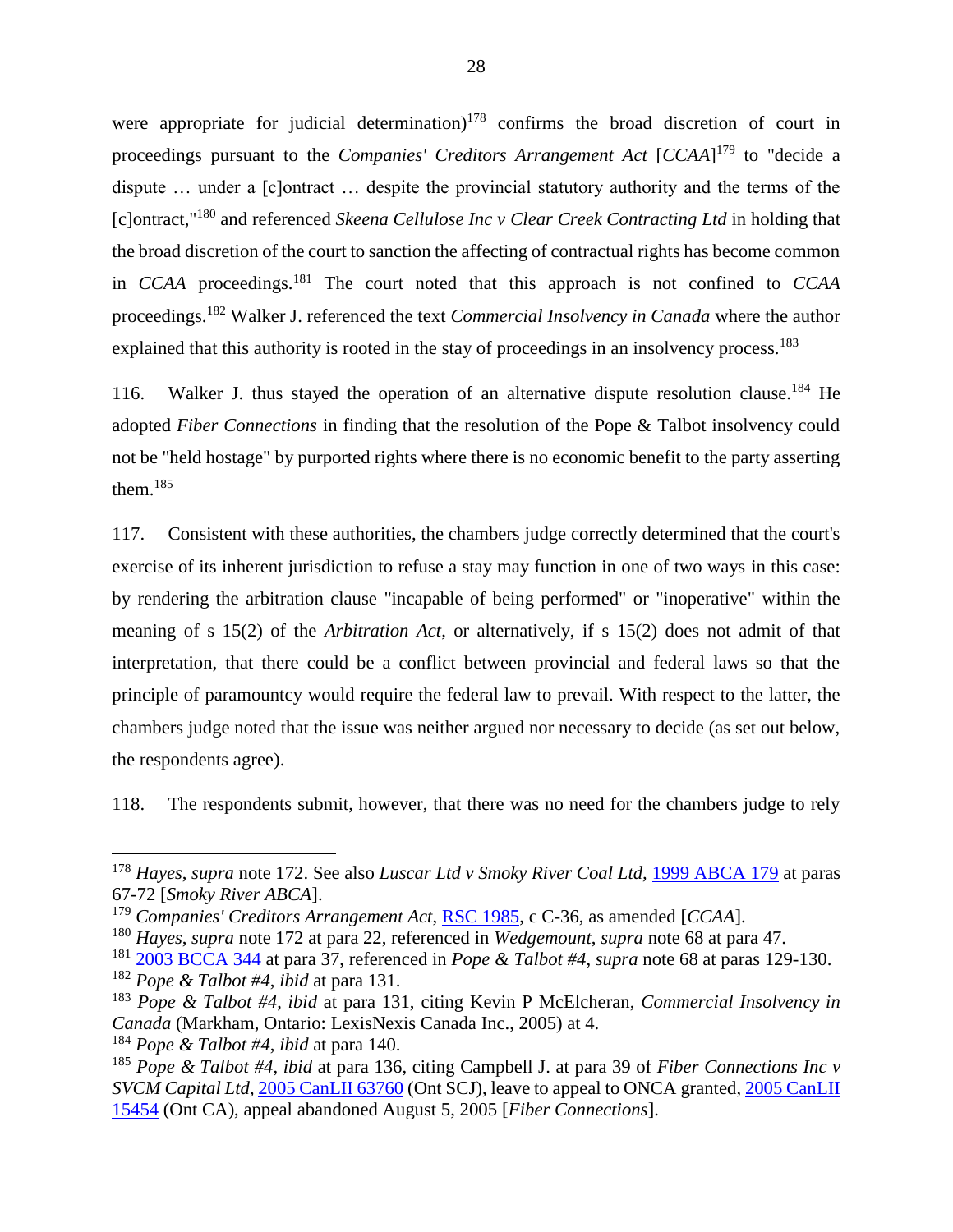on inherent jurisdiction.<sup>186</sup> The court's authority to reach that conclusion under s  $15(2)$  of the *Arbitration Act* is also founded in its residual statutory jurisdiction<sup>187</sup> pursuant to sections 183(1) and 243 of the *BIA*.

## <span id="page-31-1"></span>**3. Inherent Jurisdiction Pursuant to the** *BIA*

<span id="page-31-0"></span>119. As a result of the court's statutory jurisdiction under s 243 of the *BIA*, there was no need for the chambers judge to rely on inherent jurisdiction in this case.<sup>188</sup> A court exercising discretion under a statute, or a court relying on statutory jurisdiction, is in a position distinct from that of a court relying on its inherent jurisdiction.<sup>189</sup> In any event, the chambers judge reached the correct result and did not err in dismissing the Stay Application.

120. This Court has approved Madam Justice Jackson and Professor Sarra's hierarchical approach to the court's authority in insolvency cases.<sup>190</sup> Specifically, courts first rely on statutory interpretation prior to invoking judicial discretion. It is only where broad statutory authority is unavailable that inherent jurisdiction is a potential source of authority.<sup>191</sup> The authors note the distinction between the courts' exercise of judicial discretion conferred by statute, as compared to inherent jurisdiction. 192

121. Inherent jurisdiction has been used where it is necessary to promote the objects of the *BIA*, where there is no other alternative available, and to accomplish what justice and practicality require, to further fairness and efficiency in legal process and to prevent abuse.<sup>193</sup>

122. The *BIA* expressly preserves a court's equitable and ancillary powers. Accordingly,

 $\overline{a}$ <sup>186</sup> I H Jacob, "The Inherent Jurisdiction of the Court" (1970), 23:1 *Current Legal Problems*, at 23-25 [Jacob] [RBOA, Tab 13]; Madam Justice Georgina R Jackson & Janis Sarra, "Selecting the Judicial Tool to get the Job Done: An Examination of Statutory Interpretation, Discretionary Power and Inherent Jurisdiction in Insolvency Matters", in Janis P. Sarra, ed., *Annual Review of Insolvency Law 2007* (Toronto: Thomson Canada Limited, 2008) ch 3 at 3 [Jackson & Sarra] [RBOA, Tab 12].

<sup>187</sup> *DGDP-BC, supra* note [165](#page-28-1) at para 17.

<sup>188</sup> *BCSC Reasons*, *supra* note [6](#page-4-2) at para 59 [AR, Vol I, Tab 2 at 23], *DGDP-BC*, *ibid* at para 17.

<sup>189</sup> Jacob, *supra* note [186](#page-31-1) at 23-25; Jackson & Sarra, *supra* note [186](#page-31-1) at 3.

<sup>190</sup> Jackson & Sarra, *supra* note [186.](#page-31-1)

<sup>191</sup> *Ted Leroy, supra* note [165](#page-28-1) at para 65; Jackson & Sarra, *ibid* at 19-20 and 32.

<sup>192</sup> Jackson & Sarra, *ibid* at 27-29.

<sup>193</sup> *Residential Warranty CA*, *supra* note [167](#page-28-2) paras 20-21, 37, cited in *BCSC Reasons*, *supra* note [6](#page-4-2) at para 44 [AR, Vol I, Tab 2 at 19].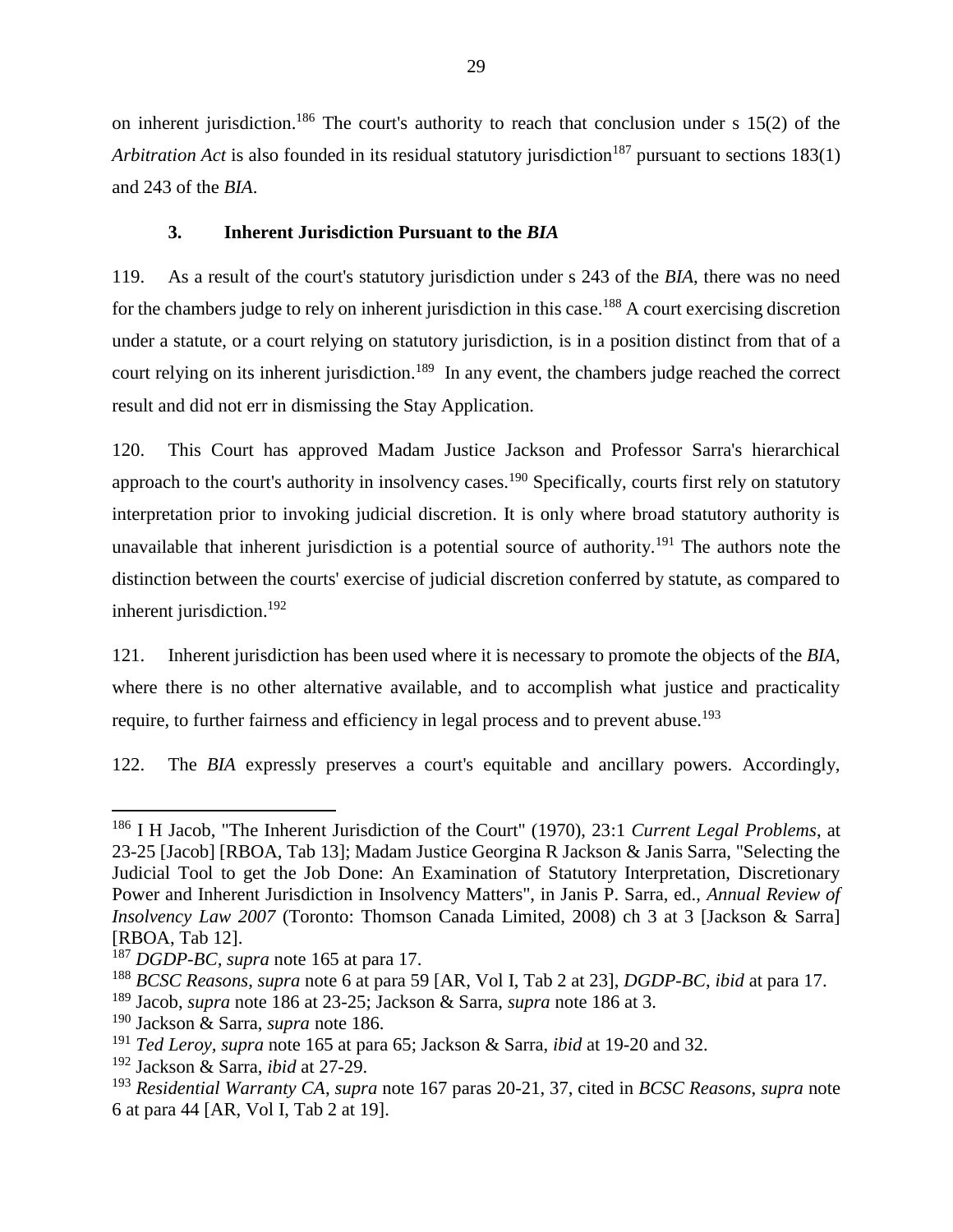<span id="page-32-1"></span>inherent jurisdiction is maintained and available as an important but sparingly used tool, to ensure fairness in the bankruptcy process and fulfilment of the substantive objectives of the *BIA*. 194

123. There are two preconditions to a court exercising its inherent jurisdiction pursuant to the *BIA*: (a) the *BIA* must be silent on the point or not have dealt with it exhaustively; and (b) after balancing the competing interests, the benefit of granting the relief must outweigh the relative prejudice to those affected by it. Inherent jurisdiction cannot be used to negate the unambiguous expression of legislative will.<sup>195</sup> In the context of the *BIA*, which, pursuant to s 243, allows a court to direct a receiver "to take such other action that the court considers advisable", inherent jurisdiction allows the court to do not only what justice dictates, but practicality demands.<sup>196</sup>

<span id="page-32-2"></span>124. Although the respondents submit it was unnecessary for the chambers judge to rely on inherent jurisdiction, as she had the statutory jurisdiction to found her decision, the chambers judge properly applied these preconditions. She concluded:

I agree that the inherent jurisdiction of the court should be used sparingly. However, the significant cost and delay inherent in the multiple proceedings that would occur in this case as compared to judicial determination is unfair to the creditors and contrary to the objects of the *BIA*. The absence of any prejudice to the defendants is an important distinguishing factor.<sup>197</sup>

125. As stated above, the chambers judge purported to exercise her inherent jurisdiction to find that it rendered the Arbitration Clauses "incapable of being performed" or "inoperative" within the meaning of s 15(2). That exercise of inherent jurisdiction is consistent with the law, and involved no contravention of legislative will.<sup>198</sup>

# <span id="page-32-0"></span>**4. Courts Have Broad Jurisdiction in Insolvency to Disrupt Private Contracts and Avoid a Multiplicity of Proceedings**

<sup>194</sup> *Re Residential Warranty Co of Canada, Inc*[, 2006 ABQB 236](https://canlii.ca/t/1mxf1#par26) at para 26 [*Residential Warranty QB*], aff'd *Residential Warranty CA*, *ibid*.

<sup>195</sup> *Residential Warranty QB*, *ibid* at para 26; *Samji (Re)*[, 2013 BCSC 2101](https://canlii.ca/t/g1xql#par20) at para 20; *Residential Warranty CA*, *ibid* at para 20, referring to *Baxter Student Housing Ltd v College Housing Cooperative Ltd*, [\[1976\] 2 SCR 475,](https://canlii.ca/t/1z6gt) 1975 CanLII 164 (SCC).

<sup>196</sup> Jackson & Sarra, *supra* note [186](#page-31-1) at 24, citing *Residential Warranty QB*, *ibid* para 27.

<sup>197</sup> *BCSC Reasons*, *supra* note [6](#page-4-2) at para 60 [AR, Vol I, Tab 2 at 23].

<sup>198</sup> *BCSC Reasons*, *ibid* at para 42 [AR, Vol I, Tab 2 at 19]; *Residential Warranty QB*, *supra* note [194](#page-32-1) at para 26; *Samji*, *supra* note [195](#page-32-2) at para 20; *Residential Warranty CA*, at para 20.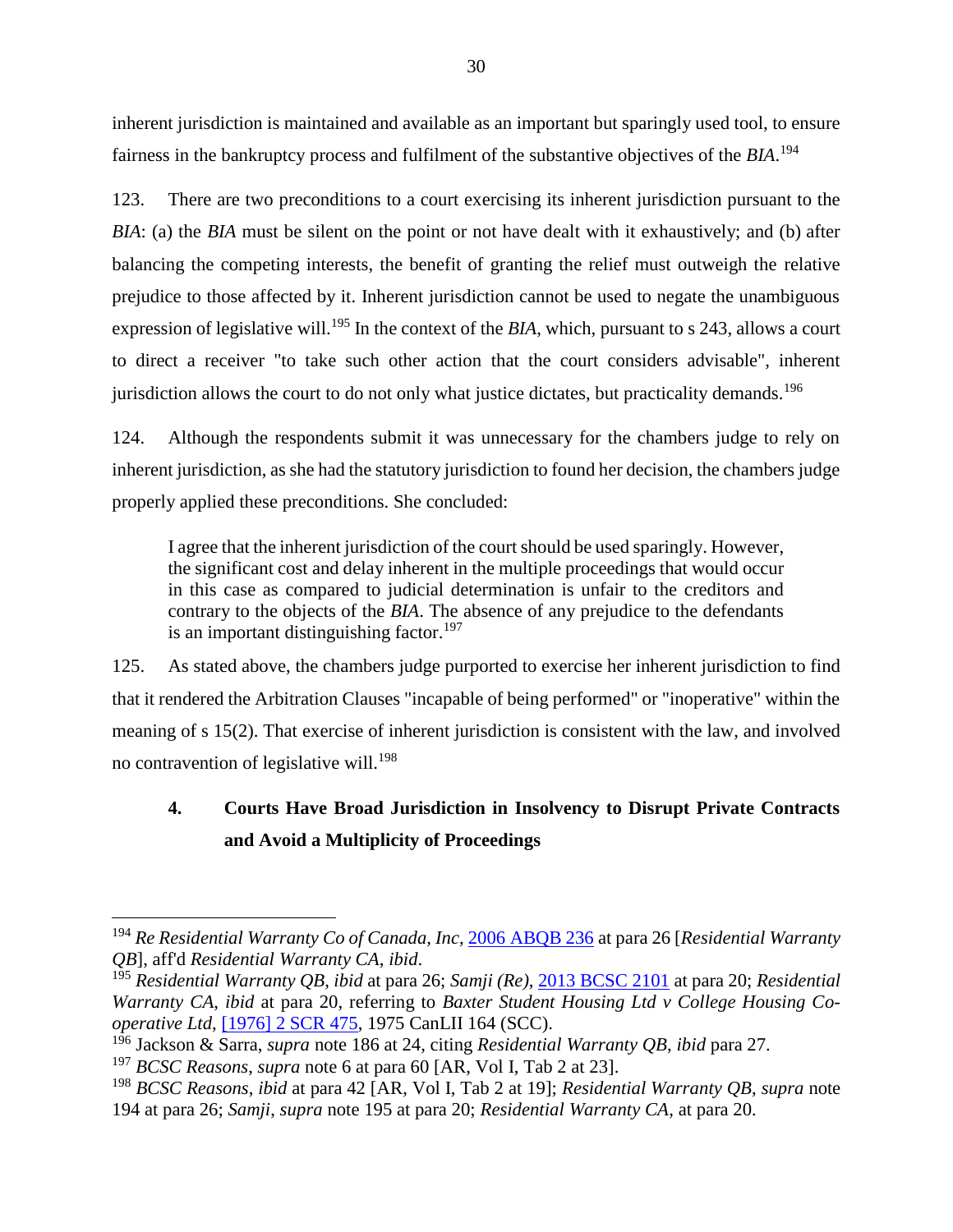126. In the context of an insolvency, the court has clear statutory jurisdiction pursuant to s 243 of the *BIA* to disrupt private contractual rights of a counter-party that is a significant debtor to the insolvent party to the contract. It was a proper exercise of that jurisdiction for the chambers judge to find that the Arbitration Clauses were inoperative or incapable of being performed within the meaning of s 15(2) of the *Arbitration Act*, to avoid what would otherwise require an impractical, inefficient and unfair multiplicity of proceedings contrary to the objectives of the *BIA*. 199

127. In *Bennett on Receiverships*, Bennett confirms that "[t]he receiver has the jurisdiction under s 243(1)(c) of the *BIA* which confers jurisdiction on the receiver to seek an order varying the contract."<sup>200</sup>

128. In *Eagle River*, this Court confirmed that s 183 of the *BIA* confers broad jurisdiction to disrupt private contractual rights unless the trustee's claim is in relation to a "stranger" to the bankruptcy. <sup>201</sup> This Court cited I. F. Fletcher, *Insolvency in Private International Law*, where the author stated:

[P]rivate contractual arrangements between parties cannot prevail over the exercise of bankruptcy jurisdiction, which belongs to the realm of public policy, serving a wider spread of interests including, ultimately, those of society at large. $202$ 

129. In *Eagle River*, Binnie J. adopted a "single control" model that favours litigation involving an insolvent company to be dealt with in one jurisdiction. Thus, a choice of forum clause in an insolvency situation should be taken in account, but is not binding or controlling.<sup>203</sup>

130. Binnie J. held that a creditor who was not a stranger to the bankruptcy had the onus to establish that multiple jurisdictions should be available for claims:

… Single control is not necessarily inconsistent with transferring particular disputes elsewhere, but a creditor (or debtor) who wishes to fragment the proceedings, and who cannot claim to be a "stranger to the bankruptcy", has the burden of demonstrating "sufficient cause" to send the trustee scurrying to multiple

<sup>199</sup> *BCSC Reasons*, *ibid* at para 42 [AR, Vol I, Tab 2 at 19].

<sup>200</sup> Bennett, *supra* note [1](#page-3-2) at 563.

<sup>201</sup> *Eagle River*, *supra* note [2](#page-3-3) at para 67, cited in *Pope & Talbot #3*, *supra* note [172](#page-29-0) at para 150.

<sup>202</sup> *Eagle River*, *ibid* at para 67, citing IF Fletcher, *Insolvency in Private International Law* (Oxford: Clarendon Press, 1999), at 47, fn 73.

<sup>203</sup> *Eagle River*, *ibid* at paras 26-27, 63-68, cited in *Nortel*, *supra* note [68](#page-14-0) at para 22; also cited in *Arrangement relatif à Bloom Lake*, [2021 QCCS 3402](https://canlii.ca/t/jhk49#par52) at paras 52-57.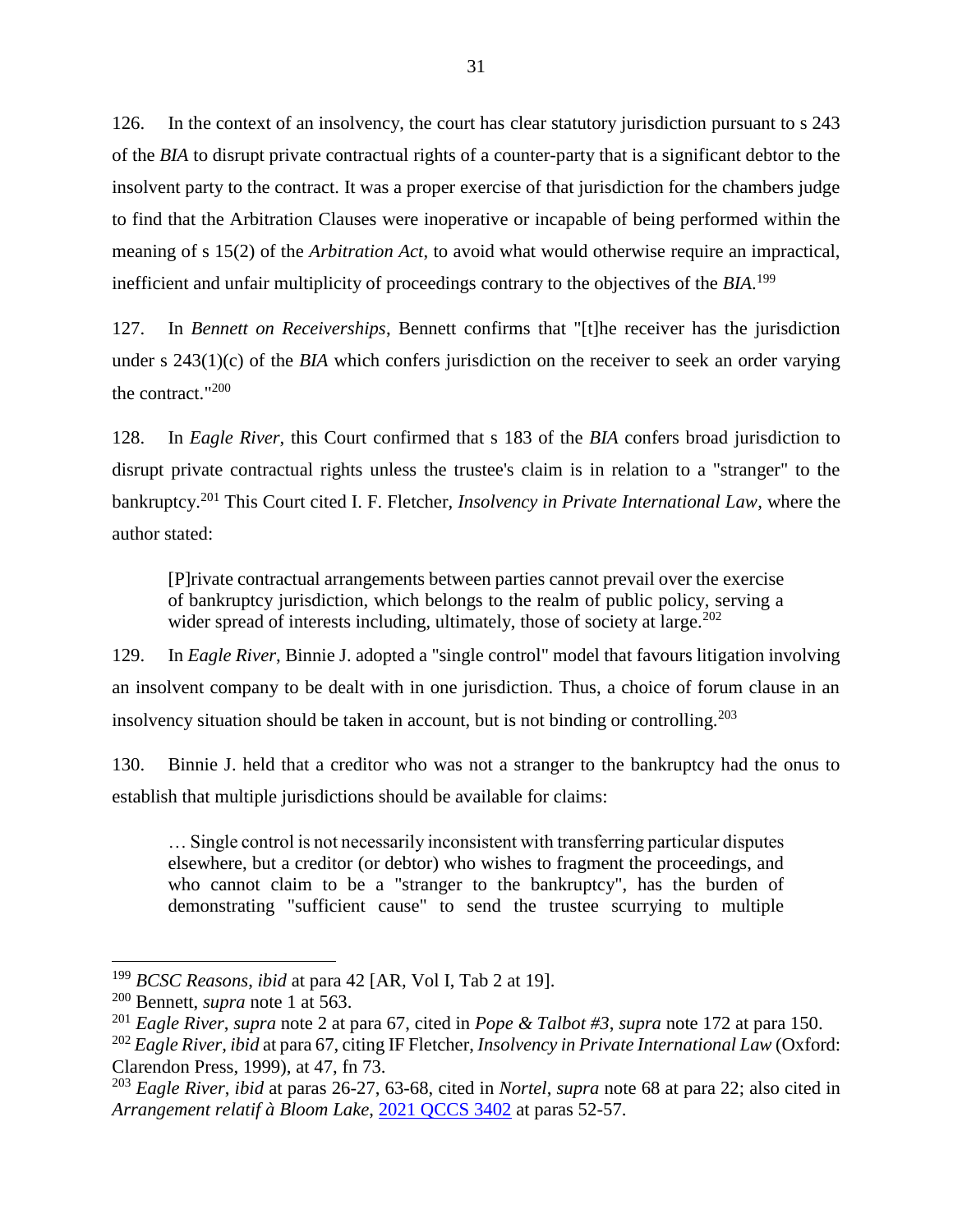jurisdictions.<sup>204</sup>

131. *Eagle River* was upheld in the *CCAA* proceedings in *Nortel*<sup>205</sup> where Newbould J. noted that *Eagle River* involved a *BIA* proceeding, but referred to a decision in a winding-up context. In *Eagle River*, Binnie J. noted that both contexts involve "the same public interest in the expeditious, efficient and economical clean-up of the aftermath of a financial collapse", and that s 188(1) of the BIA ensures orders made by a court pursuant to s 183 can and will be enforced across Canada.<sup>206</sup>

132. Newbould J. saw no reason why the principles in *Eagle River* should not be applicable in a *CCAA* proceeding, noting the principle expressed by this Court that the harmonization of insolvency law common to the *BIA* and *CCAA* is desirable to the extent possible.<sup>207</sup> Indeed, Newbould J. considered the reasons of Deschamps J. in *Ted Leroy,* where she held:

While insolvency proceedings may be governed by different statutory schemes, they share some commonalities. The most prominent of these is the single proceeding model. The nature and purpose of the single proceeding model are described by Professor Wood in *Bankruptcy and Insolvency Law:*

They all provide a collective proceeding that supersedes the usual civil process available to creditors to enforce their claims. The creditors' remedies are collectivized in order to prevent the free-forall that would otherwise prevail if creditors were permitted to exercise their remedies. In the absence of a collective process, each creditor is armed with the knowledge that if they do not strike hard and swift to seize the debtor's assets, they will be beat out by other creditors.<sup>208</sup>

133. Newbould J. held in *Nortel* that departure from a forum selection clause might be justified if (1) circumstances have arisen outside of what was reasonably contemplated when the parties agreed to the clause; and (2) frustration of some clear public policy.<sup>209</sup> He noted that the insolvency of Nortel's parent company was a significant change in circumstances that was not contemplated by the parties at the time they contracted, and that it follows from *Eagle River* that "public policy in this country at least precludes a forum selection clause from being controlling in an insolvency

<sup>204</sup> *Nortel, ibid* at para 23, citing *Eagle River*, *ibid* at para 76.

<sup>205</sup> *Nortel*, *ibid*.

<sup>206</sup> *Eagle River*, *supra* note [2](#page-3-3) at para 27, referring to *Stewart v LePage* (1916), 53 SCR 337 1916 CanLII 626 at 345, cited in *Nortel*, *ibid* at para 22.

<sup>207</sup> *Nortel*, *ibid* at para 24, citing *Eagle River, ibid* and *Ted Leroy, supra* note [165](#page-28-1) at para 22. <sup>208</sup> *Nortel*, *ibid,* citing *Ted Leroy*, *ibid*.

<sup>209</sup> *Nortel*, *ibid* paras 26-27, citing *Expedition Helicopters v Honeywell Inc*, [2010 ONCA 351.](https://canlii.ca/t/29qp2)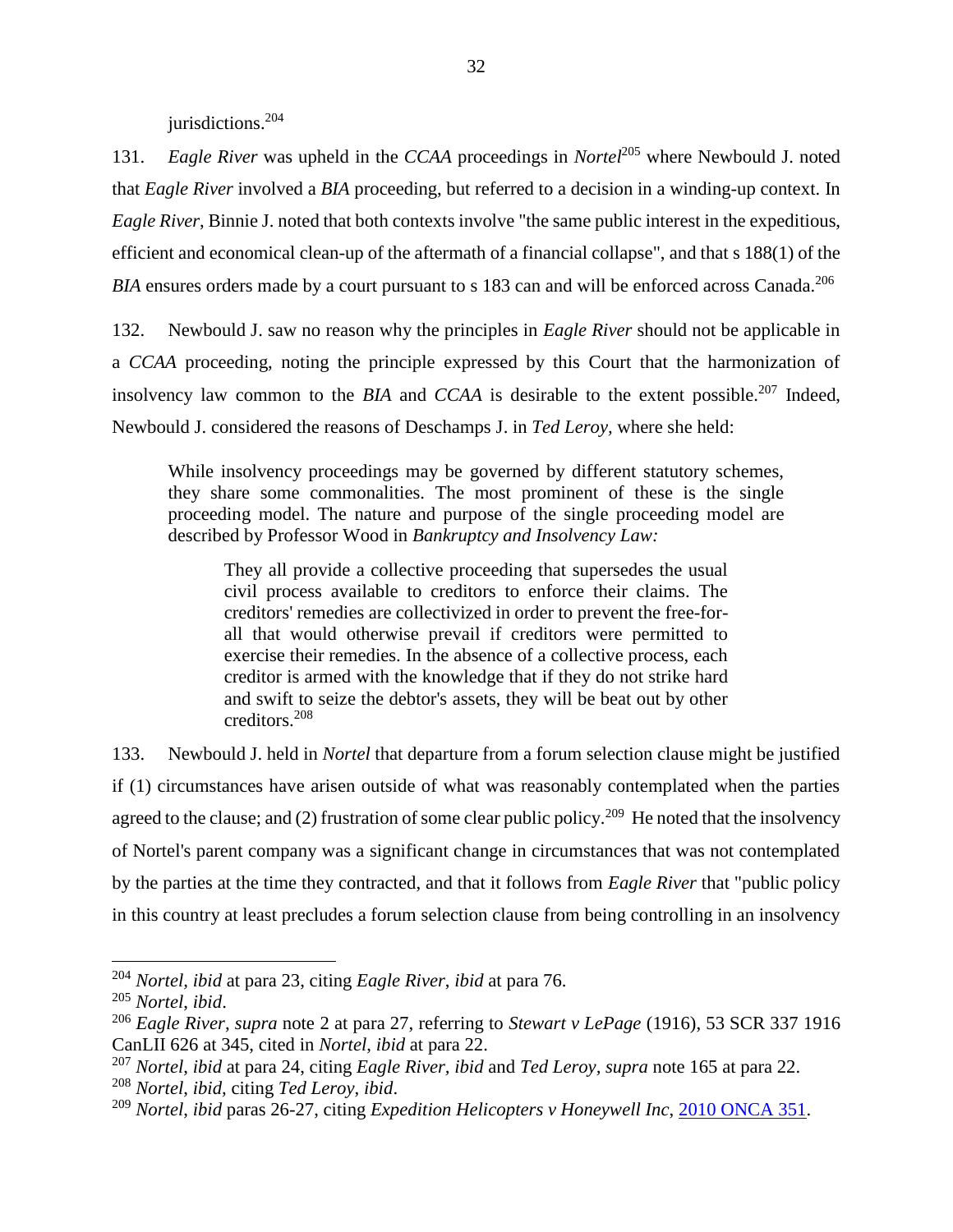situation," noting that a method that results in the most expeditious and fair determination of claims was clearly in the interests of all stakeholders in that *CCAA* process.<sup>210</sup>

134. As held in *Nortel,* the process for resolving claims should not become more expensive or complicated than the circumstances permit or the claims merit, and should allow for a timely resolution and preservation of the debtors' resources as much as reasonably possible.<sup>211</sup>

135. Finally, the *Law and Equity Act* also gives courts in British Columbia a broad equitable jurisdiction to avoid a multiplicity of proceedings.<sup>212</sup> Where not exercised contrary to a statute, nothing precludes the exercise of equitable jurisdiction to supplement a statute and effect a statutory object.<sup>213</sup> Avoiding a multiplicity of proceedings accords with the *Law and Equity Act*.

136. The fundamental principles of the single control model apply here. In all respects that are relevant to this appeal, the Arbitration Clauses are akin to a forum selection clause; they are contractual agreements for disputes to be resolved in a specific forum. Here, the circumstances have changed since the Agreements were entered into; the Petrowest Respondents are insolvent and in receivership. Public policy precludes the Arbitration Clauses from being controlling in this insolvency situation.<sup>214</sup> As was the case in *Nortel,* "a method that results in the most expeditious and fair determination of claims is clearly in the interests of all stakeholders." <sup>215</sup> Aside from the Arbitration Clauses, nothing prevents the claims in this action from being determined in litigation.

137. As in *Nortel*, granting the appeal and thus, the Stay Application, would result in a multiplicity of proceedings in different forums, causing overlap and an obvious risk of inconsistent findings of facts.<sup>216</sup> It would require the Receiver to fund several different arbitrations, with different sets of arbitration rules and different parties, as well as litigation,  $2^{17}$  to resolve the Petrowest Respondents' claims. Funds from the estates of the Petrowest Respondents that would

<sup>210</sup> *Nortel, ibid* paras 26-27.

<sup>211</sup> *Nortel, ibid* at para 35.

<sup>212</sup> *Law and Equity Act,* [RSBC 1996,](https://www.bclaws.gov.bc.ca/civix/document/id/complete/statreg/96253_01#section10) c 253, s 10; *Son v Kim*, [2009 BCSC 776,](https://canlii.ca/t/23z0z#par41) at para 41.

<sup>213</sup> *United Used Auto & Truck Parts Ltd v Aziz*, [2000 BCCA 146](https://canlii.ca/t/534f#par18) at para 18, cited in Jackson & Sarra, *supra* note [186](#page-31-1) at 26-27.

<sup>214</sup> *Nortel*, *supra* note [68](#page-14-0) at para 22, citing *Eagle River*, *supra* note [2](#page-3-3) at paras 26-27. See also *Pope & Talbot #4*, *supra* note [68](#page-14-0) at para 136, citing *Fiber Connections, supra* note [185](#page-30-0) at para 39. <sup>215</sup> *Nortel, ibid* at paras 26-27.

<sup>216</sup> *Nortel, ibid* at para 34.

<sup>217</sup> Riglin Affidavit, *supra* note [8](#page-5-1) at paras 31-32 [AR, Vol XI, Tab 11 at 2895].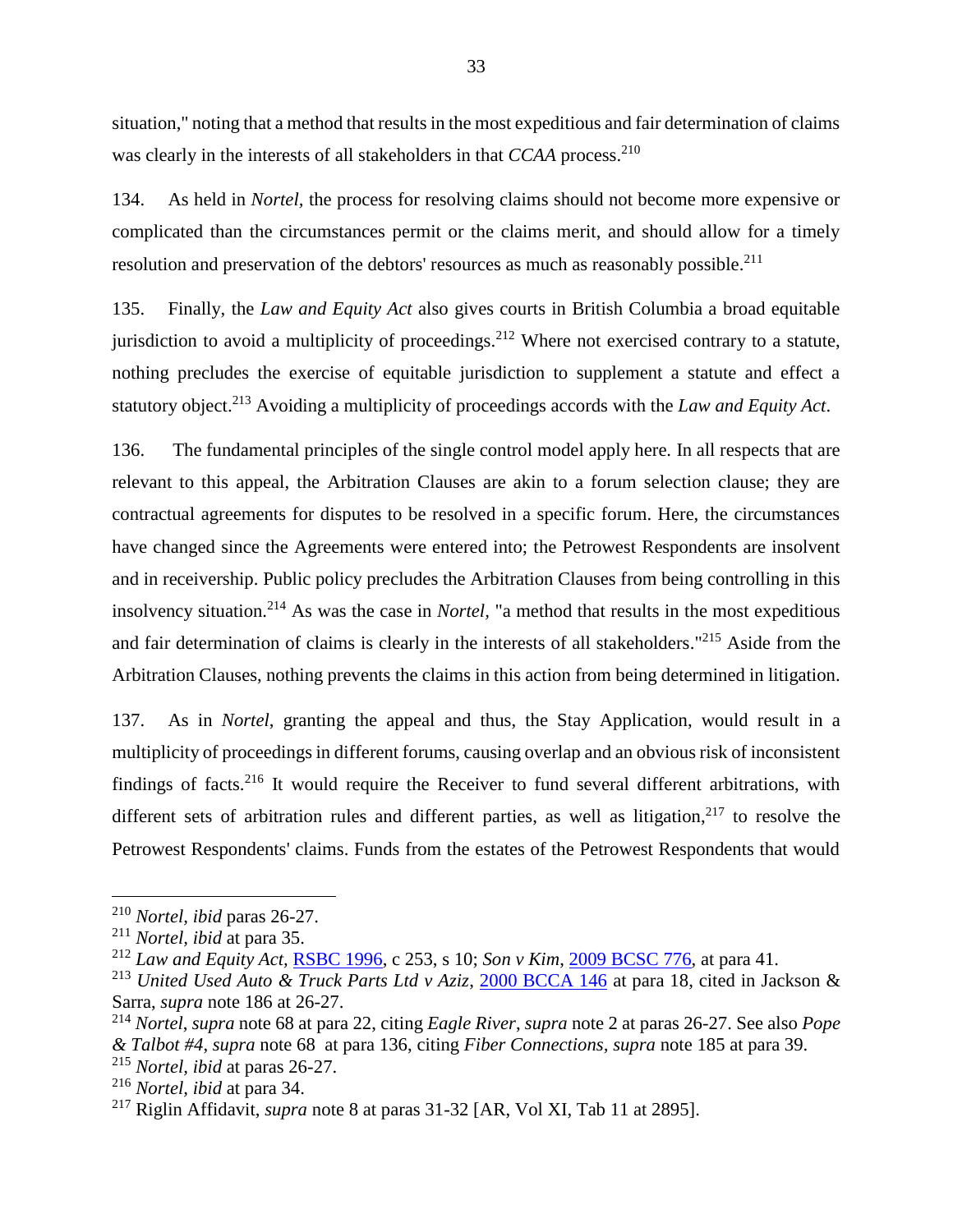otherwise be distributed to their creditors would instead be expended by the Receiver to fund multiple arbitrations, to the detriment of those creditors.<sup>218</sup> This approach would be impractical, inefficient, duplicative of time and resources, and expensive. The significant repetition of evidence and arguments, with possible contradictory results, would be at the cost of the creditors that the receivership is intended to benefit. In short, arbitration proceedings in this case would be the very antithesis of the *BIA* objectives of efficiency and fairness.<sup>219</sup>

138. Consistent with the principles stated above, the chambers judge was therefore correct in finding that she had the jurisdiction<sup>220</sup> to dismiss the Stay Application on the grounds of the significant cost and delay inherent in the multiple proceedings that would occur if the Stay Application were granted, as compared to judicial determination. As the chambers judge found:

To a much greater extent than in other areas of the law, a bankruptcy court requires flexibility to balance the interests of the various stakeholders involved and fashion pragmatic solutions to unanticipated problems that may arise in the course of the insolvency proceedings.<sup>221</sup>

139. The chambers judge held that granting the Stay Application would be "unfair to the creditors and contrary to the objects of the *BIA*", particularly where there was an absence of any prejudice to the appellants.<sup>222</sup> Importantly, the chambers judge stated:

The parties agree that overriding the Arbitration Clauses would promote the efficient and inexpensive resolution of their dispute. A single judicial process will be faster and less expensive than four arbitrations and a possible court case. No one has suggested that the issues are not appropriate for judicial determination.<sup>223</sup>

140. Further, there is no evidence of any prejudice to the appellants if dismissal of the Stay Application is upheld.<sup>224</sup> The appellants (being debtors of the Petrowest Respondents, and

 $\overline{a}$ 

58-60 [AR, Vol I, Tab 2 at 23].

<sup>218</sup> Riglin Affidavit, *ibid* at para 33 [AR, Vol XI, Tab 11 at 2895].

<sup>219</sup> *Nortel*, *supra* not[e 68](#page-14-0) at paras 26-27.

<sup>&</sup>lt;sup>220</sup> The respondents submit the chambers judge had statutory jurisdiction, and that it was

unnecessary to resort to inherent jurisdiction. See *DGDP-BC*, *supra* note [165](#page-28-1) at para 17.

<sup>221</sup> *BCSC Reasons, supra* note [6](#page-4-2) at para 47 [AR, Vol I, Tab 2 at 20].

<sup>222</sup> *BCSC Reasons*, *ibid* at paras 53-60 [AR, Vol I, Tab 2 at 21-23].

<sup>223</sup> *BCSC Reasons, ibid* at para 56 [AR, Vol I, Tab 2 at 22].

<sup>224</sup> Nor did the appellants assert any prejudice before the BCSC. See *BCSC Reasons, ibid* at paras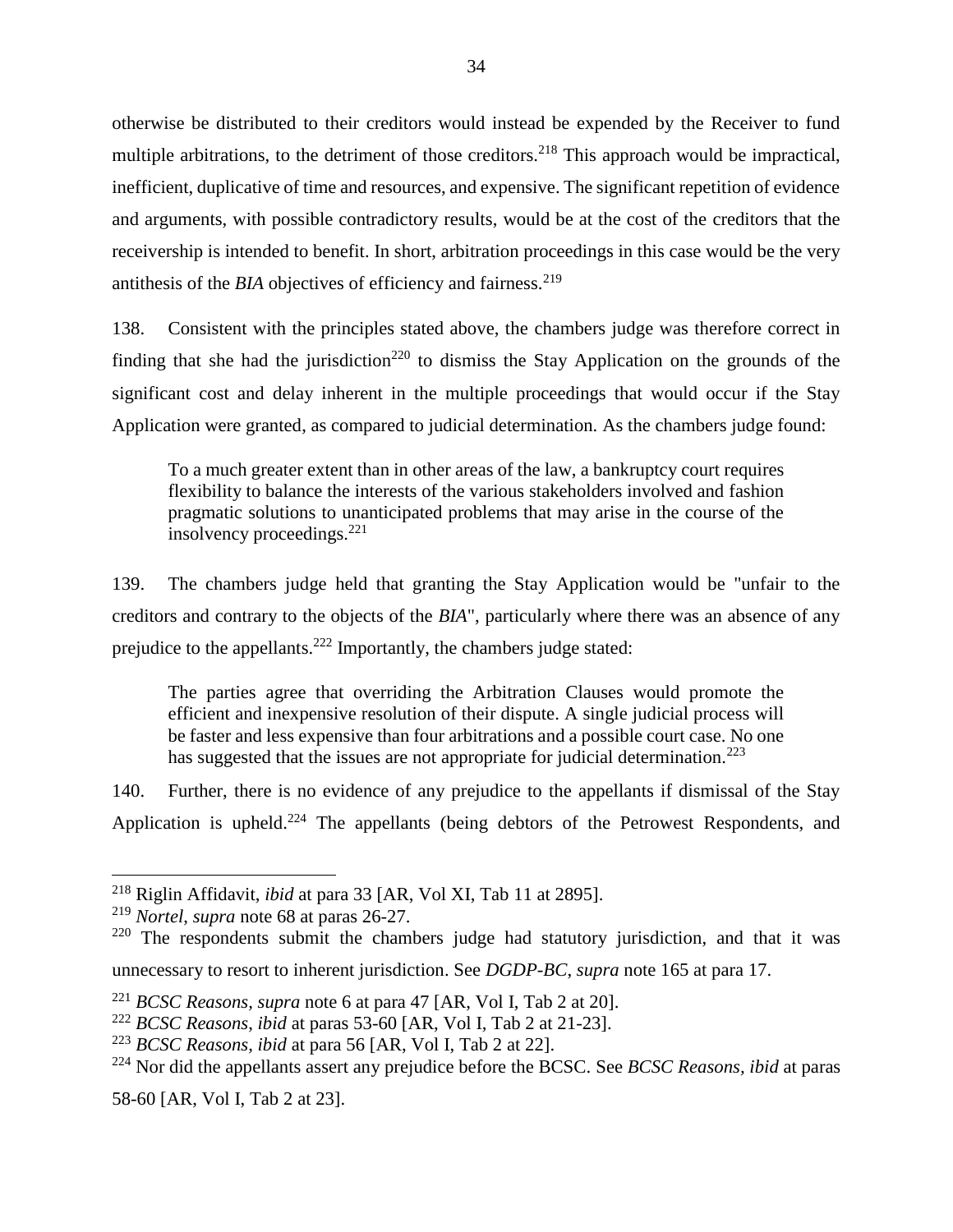therefore, not "strangers" to the receivership) $^{225}$  have not demonstrated sufficient cause to send the Receiver scurrying to multiple arbitral *and* litigation jurisdictions to seek recovery of the outstanding amounts owed by the appellants to the insolvent Petrowest Respondents.<sup>226</sup>

## <span id="page-37-0"></span>**5. There is no Conflict with the** *Arbitration Act*

### **(a) The** *Arbitration Act* **and the** *BIA* **Apply Harmoniously**

<span id="page-37-1"></span>141. Exercising the court's jurisdiction in insolvency matters to find that the Arbitration Clauses are inoperative or incapable of being performed does not conflict with s 15 of the *Arbitration Act*. Section 15 expressly authorizes the court to dismiss an application for a stay in favour of arbitration on that basis. As a result, the dismissal of the Stay Application does not result in the *BIA* abrogating or superseding any substantive provisions of the *Arbitration Act* that might otherwise engage s 72(1) of the *BIA*, and there is no conflict between federal and provincial law to be resolved through the doctrine of paramountcy.

142. The chambers judge's decision is consistent with this Court's favour of harmonious interpretations of federal and provincial legislation over interpretations that result in incompatibility. If a federal statute can be properly interpreted so as not to interfere with a provincial statute, such an interpretation is to be applied in preference to a construction which would bring about a conflict between the two statutes.<sup>227</sup>

<span id="page-37-2"></span>143. Indeed, an exercise of jurisdiction to find that an arbitration agreement is inoperative or incapable of being performed is also recognized from the arbitration perspective. In *The Law and*  Practice of Commercial Arbitration in England,<sup>228</sup> the authors contemplate that an arbitration agreement might be inoperative because the court has ordered that the arbitration agreement ceases to have effect. In *Arbitration Law of Canada: Practice and Procedure*, J. B. Casey states that an

<sup>225</sup> *Eagle River*, *supra* note [2](#page-3-3) at para 50.

<sup>226</sup> *Eagle River*, *supra* note [2](#page-3-3) at para 76.

<sup>227</sup> *Orphan Well Association v Grant Thornton Ltd*, [2019 SCC 5](https://canlii.ca/t/hx95f#par64) at paras 64, 66 [*Redwater*], citing *Saskatchewan AG v Lemare Lake Logging*[, 2015 SCC 53](https://canlii.ca/t/gm22q#par21) at paras 21, 27 (per Abella J. and Gascon J.); *The Guarantee Company of North America v Royal Bank of Canada*[, 2019 ONCA 9](https://canlii.ca/t/hwz1n#par42) at para 42 [*Guarantee Company*].

<sup>228</sup> Michael Mustill, Michael John Boyd & Stewart Crawford Boyd, *The Law and Practice of Commercial Arbitration in England*, 2nd ed (London: Butterworths, 1989) at 464-465 [RBOA, Tab 15], cited in *MacKinnon v Instaloans Financial Solution Centres (Kelowna) Ltd*, [2004 BCCA](https://canlii.ca/t/1hv6h#par34)  [473](https://canlii.ca/t/1hv6h#par34) at para 35.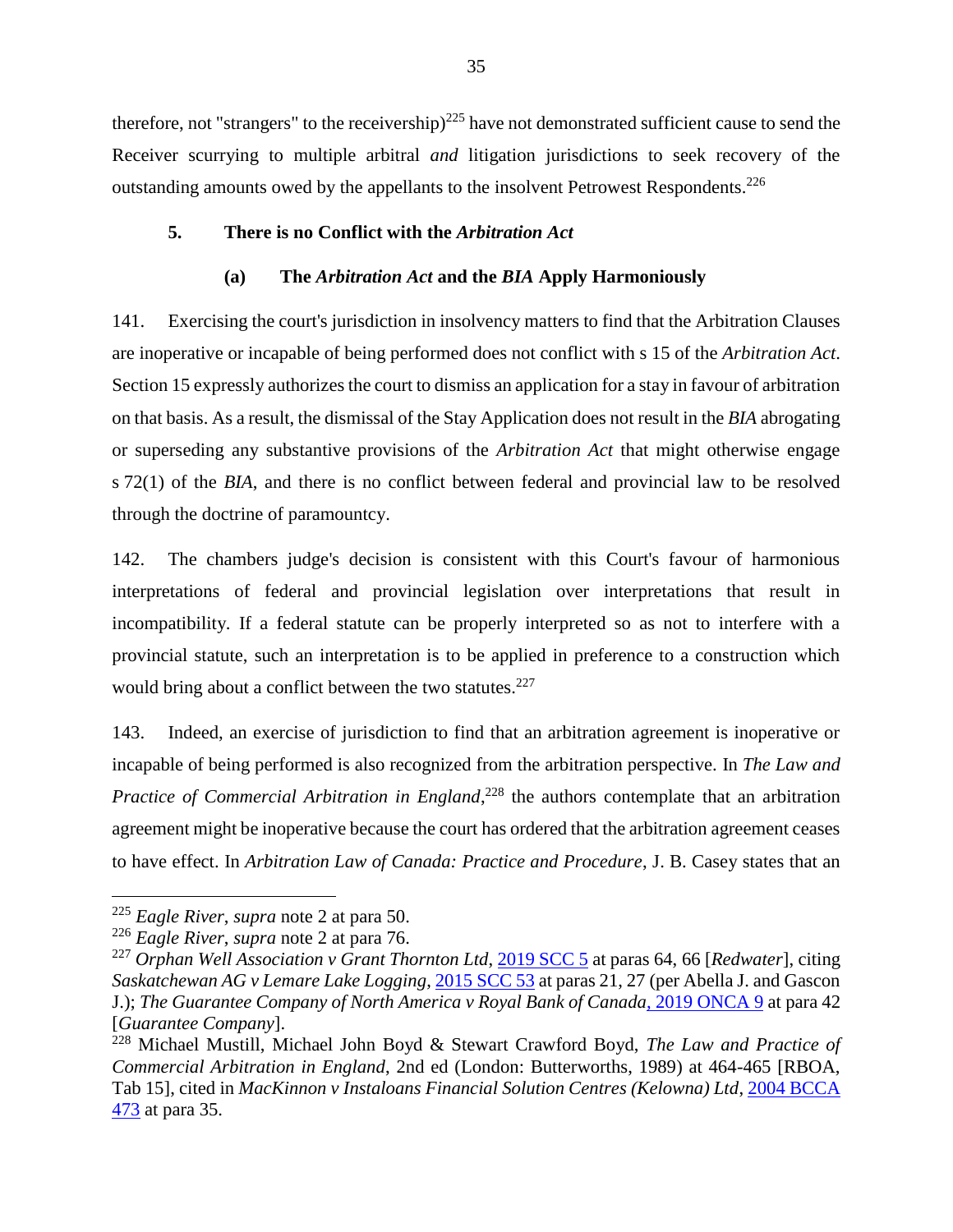arbitration agreement may be inoperative because a court has declared it unenforceable.<sup>229</sup> Those authors state that "incapable of being performed" is an incapacity from something beyond the control of the parties, which has been held to include a party's insolvency proceedings.<sup>230</sup>

## **(b) There is No Conflict with Provincial Legislation, and Therefore No Need to Apply the Doctrine of Paramountcy**

<span id="page-38-0"></span>144. Although not the basis for its dismissal of the appeal, the Court of Appeal erred in finding that reliance on broad statutory authority under the *BIA* to dismiss the Stay Application would result in a conflict between federal and provincial law, to the extent that s 15 of the *Arbitration Act* applies. Grauer JA held that such a finding would be prohibited by s 72(1) of the *BIA*, and would ultimately fall to be resolved through the doctrine of paramountcy.<sup>231</sup>

145. However, s 72(1) of the *BIA* empowers a trustee in bankruptcy to rely on provincial statutes relating to property and civil rights in order to deal with the debtors' property for the benefit of creditors, provided those statutes do not conflict with the *BIA*. <sup>232</sup> Section 72(1) was enacted in 1949, primarily to recognize that provincial fraudulent transfer legislation was valid as dealing with property and civil rights, with the result that the trustee in bankruptcy should be able to rely on such provincial legislation to pursue recovery on behalf of the bankrupt estate. $^{233}$ 

146. In other words, if s 15 of the *Arbitration Act* conflicted with the *BIA* (which is denied), then pursuant to s 72(1) of the *BIA*, the Receiver<sup>234</sup> would not be entitled to avail itself of the rights and remedies provided by the *Arbitration Act*. If s 15 does *not* conflict with the *BIA* (as the respondents assert), then s 72(1) entitles the Receiver "to avail himself of all rights and remedies"

<sup>229</sup> J Brian Casey, *Arbitration Law of Canada: Practice and Procedure* 3rd ed (Huntington, New York: JurisNet, LLC, 2017) at 345 [RBOA, Tab 9].

<sup>&</sup>lt;sup>230</sup> *Luscar Ltd v Smoky River Coal Ltd,* [1999 ABQB 202](https://canlii.ca/t/5pfp#par30) at paras 30-33; aff'd on other grounds, *Smoky River ABCA, supra* note [178.](#page-30-1)

<sup>231</sup> *BCCA Reasons*, *supra* note [49](#page-11-1) at paras 13-20 [AR, Vol I, Tab 4 at 34-35].

<sup>232</sup> *BIA*, *supra* note [4,](#page-4-3) s 72(1).

<sup>233</sup> *Robinson v Countrywide Factors Ltd*, [1978] 1 SCR 753[, 1977 CanLII 175](https://www.canlii.org/en/ca/scc/doc/1977/1977canlii175/1977canlii175.html) (SCC).

<sup>234</sup> Pursuant to s 243(4), a receiver appointed pursuant to s 243(1) of the *BIA* is required to be a

<sup>&</sup>quot;trustee" as defined in s 2 of the *BIA* (meaning a person who is licensed or appointed under the *BIA*); thus s 72(1) of the *BIA* applies to the Receiver here.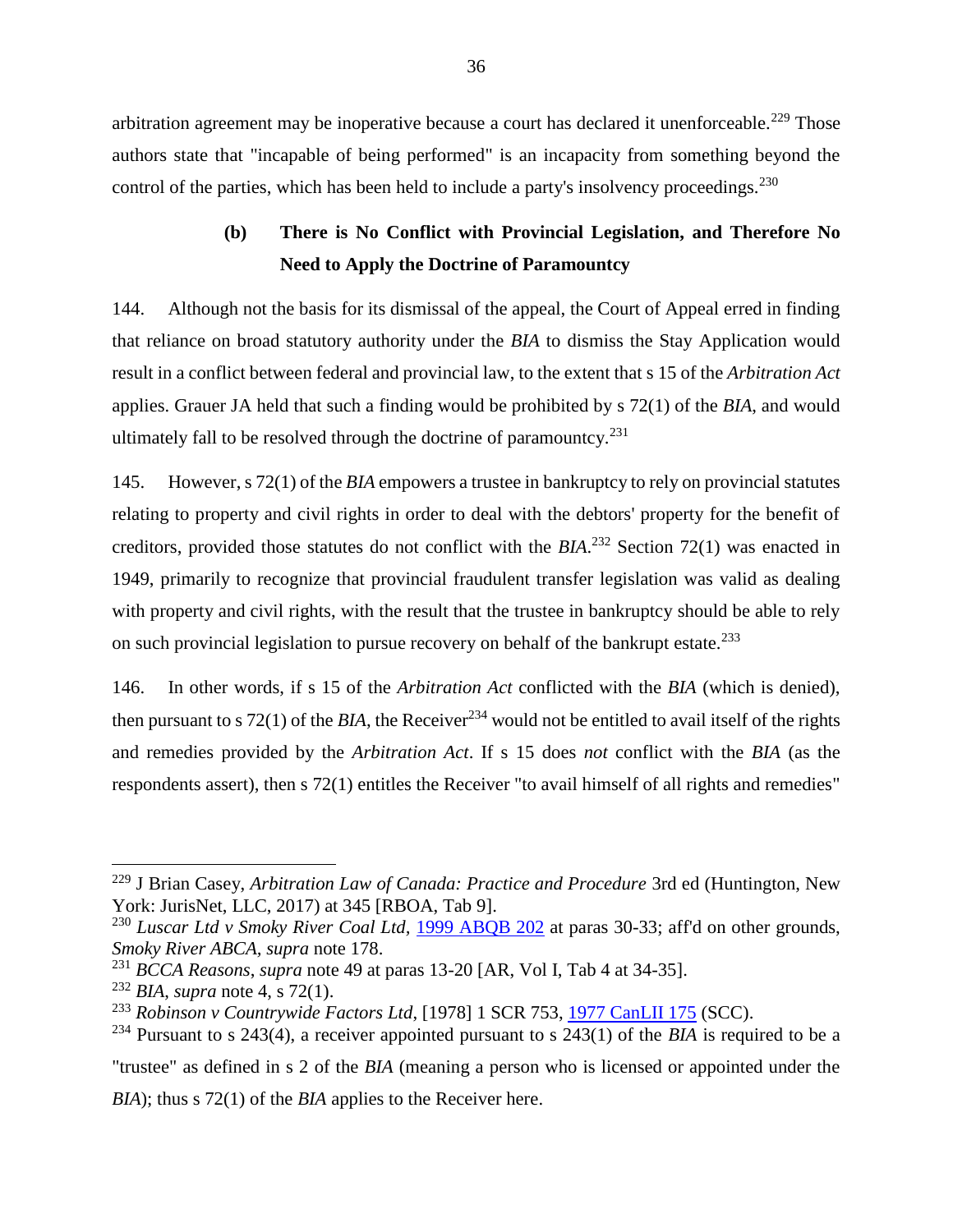under the *Arbitration Act*. 235

147. Section 72(1) has also been interpreted by this Court to find that an interim receiver (pursuant to s 47 of the *BIA*, as it then was, and prior to the enactment of s 243 authorizing national receivers) was *subject to* provincial legislation, where that legislation did not conflict with the *BIA*. In *GMAC Commercial Credit Corp – Canada v TCT Logistics Inc*, <sup>236</sup> Abella J. applied s 72(1) to find that a labour relations board created by provincial legislation had the exclusive jurisdiction to determine if an interim receiver was liable as a successor employer, and that a bankruptcy court had no jurisdiction to make a declaration about or immunize the receiver from such liability. Abella J. noted that per s 72(1), "unless there is a conflict with the [*BIA*], any legislation relating to property and civil rights is deemed to be supplemental to, not abrogated by the [BIA]."<sup>237</sup> Further, the effect of s 72(1) is that the *BIA* is not intended to extinguish legally protected rights unless those rights are in conflict with the *BIA*. <sup>238</sup> Abella J. found no conflict between s 47(2) of the *BIA* (as it then was) and the provincial legislation, and held that s 47(2) did not permit the court to abrogate the union's right to seek relief at the labour relations board.<sup>239</sup> Therefore, in *GMAC*, there was no conflict between the federal and provincial legislation, when interpreted harmoniously.

148. The respondents note that the role of the union in *GMAC* is distinguishable from that of the appellants in the present case. Here, the appellants are significant debtors of the insolvent Petrowest Respondents.<sup>240</sup>

149. This is consistent with the respondents' position. There is no conflict between s 243 of the *BIA* and s 15 of the *Arbitration Act*; both statutes apply harmoniously in this case. Further, there is no prejudice to the appellants (nor was any asserted before the chambers judge). $^{241}$ 

150. Pursuant to s 15(2) of the *Arbitration Act*, the chambers judge had express statutory authority to decline the Stay Application on the basis that the Arbitration Clauses were inoperative

<sup>235</sup> *BIA*, *supra* note [4,](#page-4-3) s 72(1).

<sup>236</sup> [2006 SCC 35](https://canlii.ca/t/1p0ml) [*GMAC*].

<sup>237</sup> *GMAC*, *ibid* at para 4 (per Abella J.).

<sup>238</sup> *GMAC*, *ibid* at para 47. See also *Guarantee Company*, *supra* note [227](#page-37-2) at para 42.

<sup>239</sup> *GMAC*, *ibid* at para 51.

<sup>240</sup> Notice of Claim, *supra* note [20](#page-6-1) [RR, Vol I, Tab 1 at 1-9].

<sup>241</sup> *BCSC Reasons*, *supra* note [6](#page-4-2) at paras 58-60 [AR, Vol I, Tab 2 at 23].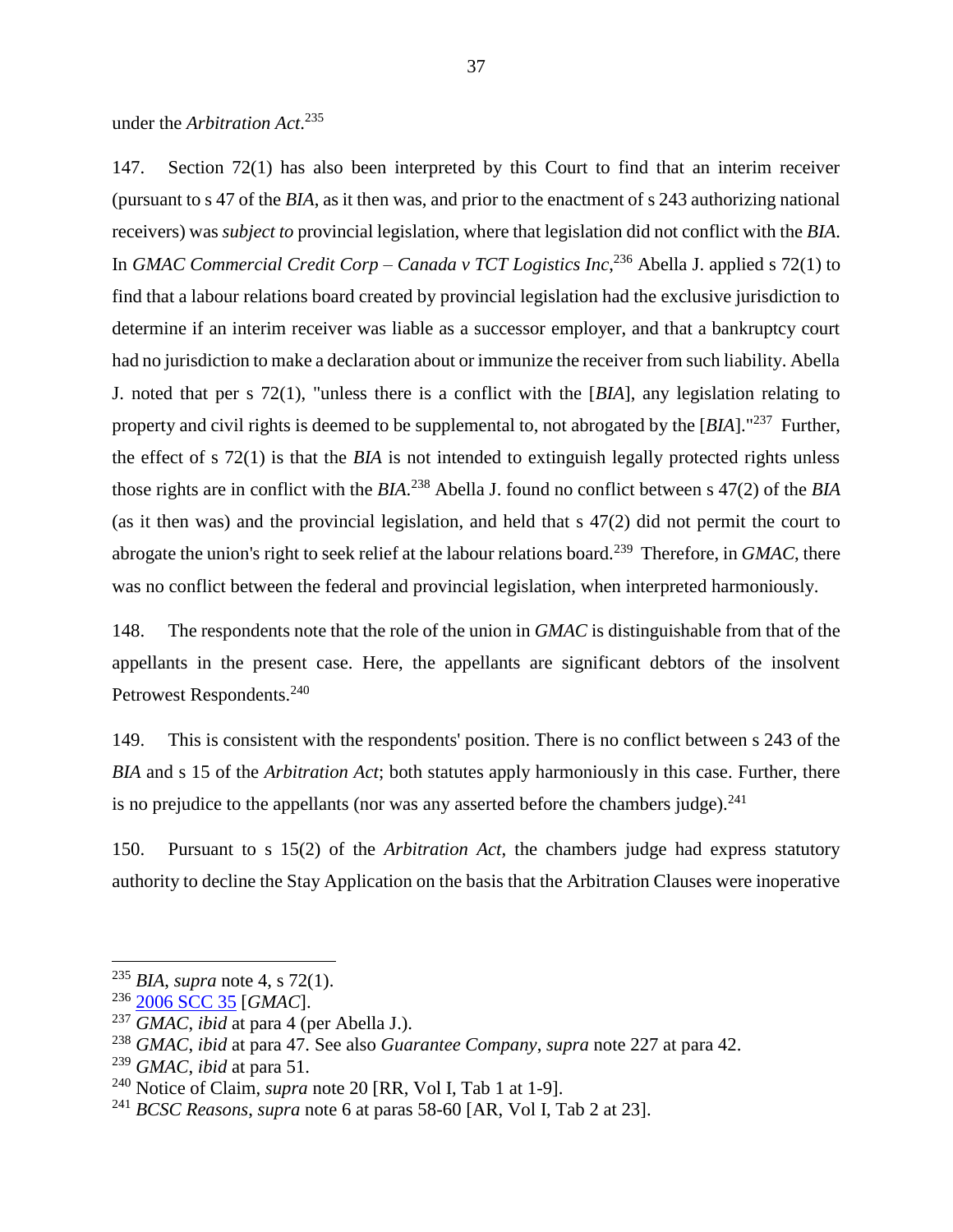or incapable of being performed.<sup>242</sup> That conclusion was properly made pursuant to the court's statutory and inherent jurisdiction, including under s 243 of the *BIA* and the court's authority to disrupt private contractual rights in the context of an insolvency, with regard to policy considerations and the fundamental purpose of the *BIA*. That approach recognizes and gives effect to the requirements of s 15 of the *Arbitration Act* while also upholding the fundamental principles of the *BIA*, resulting in the harmonious application of both statutes. There is no conflict that would offend s 72 of the *BIA* and similarly, nothing to engage the doctrine of paramountcy.

## <span id="page-40-0"></span>**E. In any Event, Fully Dispositive of the Appeal is the Fact that the Appellants Took a Step in the Proceedings**

151. When served with the notice of civil claim in these proceedings,  $243$  counsel for the appellants undertook to file a defence to the claim.<sup>244</sup> Relying on that undertaking, the respondents agreed not to note the appellants in default and granted the appellants two extensions of time to defend.<sup>245</sup> The appellants proposed dates for those extensions based on their undertaking to defend, stating that they were "finalizing materials for filing" and would file their defence "very shortly."<sup>246</sup> The appellants did not meet the agreed extended deadline to file their defence. Instead of honouring the undertaking to defend, the appellants instead filed the Stay Application.<sup>247</sup>

152. Section 15(1) of the *Arbitration Act* requires that parties apply to the court for a stay of legal proceedings "*before* filing a response… or *taking any other step* in the proceedings." 248 The test is objective; anything indicating an affirmation or willingness to have a dispute resolved by the court is a "step in the proceedings."<sup>249</sup> As a matter of law, if the appellants took any step in this action, they are not entitled to rely on s 15(1) of the *Arbitration Act*. Put another way, there is a threshold issue about whether the appellants attorned to the court's jurisdiction and waived the

<sup>242</sup> *Arbitration Act*, *supra* note [3,](#page-3-4) s 15.

<sup>243</sup> Riglin Affidavit at para 25, Exhibit "G" [AR, Vol XI, Tab 11 at 2893-2894, 2939].

<sup>244</sup> *BCSC Reasons*, *supra* note [6](#page-4-2) at para 20 [AR, Vol I, Tab 2 at 14]; Riglin Affidavit at para 25, Exhibit "J" [AR, Vol XI, Tab 11 at 2893-2894, 2948].

<sup>&</sup>lt;sup>245</sup> Riglin Affidavit at para 25, Exhibits "H" - "M" [AR, Vol XI, Tab 11 at 2893-2894, 2942-2957].

<sup>246</sup> Riglin Affidavit at para 25, Exhibit "L" [AR, Vol XI, Tab 11 at 2893-2894, 2952-2954].

<sup>&</sup>lt;sup>247</sup> Riglin Affidavit at para 25, Exhibit "N" [AR, Vol XI, Tab 11 at 2893-2894, 2961].

<sup>248</sup> *Arbitration Act*, *supra* note [3,](#page-3-4) s 15(1).

<sup>249</sup> *Larc Developments Ltd v Levelton Engineering Ltd*[, 2010 BCCA 18](https://canlii.ca/t/27hfj#par16) at para 16.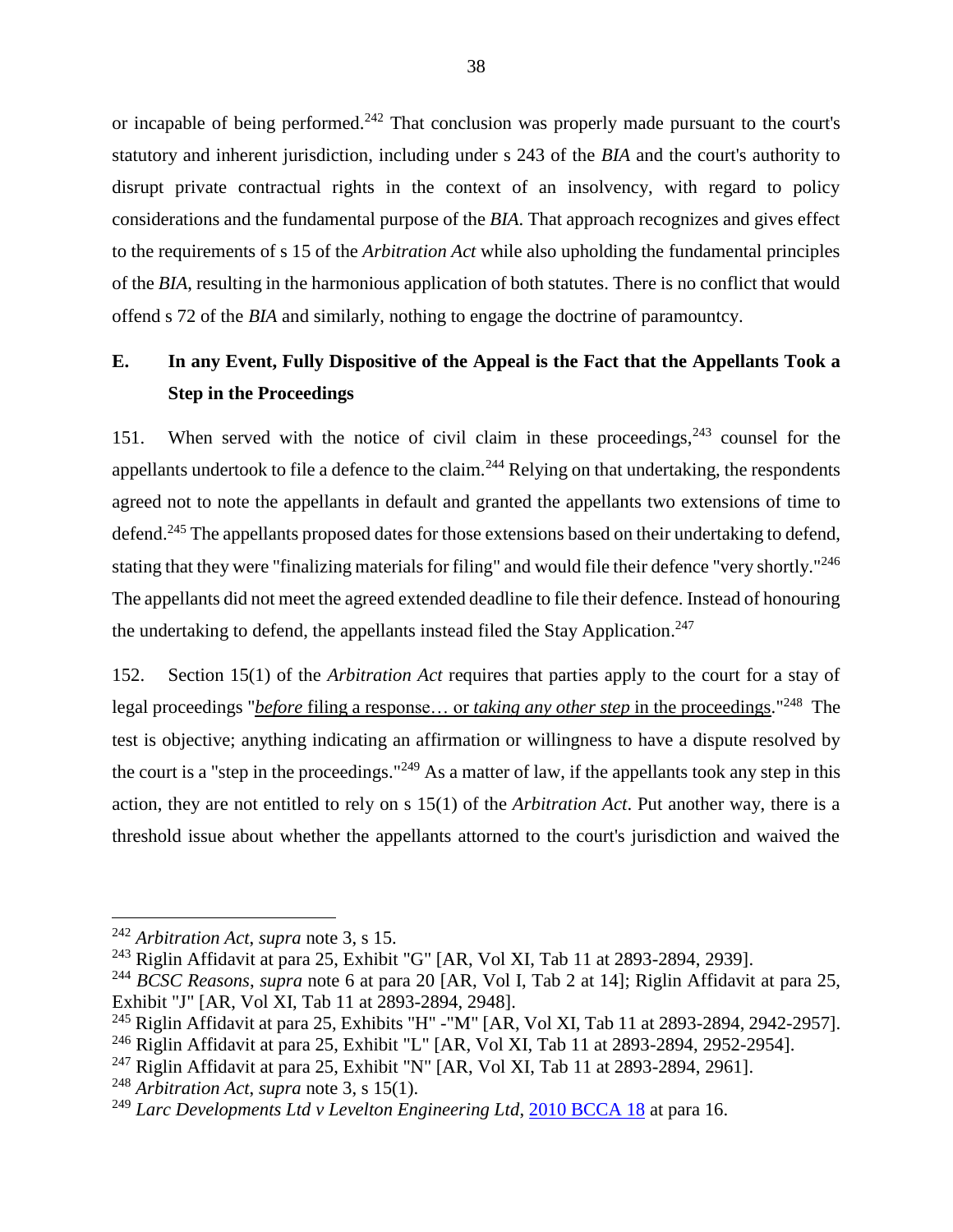<span id="page-41-0"></span>benefit of the Arbitration Clauses.<sup>250</sup> If they did, this issue is dispositive of this appeal in any event.

153. The chambers judge erred in concluding that the appellants had not taken a step in the proceedings, on the reasoning that the appellants did not rely on or invoke the Rules of Court.<sup>251</sup> The Court of Appeal found it unnecessary to consider the point.<sup>252</sup> The appellants' assertion that the respondents were required to seek leave to cross-appeal on this point is incorrect.<sup>253</sup>

154. The appellants did invoke the *Supreme Court Civil Rules* by undertaking to defend and seeking an extension of time from the respondents to do so. Rule 22-4(3) expressly contemplates such extensions for pleadings to be given by consent.<sup>254</sup> Nothing in s 15(1) of the *Arbitration Act* requires that such an agreement or any document be filed with the BC Court to constitute "any other step in the proceedings."<sup>255</sup> The appellants took a step in the proceedings by making a binding promise to file a defence and seeking the respondents' consent in accordance with the *Rules* to allow that defence to be filed. The purpose of the extension was not to decide whether to defend; the appellants communicated that they had elected to defend and would defend.<sup>256</sup>

155. As officers of the court, lawyers must scrupulously observe the terms of their undertakings and if they do not, the court has the power to summarily enforce the undertaking, pursuant to its inherent jurisdiction to control its own process.<sup>257</sup>

156. Further, the exchanges of correspondence between counsel clearly amounted to an enforceable agreement between the parties to not pursue arbitration.<sup>258</sup>

<sup>250</sup> *Lafarge Canada Inc v Edmonton (City)*, [2013 ABCA 376](https://canlii.ca/t/g1t5z#par39) at para 39 [*Lafarge*].

<sup>251</sup> *BCSC Reasons*, *supra* note [6](#page-4-2) at para 27; [AR, Vol I, Tab 2 at 15].

<sup>252</sup> *BCCA Reasons*, *supra* note [49](#page-11-1) at para 58 [AR, Vol I, Tab 4 at 42].

<sup>253</sup> *Rules of the Supreme Court of Canada*, [SOR/2002-156,](https://laws-lois.justice.gc.ca/eng/regulations/sor-2002-156/FullText.html#s-29) r 29(3).

<sup>254</sup> *Supreme Court Civil Rules*, [BC Reg 53/2021,](https://www.bclaws.gov.bc.ca/civix/document/id/complete/statreg/168_2009_03#subrule_d2e29295) r 22-4(3).

<sup>255</sup> *Arbitration Act*, *supra* note [3,](#page-3-4) s 15.

<sup>256</sup> *Dufferin Paving Co Ltd v George A Fuller Co of Canada*, 1934 CanLII 123, 1934 CarswellOnt 63 at para 6 (Ont CA) [RBOA, Tab 1]; See also *Fofonoff v C and C Taxi Service Limited*, [1977](https://canlii.ca/t/23fsr#par14)  [CanLII 358,](https://canlii.ca/t/23fsr#par14) 3 BCLR 159 (SC) at para 14.

<sup>257</sup> *Willson v Angela Gibson Law Corp*, [2008 BCSC 1081](https://canlii.ca/t/2064t#par76) at paras 76 and 80; *Hudson v Foster et al*, [2010 ONSC 3417](https://canlii.ca/t/2b4dr#par23) at para 23; *R v Young*, [2015 ABQB 784](https://canlii.ca/t/gmgzx#par15) at para 15.

<sup>258</sup> *Citizens Trust Co v Luckman*, [1997 CanLII 2106,](https://canlii.ca/t/1f4rc) 1997 CarswellBC 1686 (SC), leave to appeal to BCCA refused, 1997 CanLII 4061 at paras 26-28, 37 BCLR (3d) 174 (BCCA) (Chambers); *Methanex New Zealand Ltd v Fontaine Navigation SA*, [\[1998\] 2 FC 583,](https://canlii.ca/t/4cn6) 1998 CanLII 9039 at paras 26, 52; *Bugg v Beau Exploration Ltd*, [2006 ABCA 201](https://canlii.ca/t/1nnp2#par14) at para 14.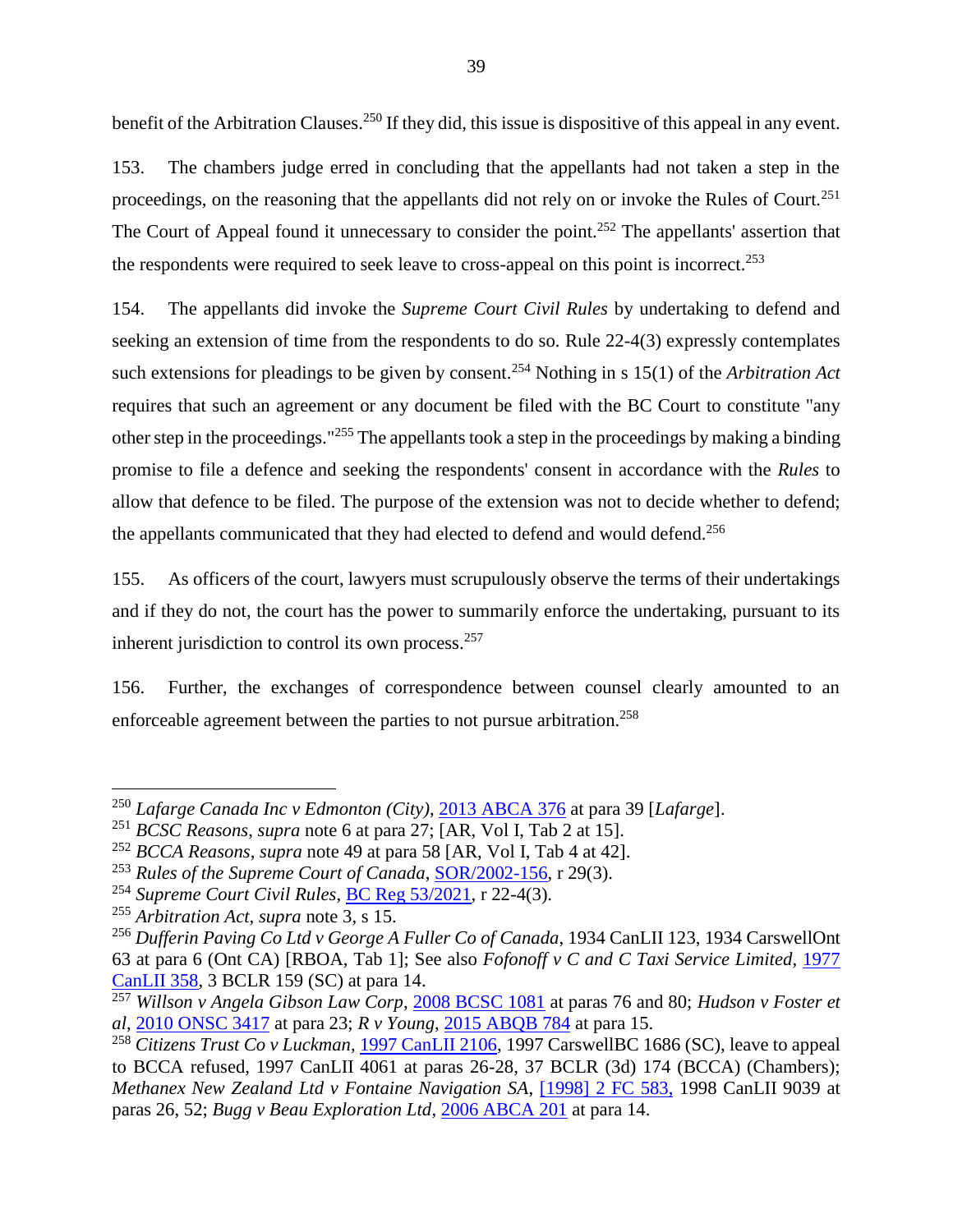157. Counsel for the appellants expressly undertook to file a defence in this action and secured two extensions of time to do so from the Receiver.<sup>259</sup> Whether by agreement under the *Rules*, solicitor's undertaking, or enforceable contract, that solemn and binding promise constituted a step in the proceedings that, once taken, could not be undone.

158. The respondents also relied on the appellants' undertaking and agreement in *foregoing* their rights under the *Rules*, now to their prejudice. Absent the appellants' promise to defend, the respondents were entitled to note the appellants in default. Instead, the respondents twice agreed to extend the time for the appellants to file their pleadings.<sup>260</sup>

159. Having taken a step in the proceedings per s 15(1) of the *Arbitration Act*, the appellants are precluded from applying for a stay of proceedings. By their conduct, the appellants have attorned to the court's jurisdiction and waived the benefit of the Arbitration Clauses.<sup>261</sup>

## <span id="page-42-0"></span>**IV. SUBMISSIONS CONCERNING COSTS**

160. The respondents seek costs of the proceedings in this Court and the courts below.

### <span id="page-42-1"></span>**V. ORDER REQUESTED**

161. The respondents request an Order dismissing the appeal and awarding the respondents costs of the proceedings in this Court and the courts below.

Dated at Calgary, Alberta this 9<sup>th</sup> day of November, 2021.

### **BENNETT JONES LLP**

Kelsey Meyer

Kelsey Meyer, Ciara Mackey, Stephanie Clark and Paul Romaniuk

Counsel for the Respondents, Petrowest Corporation et al.

 $259$  Riglin Affidavit at para 25 [AR, Vol XI, Tab 11 at 2893-2894].

<sup>&</sup>lt;sup>260</sup> Riglin Affidavit at para 25, Exhibits "G" to "O" [AR, Vol XI, Tab 11 at 2893-2894, 2939-2964].

<sup>261</sup> *Lafarge*, *supra* note [250](#page-41-0) at para 39.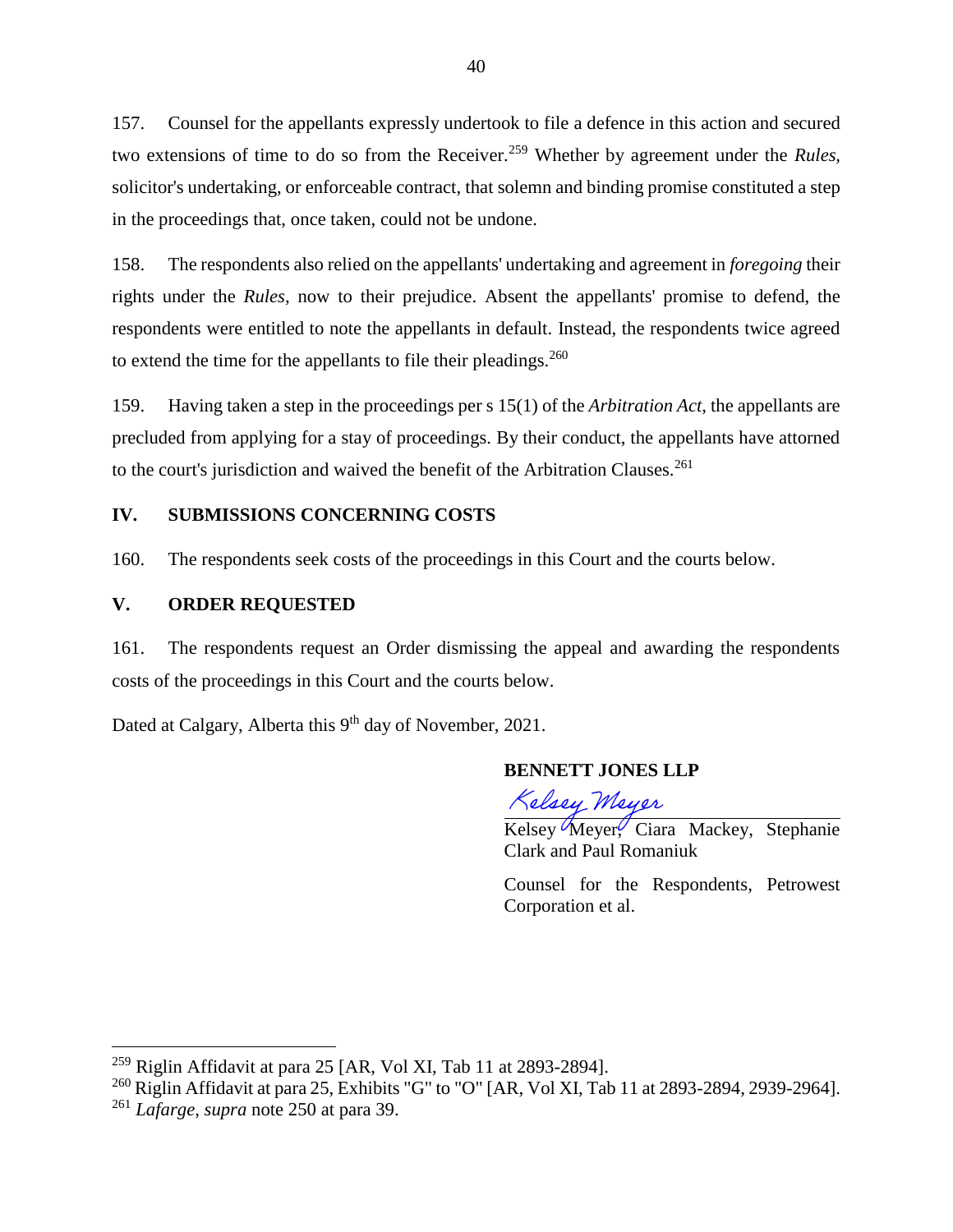## **VI. TABLE OF AUTHORITIES**

| <b>Cases</b>                                                                                        |                                                                                                                     | Paragraph Ref  |
|-----------------------------------------------------------------------------------------------------|---------------------------------------------------------------------------------------------------------------------|----------------|
| Arrangement relatif à Bloom Lake, 2021 QCCS 3402                                                    |                                                                                                                     | 129            |
| Bank of Montreal v Grafikom Limited Partnership, 2009 CanLII 55117,<br>2009 CarswellOnt 6162 (ONSC) |                                                                                                                     | 71, 78, 79, 96 |
|                                                                                                     | Baxter Student Housing Ltd v College Housing Co-operative Ltd, [1976] 2<br><b>SCR 475, 1975 CanLII 164 (SCC)</b>    | 123            |
|                                                                                                     | Bugg v Beau Exploration Ltd, 2006 ABCA 201                                                                          | 156            |
| Business Development Bank of Canada v Astoria Organic Matters Ltd,<br>2019 ONCA 269                 |                                                                                                                     | 111            |
|                                                                                                     | Century Services Inc v Canada (Attorney General), 2010 SCC 60 (sub nom<br>Ted Leroy Trucking Ltd, Re)               | 110, 120, 132  |
| Citizens Trust Co v Luckman, 1997 CanLII 2106, 1997 CarswellBC 1686<br>(SC)                         |                                                                                                                     | 156            |
|                                                                                                     | Dell Computer Corp v Union des consommateurs, 2007 SCC 34                                                           | 107            |
| DGDP-BC Holdings Ltd v Third Eye Capital Corporation, 2021 ABCA<br>226                              |                                                                                                                     | 110            |
| TAB <sub>1</sub>                                                                                    | Dufferin Paving Co Ltd v George A Fuller Co of Canada,<br>1934 CanLII 123, [1935] 1 DLR 538 (Ont CA)                | 154            |
| TAB <sub>2</sub>                                                                                    | EJR Lovelock Ltd v Exportles, [1968] 1 Lloyd's Rep 163 (CA)                                                         | 99             |
| Expedition Helicopters v Honeywell Inc, 2010 ONCA 351                                               |                                                                                                                     | 133            |
| Fiber Connections Inc v SVCM Capital Ltd, 2005 CanLII 63760, 10 CBR<br>$(5th)$ 192 (Ont SCJ)        |                                                                                                                     | 116            |
| Fofonoff v C and C Taxi Service Limited, 1977 CanLII 358, 3 BCLR 159<br>(SC)                        |                                                                                                                     | 154            |
| GMAC Commercial Credit Corp - Canada v TCT Logistics Inc, 2006 SCC<br><u>35</u>                     |                                                                                                                     | 147            |
| The Guarantee Company of North America v Royal Bank of Canada, 2019<br>ONCA <sub>9</sub>            |                                                                                                                     | 142, 147       |
| TAB <sub>3</sub>                                                                                    | Hamilton Wentworth Credit Union Ltd v Courtcliffe Parks<br>Ltd, 23 OR (3d) 781, 1995 CanLII 7059 (Ont Ct (Gen Div)) | 109, 113       |
| Hayes Forest Services Limited (Re), 2009 BCSC 1169                                                  |                                                                                                                     | 113, 115       |
| Housen v Nikolaisen, 2002 SCC 33                                                                    |                                                                                                                     | 55             |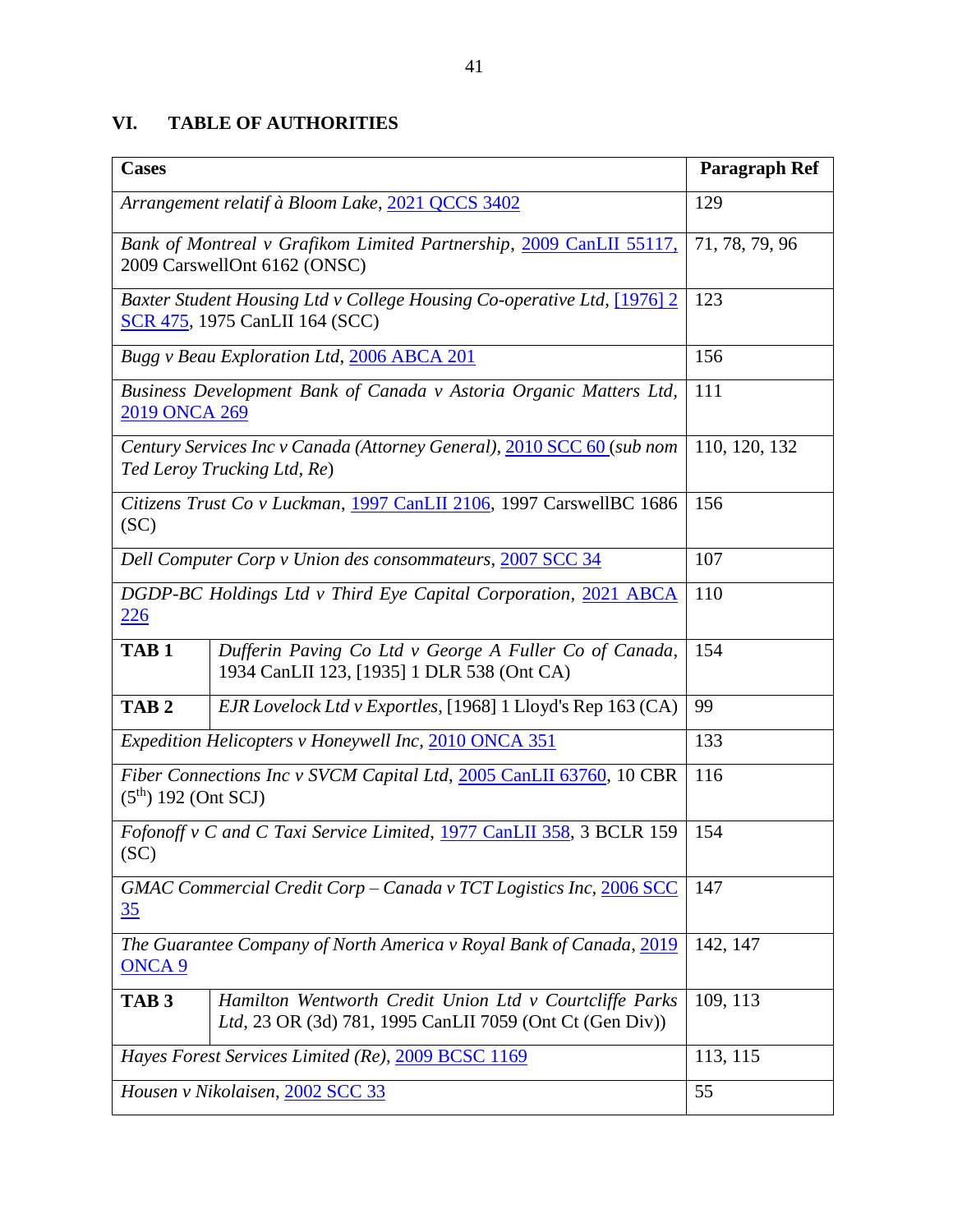| <b>Cases</b>                                                                                                      |                                                                                                           | Paragraph Ref                                                |
|-------------------------------------------------------------------------------------------------------------------|-----------------------------------------------------------------------------------------------------------|--------------------------------------------------------------|
| Hudson v Foster, 2010 ONSC 3417                                                                                   |                                                                                                           | 155                                                          |
| TAB <sub>4</sub>                                                                                                  | Hyundai Heavy Industries Co Ltd v Papadopoulos, [1980] 2<br>All ER 29, [1980] 1 WLR 1129 (House of Lords) | 81                                                           |
| Industrial Alliance Insurance and Financial Services Inc v Wedgemount<br>Power Limited Partnership, 2018 BCSC 970 |                                                                                                           | 58, 70, 72, 109,<br>113, 114, 115                            |
|                                                                                                                   | Kaverit Steel and Crane Ltd v Kone Corporation, 1992 ABCA 7                                               | 90                                                           |
|                                                                                                                   | Lafarge Canada Inc v Edmonton (City), 2013 ABCA 376                                                       | 152, 159                                                     |
|                                                                                                                   | Larc Developments Ltd v Levelton Engineering Ltd, 2010 BCCA 18                                            | 152                                                          |
|                                                                                                                   | New Skeena Forest Products Inc, Re, 2005 BCCA 154                                                         | 70, 71, 72, 78                                               |
| MacKinnon v Instaloans Financial Solution Centres (Kelowna) Ltd, 2004<br><b>BCCA 473</b>                          |                                                                                                           | 143                                                          |
| 1998 CanLII 9039                                                                                                  | Methanex New Zealand Ltd v Fontaine Navigation SA, [1998] 2 FC 583,                                       | 156                                                          |
| Orphan Well Association v Grant Thornton Ltd, 2019 SCC 5                                                          |                                                                                                           | 142                                                          |
| Pope & Talbot Ltd (Re), 2008 BCSC 1000                                                                            |                                                                                                           | 58, 78, 96                                                   |
| Pope & Talbot Ltd (Re), 2009 BCSC 17                                                                              |                                                                                                           | 71, 72, 78, 79, 96                                           |
| Pope & Talbot Ltd (Re), 2009 BCSC 1014                                                                            |                                                                                                           | 113, 114, 128                                                |
|                                                                                                                   | Pope & Talbot Ltd (Re), 2009 BCSC 1552                                                                    | 113,<br>58,<br>114,<br>115, 116, 136                         |
|                                                                                                                   | $R \nu H (JM)$ , 2011 SCC 45                                                                              | 74                                                           |
|                                                                                                                   | R v Young, 2015 ABQB 784                                                                                  | 155                                                          |
|                                                                                                                   | Re Nortel Networks Corporation et al, 2015 ONSC 1354                                                      | 58,<br>129,<br>130,<br>132,<br>131,<br>133,<br>134, 136, 137 |
| Kingsway General Insurance Company v Residential Warranty Company<br>of Canada Inc (Trustee of), 2006 ABCA 293    |                                                                                                           | 111, 121,<br>122,<br>123, 125                                |
| Re Residential Warranty Co of Canada, Inc, 2006 ABQB 236                                                          |                                                                                                           | 122, 123, 125                                                |
| Re Winmil Holidays Co, 1984 CanLII 3090, 1984 CarswellBC 569 (CA)                                                 |                                                                                                           | 109                                                          |
| TAB <sub>5</sub>                                                                                                  | Robert F Kowal Investments Ltd v Deeder Electric Ltd, 1975<br>CanLII 681, 1975 CarswellOnt 123 (Ont CA)   | 109                                                          |
| Robinson v Countrywide Factors Ltd, [1978] 1 SCR 753, 1977 CanLII 175                                             |                                                                                                           | 145                                                          |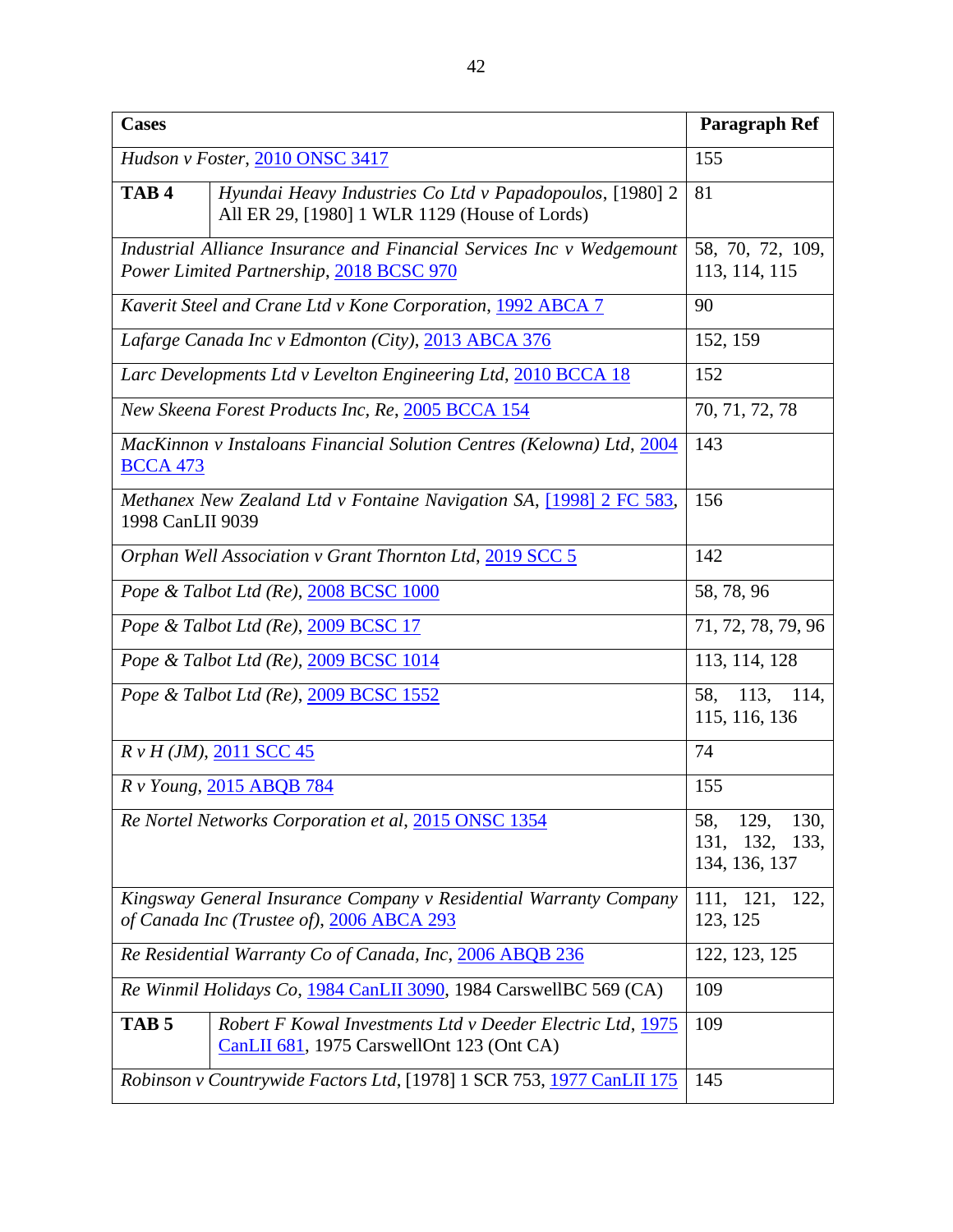| <b>Cases</b>                                                          | Paragraph Ref    |
|-----------------------------------------------------------------------|------------------|
| SCC                                                                   |                  |
| Sam Lévy & Associés Inc v Azco Mining Inc, 2001 SCC 92 (sub nom Eagle | 2, 58, 106, 128, |
| River International Ltd, Re)                                          | 129, 130, 131,   |
|                                                                       | 132, 136, 140    |
| Samji (Re), 2013 BCSC 2101                                            | 123              |
| Saskatchewan AG v Lemare Lake Logging, 2015 SCC 53                    | 142              |
| Seidel v TELUS Communications Inc, 2011 SCC 15                        | 107              |
| Skeena Cellulose Inc v Clear Creek Contracting Ltd, 2003 BCCA 344     | 115, 120         |
| Luscar Ltd v Smoky River Coal Ltd, 1999 ABQB 202                      | 143              |
| Luscar Ltd v Smoky River Coal Ltd, 1999 ABCA 179                      | 115, 143         |
| Son v Kim, 2009 BCSC 776                                              | 135              |
| Stewart v LePage (1916), 53 SCR 337, 1916 CanLII 40 (SCC)             | 131              |
| Third Eye Capital Corporation v Dianor Resources Inc, 2019 ONCA 508   | 110, 111         |
| Uber Technologies Inc v Heller, 2020 SCC 16                           | 52, 98, 99, 100  |
| United Used Auto & Truck Parts Ltd v Aziz, 2000 BCCA 146              | 135              |
| Willson v Angela Gibson Law Corp, 2008 BCSC 1081                      | 155              |

| <b>Secondary Sources</b> |                                                                                                                                                                                      | Paragraph Ref                                                            |
|--------------------------|--------------------------------------------------------------------------------------------------------------------------------------------------------------------------------------|--------------------------------------------------------------------------|
| TAB 6                    | Frank Bennett, Bennett on Receiverships, 3rd ed (Toronto:<br>Carswell, 2011)                                                                                                         | 52, 75                                                                   |
| TAB <sub>7</sub>         | Frank Bennett, Bennett on Receiverships, 4th ed (Toronto:  <br>Thomson Reuters Canada Limited, 2021)                                                                                 | 2, 57, 58, 59, 62,<br>65, 66, 67, 70, 71,<br>72, 78, 80, 91,<br>101, 127 |
| TAB <sub>8</sub>         | Gary B Born, <i>International Commercial Arbitration</i> , vol. I,<br>International Arbitration Agreements, 3 <sup>rd</sup> ed (Netherlands:<br>Kluwer Law International, 2021) ch 3 | 99                                                                       |
| TAB <sub>9</sub>         | J Brian Casey, Arbitration Law of Canada: Practice and<br><i>Procedure</i> , 3 <sup>rd</sup> ed (Huntington, New York: JurisNet, LLC,<br>2017)                                       | 143                                                                      |
| <b>TAB 10</b>            | GHL Fridman, The Law of Contract, 6 <sup>th</sup> ed (Toronto:                                                                                                                       | 81                                                                       |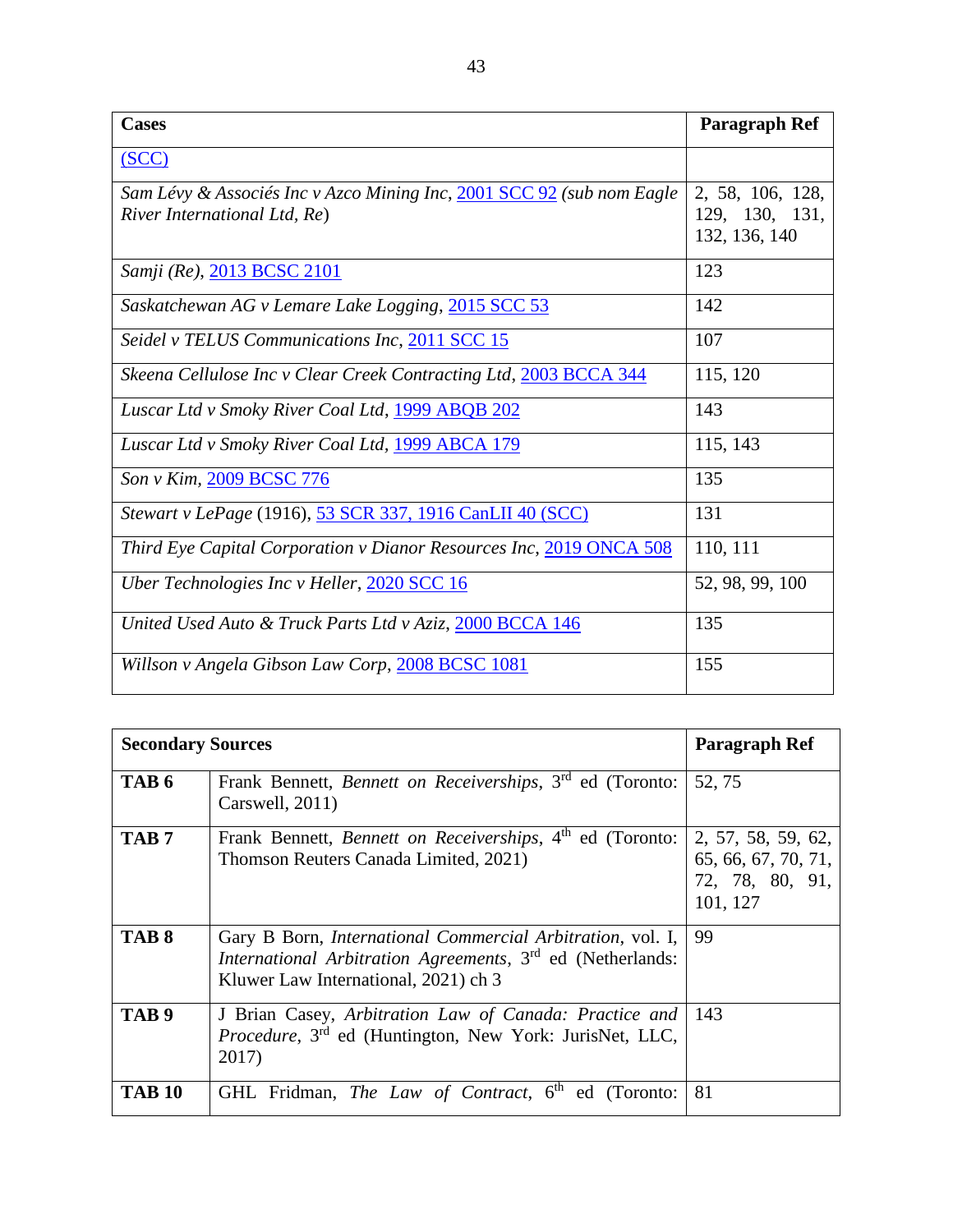| <b>Secondary Sources</b> |                                                                                                                                                                                                                                                                                                                                             | <b>Paragraph Ref</b>                    |
|--------------------------|---------------------------------------------------------------------------------------------------------------------------------------------------------------------------------------------------------------------------------------------------------------------------------------------------------------------------------------------|-----------------------------------------|
|                          | Thomson Reuters Canada Limited, 2011)                                                                                                                                                                                                                                                                                                       |                                         |
| <b>TAB 11</b>            | The Honourable L W Houlden, The Honourable G B<br>Morawetz & J P Sarra, The 2021 Annotated Bankruptcy and<br>Insolvency Act (Toronto: Thomson Reuters Canada Limited,<br>2021)                                                                                                                                                              | 68                                      |
| <b>TAB 12</b>            | Madam Justice Georgina R Jackson & Janis Sarra, "Selecting<br>the Judicial Tool to get the Job Done: An Examination of<br>Statutory Interpretation, Discretionary Power and Inherent<br>Jurisdiction in Insolvency Matters", in Janis P Sarra, ed.,<br>Annual Review of Insolvency Law 2007 (Toronto: Thomson<br>Canada Limited, 2008) ch 3 | 118,<br>119,<br>120,<br>123, 135        |
| <b>TAB 13</b>            | I H Jacob, "The Inherent Jurisdiction of the Court" (1970),<br>23:1 Current Legal Problems                                                                                                                                                                                                                                                  | 118                                     |
| <b>TAB 14</b>            | Kevin P McElcheran, Commercial Insolvency in Canada, 4 <sup>th</sup><br>ed (Toronto: LexisNexis Canada Inc., 2019)                                                                                                                                                                                                                          | 70, 72, 79, 80                          |
| <b>TAB 15</b>            | Michael Mustill, Michael John Boyd & Stewart Crawford<br>Boyd, The Law and Practice of Commercial Arbitration in<br><i>England</i> , 2 <sup>nd</sup> ed (London: Butterworths, 1989)                                                                                                                                                        | 143                                     |
| <b>TAB 16</b>            | Vicky Priskich, "Binding non-signatories to arbitration<br>agreements – who are persons 'claiming through or under' a<br>party?" (2019) 35:3 Arbitration International 375                                                                                                                                                                  | 86                                      |
| <b>TAB 17</b>            | Thomas Robinson, Kerr and Hunter on Receivers and<br>Administrators, 21 <sup>st</sup> ed (London: Sweet and Maxwell, 2020)                                                                                                                                                                                                                  | 57, 59, 80                              |
| <b>TAB 18</b>            | R. Sullivan, Sullivan on the Construction of Statutes, 6th ed<br>(Toronto: LexisNexis Canada Inc, 2014)                                                                                                                                                                                                                                     | 86                                      |
| <b>TAB 19</b>            | SM Waddams, The Law of Contracts, 7 <sup>th</sup> ed (Toronto:<br>Thomson Reuters Canada Limited, 2017)                                                                                                                                                                                                                                     | 81                                      |
| <b>TAB 20</b>            | Roderick Wood, Bankruptcy and Insolvency Law, 2 <sup>nd</sup> ed<br>(Toronto: Irwin Law, 2015)                                                                                                                                                                                                                                              | 57, 58, 62, 65, 66,<br>67, 91, 101, 132 |
| <b>TAB 21</b>            | AJ Jan Van den Berg, ed, Yearbook Commercial Arbitration<br>999 - Volume XXIVa (ICCA & Kluwer Law International,<br>1999)                                                                                                                                                                                                                   | 99                                      |